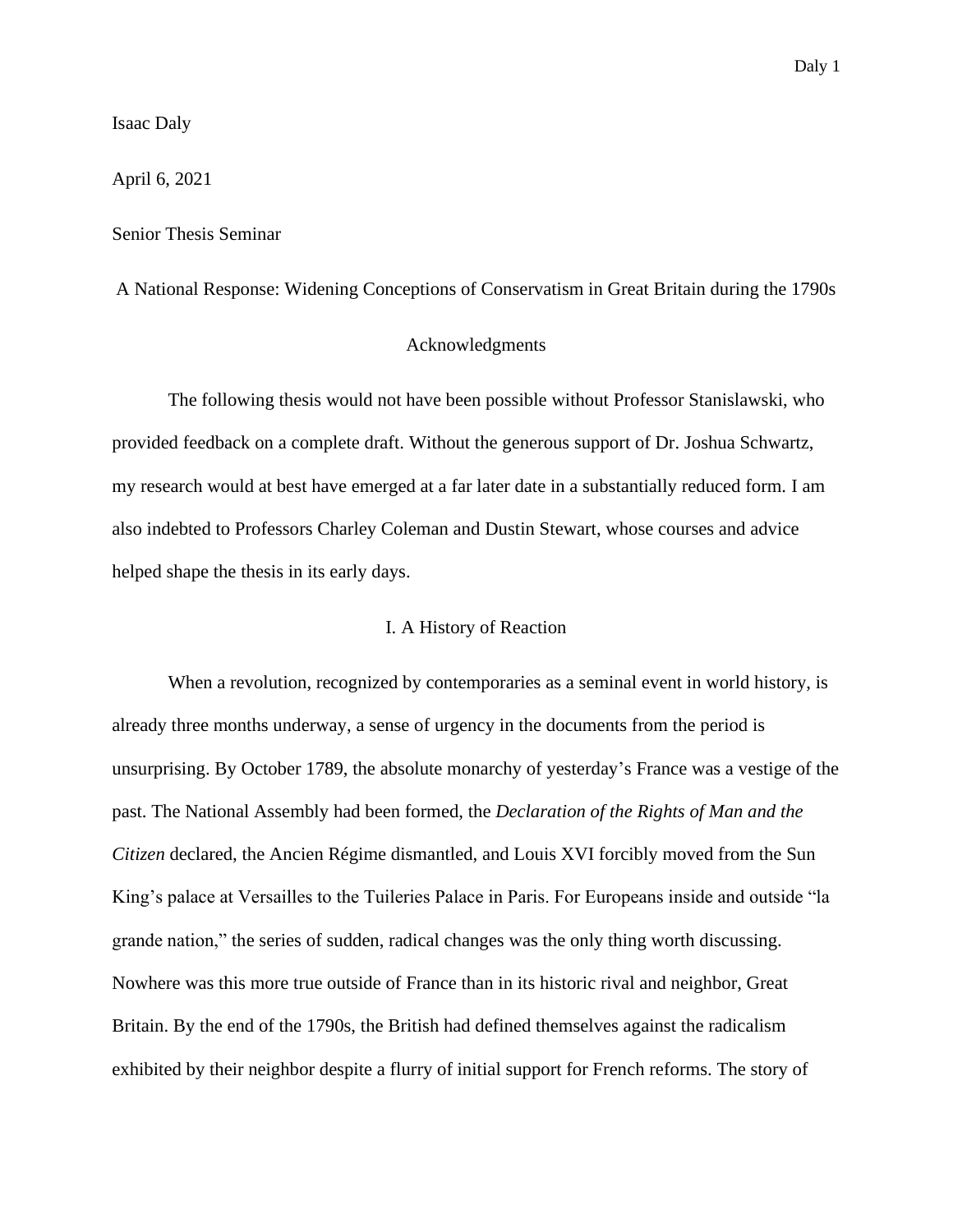Britain's pivot towards a national conservative culture was not merely the latest iteration Anglo-French antipathies; it played a central role in the beginnings of a nationalistic view of the Britons.

The period will be approached chronologically, in two parts. For each part, "types" of sources will be analyzed by category with reference to other types whenever possible. First, British responses to early 1793, responses from the Terror to the ascent of Napoleon being addressed thereafter. The "types" are diplomatic messages and memoranda to and from the Foreign Office, parliamentary speeches and the political and philosophical pamphlets proceeding therefrom, literary responses, press coverage, and records of the responses of "ordinary" citizens, mostly gathered from diaries and letters. In each category, any figure who has conventionally been treated as a benchmark will be a reference point rather than a focus. For the period lasting from 1789 to 1793, the categories will broadly be treated in the order given above, whereas in the subsequent period they will broadly be treated in the reverse. The pigeonholing of sources into categories, not to mention the implied hierarchy of the order they will be presented in, is a major challenge. By not enforcing a top-down approach for the entire extent of the study, and by deviating from the category-structure to make connections where appropriate, it is hoped that such a reading will be discouraged. One should not approach the subject of how public opinion is formed with an opinion already in mind. On the other hand, no regard for source type would distort the very real distinctions in class and profession that existed at the time and which would have qualified how an opinion was heard. Handled with the proper regard for social distinction, the sources reveal that the major events of the 1790s—the Terror, the Revolutionary Wars, censorship laws—did have the greatest influence on how British minds changed. If Britain was in a total war with France, it made sense to identify itself as the anti-France. While a connection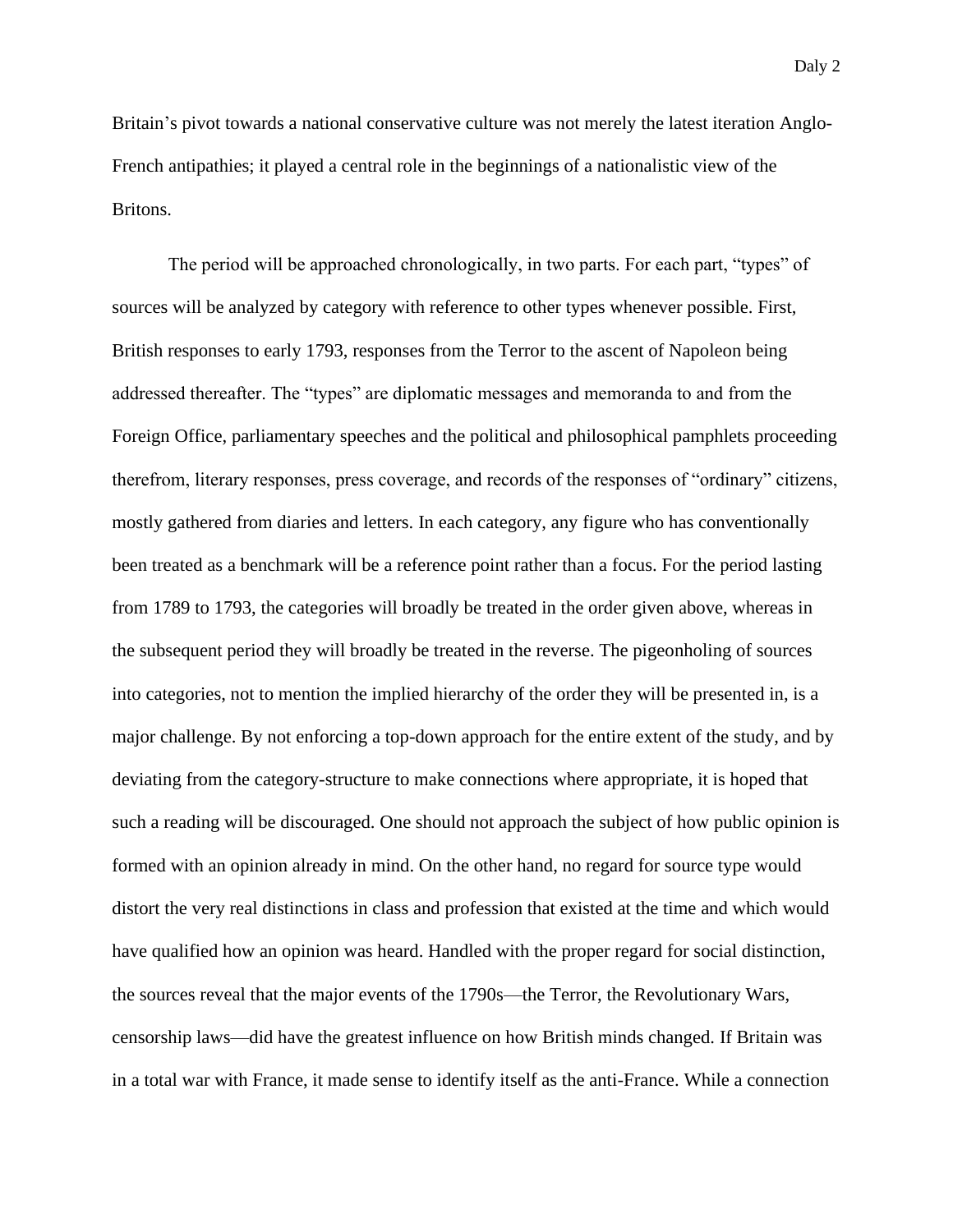is not proven, it should be observed that by the end of the decade, even writing unconnected to the Revolution, such as Robert Malthus' *Essay on the Principle of Population*, had renounced confidence in humanity's ability to overcome obstacles through its intellect, an idea upon which revolution was based.<sup>1</sup> The network through which such systemic change took effect, however, was not simply a machine of the government's to turn on and off. In a society that in the early 1790s was populated with anarchists and millenarian Dissenters, politics, literature, and pamphlets, as well as Burke's quill, played a role in quelling a revolution at home.

### II. Romantic Case Studies

The speed with which the Revolution had torn down the aristocratic system disconcerted more than a few Britons, but in 1789, this response was by no means representative of the consensus. In Parliament, the Revolution was received as good news on balance. With a solid Tory majority led by William Pitt the Younger, many MPs were delighted to learn the most powerful nation on continental Europe was seemingly in free fall.<sup>2</sup> An absolute monarchy which had weathered military defeat and mounting domestic criticism had been undone within a few short weeks. Even for some members of the Whig opposition, France's move from absolute to constitutional monarchy was taken as a sign that Britain's system of government, assumed to be the best in the world, was being recognized as such by the West. Sections of the recently ratified American constitution emulated the British system, and now France was becoming more like it

<sup>1</sup> See Thomas Robert Malthus, *An Essay on the Principle of Population* [From Chapter 1], in *European Romanticism: A Reader*, edited by Simon Haines, Stephen Prickett (London & New York: Bloomsbury, 2010, 2014), 972.

<sup>&</sup>lt;sup>2</sup> William Pitt served as Prime Minister throughout much of the Revolutionary Period, from 1783 to 1801 and again from 1804 to his death in 1806.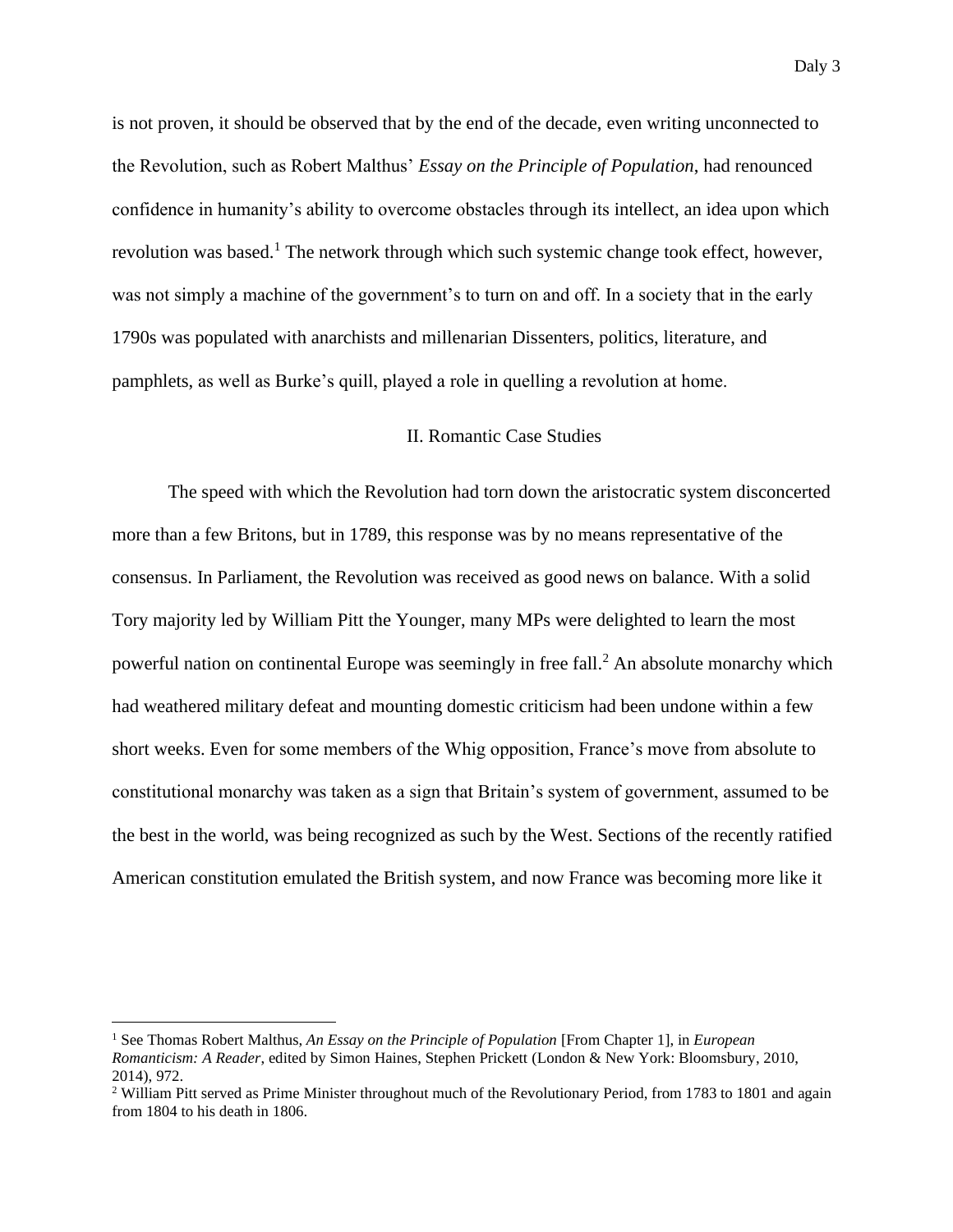as well.<sup>3</sup> A tepid enthusiasm, characteristic of reigning political goals and opinions, was the initial response of Parliament's center.

For the more radically inclined, the cause for celebration was different. The Revolution did not represent the collapse of a rival power, nor did it signify the inherent strength of constitutional monarchy. Rather, it was the beginning of a new era of liberty and should be emulated through radical reforms in Britain. Whether or not this opinion captured the true sentiments of the general populace, thanks to the support of intellectual and artistic elites, the radical cause was a highly vocal position, especially in the early years of the Revolution.

Despite the prominent place it assumed in public discourse, "radicalism" in the 1790s had no single definition. Thomas Paine's *Rights of Man* (1791) called for a republican system of governance, whereas William Godwin's *Enquiry Concerning Political Justice* (1793) was more concerned with the individual and the efficacy of anarchy.<sup>4</sup> Uniting most radicals, however, was the fleeting nature of their prominence within late eighteenth century Britain. The few who remained committed to their causes would soon be consigned to domestic obscurity and continental exile.<sup>5</sup>

What may have seemed a promising moment for the Godwins, Paines, and Wollstonecrafts of London in 1789 was in fact the high tide of their hopes. In the short term, English radicalism would appear to have decisively misread the pulse of the Great Britain and France. Ten years after the Fall of the Bastille, the world had changed in ways neither aristocrats

<sup>&</sup>lt;sup>3</sup> Gregory Claeys, "Introduction," In *Political Writings of the 1790s, Volume I*, edited by Gregory Claeys (London: William Pickering, 1995), xvii.

<sup>4</sup> Claeys, "Introduction," xix.

<sup>5</sup> See Warren Breckman, "Introduction: A Revolution in Culture," in *European Romanticism: A Brief History with Documents*, edited by Warren Breckman (Indianapolis: Hackett Publishing Company, 2008, 2015), 25-6, and Robert Tombs, *The English and Their History* (New York: First Vintage Books, 2014, 2016), 385-6.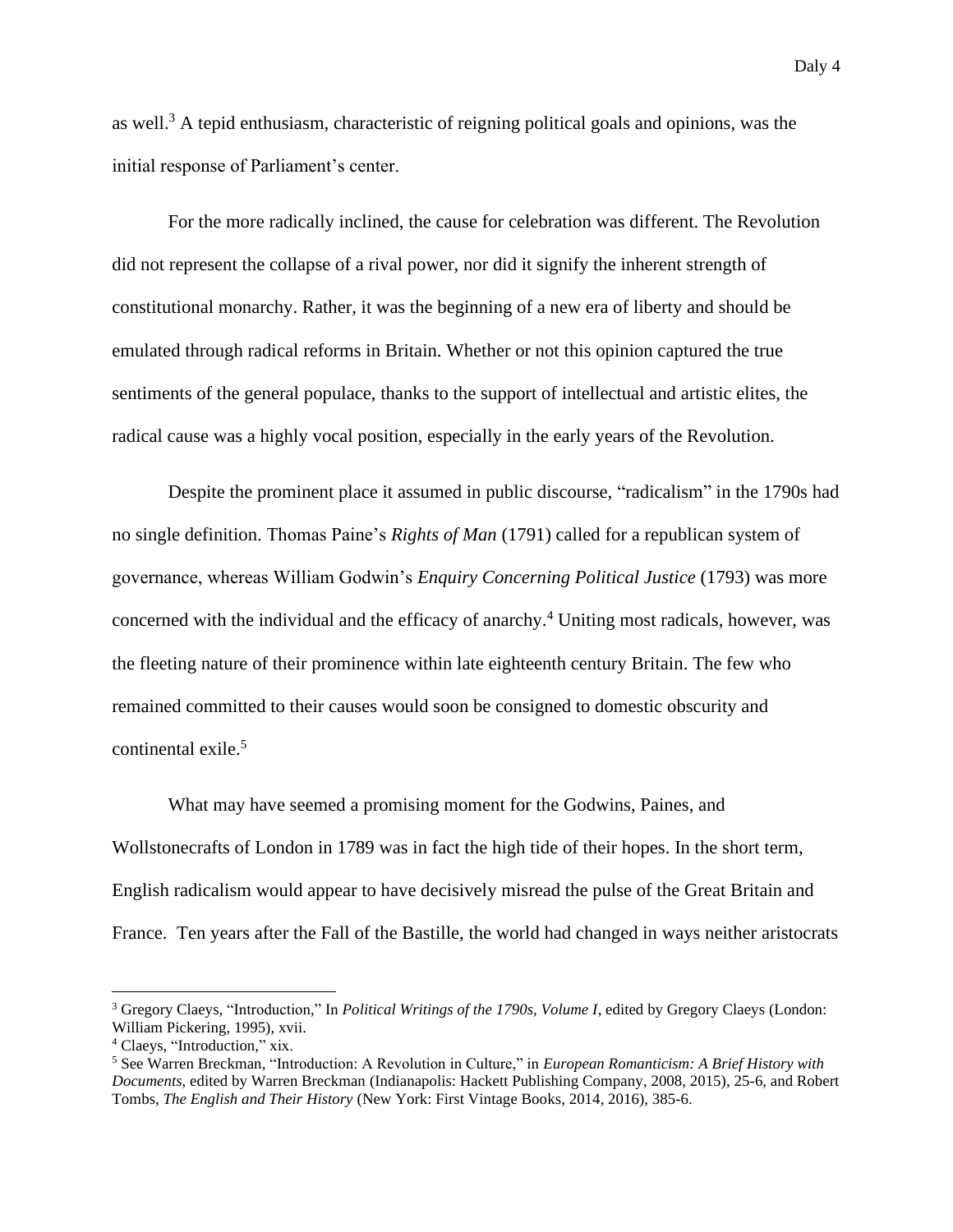nor republicans could have foreseen. In 1799, Napoleon became First Consul of France, the two countries were at war once again, and the attitude of the average MP was that the Revolution was a monstrosity. It is unsurprising that in wartime that a government should speak poorly of its enemy. What is less obvious is the retreat of sympathy for the French among non-government personnel. Public opinion had turned against revolution, a generalization that held true in the cultural as well as political sphere. At the outset of the Revolution, radical groups in support of the more extreme wings of the National Assembly had a place in public discourse. By the turn of the century, moderate positions towards France were suspect and outright support for the republic resulted in ostracization. Fear of state suppression and hatred for the enemy cannot account for the change alone, though such factors played a part. As more information about revolutionary France arrived, initial excitement over the Revolution, whatever its reason, was being reconsidered by the British.<sup>6</sup> As is often the case, the thinking of the literate and famous is well-documented. The opinion of the Revolution held by an unknown, nineteen-year-old William Wordsworth, bears little resemblance to that of his famous, twenty-nine-year-old self, fast becoming the most celebrated poet in the country. His experience of the Revolution is worth reviewing.

As Warren Breckman has observed, for several Romantics, the Revolution arrived at the end of their adolescence.<sup>7</sup> At a time when they were undergoing a major transition in their lives, so it seemed was the world. For individuals like Wordsworth, "to be young was very heaven" in 1789.<sup>8</sup> The next year, Wordsworth set out for Europe to experience the "sublimity of the Alps,"

<sup>6</sup> Kevin Gilmartin. *Writing Against Revolution: Literary Conservatism in Britain, 1790-1832*, (Cambridge: Cambridge University Press, 2007), 11-12.

<sup>7</sup> Breckman. "Introduction." 14.

<sup>8</sup> William Wordsworth, *The Prelude: The Four Texts (1798, 1799, 1805, 1850)*, edited by Jonathan Wordsworth (London: Penguin Books, 1995), 440.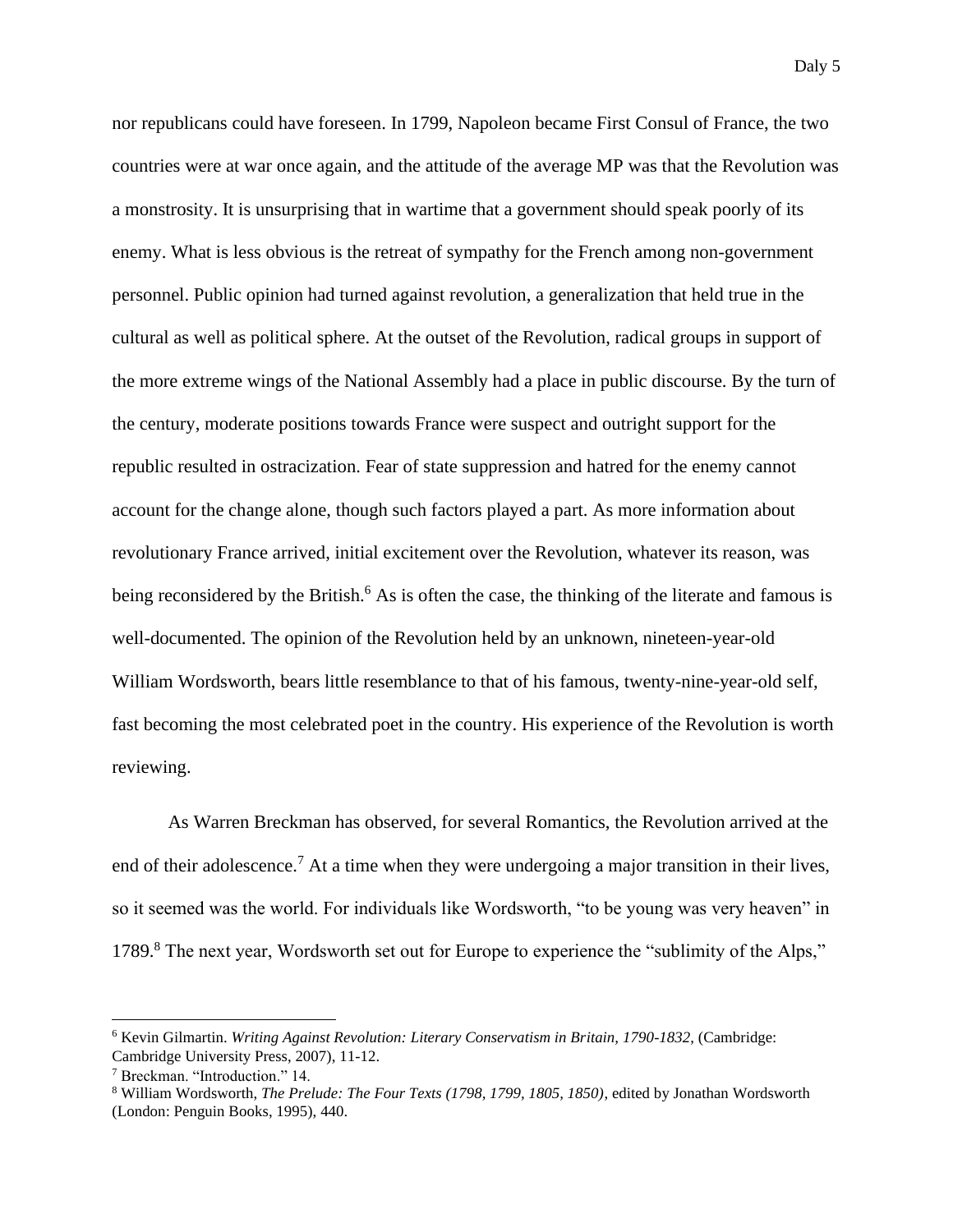and if possible, experience a bit of that revolutionary excitement present on the continent.<sup>9</sup> By happy coincidence, he passed through Paris during the celebration of the Revolution's first anniversary. Wordsworth returned to Britain in 1790, "infected by the virulent contagion of radicalism."<sup>10</sup>

Through 1791, he frequented the politically radical circles. Though influential, most radical causes were still the projects of elites or minorities, who formed societies in London for the express purpose of putting radicals in contact with each other. One of these groups was the Society of Constitutional Information, and Wordsworth had access to it through Samuel Nicholson, a Unitarian Dissenter. Members of the Society included such prominent radicals as Joseph Priestley, Godwin, and Wollstonecraft, and would have exposed Wordsworth to the Dissenter schools that had already shaped William Blake's thinking. Not yet renowned for his poetry, the young Wordsworth's literary efforts would receive early assistance in publication from Godwin, who approved of his work. In the meantime, Wordsworth was a voracious reader of pamphlets, especially those of Thomas Paine and Edmund Burke, the great articulator of the conservative rejoinder to radicalism. Wordsworth even attended parliamentary debates, though it is not certain which particular exchanges he saw. What is known is that in the early 1790s, politics was not an abstract issue Wordsworth awoke to through conversations on the college green; it was the seminal issue contested by real people, of different persuasions and backgrounds, Wordsworth encountered in person. The political and civic exclusion dissenting Christians endured was long known to Wordsworth, but in his political period, it was given a "human face" in the form of Unitarian Dissenters. These victims of the Test and Corporation

<sup>9</sup> Stephen Gill, *William Wordsworth: A Life*, (Oxford: Oxford University Press, 1989, 2020), 47, and Stephen Gill, "Introduction," in William Wordsworth, *The Major Works*, edited by Stephen Gill (Oxford: Oxford University Press, 1984, 2008), xiv.

<sup>10</sup> Gill, *William Wordsworth*, 40.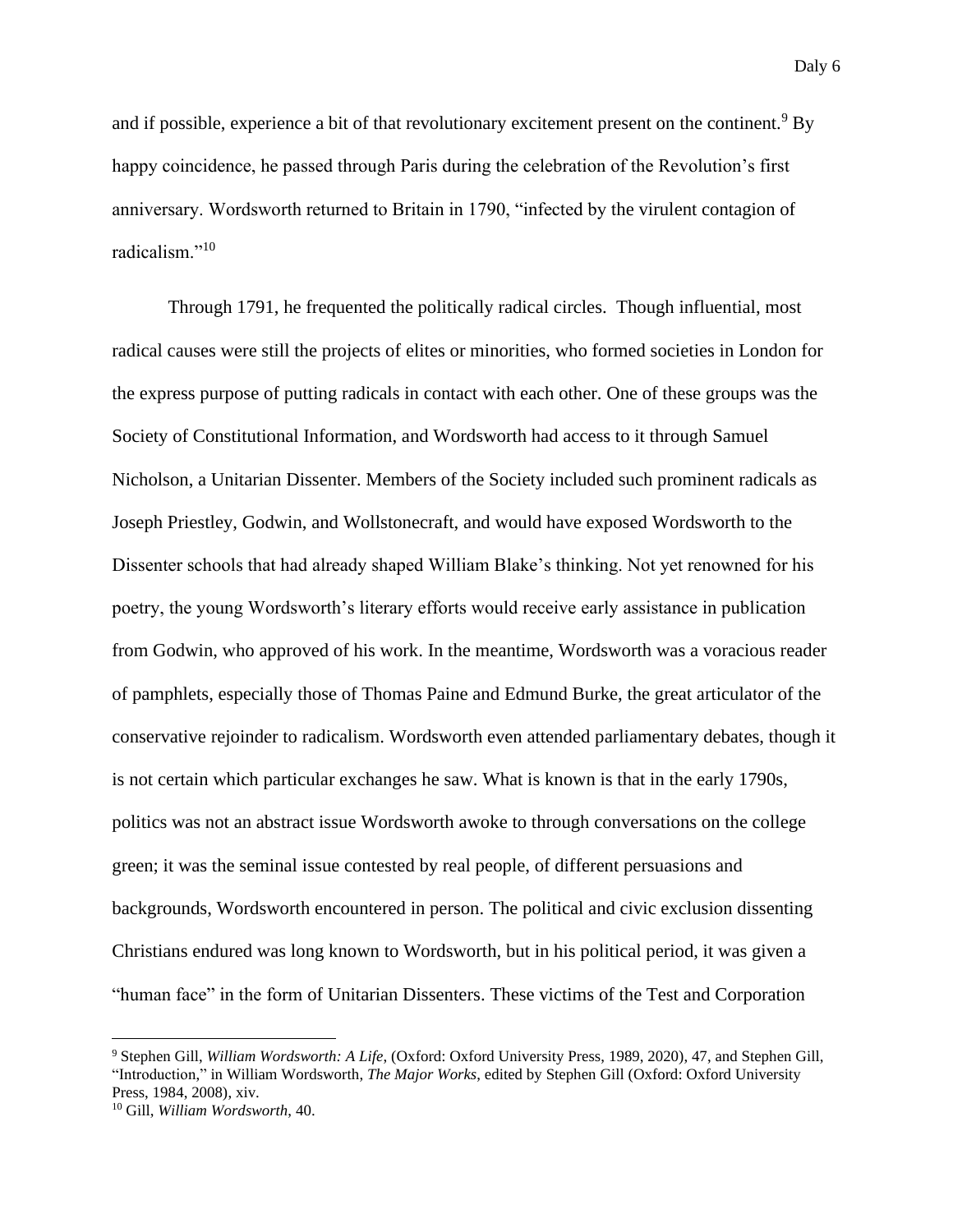Acts belied the ignorant caricature conjured up by Burke and the Tories.<sup>11</sup> Hearing their stories caused Wordsworth to reevaluate his opinion of the Church of England, and removed him ever further from the conventional careers laid before Englishmen of his station.<sup>12</sup> He considered becoming a polemicist, and as late as 1795 Wordsworth was working on poetry with a political motive. He rewrote "Salisbury Plain" to incorporate a more explicit commentary on the tyranny of states, and sought out Samuel Taylor Coleridge and Robert Southey for their political as well as poetic activities.<sup>13</sup> Such was the zenith of his political life, for from mid-decade on, as his career as a poet flourished, his enthusiasm for the Revolution dissipated. When Wordsworth released his autobiographical *The Prelude*, in 1805, investment in the Revolution is ended even early, in 1794 with the execution of Robespierre, that early paragon of revolutionary ideals.<sup>14</sup>

Opposed to the violence of the Terror and loyal to his country in time of war, Wordsworth grew steadily less enamored with the Revolution. When *Lyrical Ballads* was published in 1798, Wordsworth had already lost faith in politics and turned to a focus on Nature and the individual experience as a more meaningful mode of being.<sup>15</sup> As he stated in an advertisement for the collection, part of Wordsworth's purpose for working on the *Ballads* was a desire to make the language of non-aristocrats poetic.<sup>16</sup> Bringing everyday language into a high art could not have helped solidify Britain's ruling class, but beyond this brief admission of purpose, Wordsworth shied away from overtly political statements. His innovations would be

<sup>&</sup>lt;sup>11</sup> The Test and Corporation Acts were passed in 1673 and precluded Roman Catholics and nonconformist Protestants from serving in public offices. For Dissenters in the 1790s, the severity of these acts varied depending on the individual. For some offices it was no longer applied, and it was possible for Dissenters to maneuver around through "occasional conformity. Roman Catholics would remain totally excluded until 1828.

<sup>12</sup> Gill, *William Wordsworth*, 54-5.

<sup>&</sup>lt;sup>13</sup> Gill, "Introduction," xv-xvi.

<sup>14</sup> Jonathan Wordsworth, "Introduction," in William Wordsworth, *The Prelude: The Four Texts (1798, 1799, 1805, 1850)*, edited by Jonathan Wordsworth (London: Penguin Books, 1995). xxxv.

<sup>&</sup>lt;sup>15</sup> Breckman, "Introduction," 16.

<sup>16</sup> William Wordsworth, "Advertisement to *Lyrical Ballads*," in *European Romanticism: A Reader*, edited by Simon Haines, Stephen Prickett (London & New York: Bloomsbury, 2010, 2014), 73.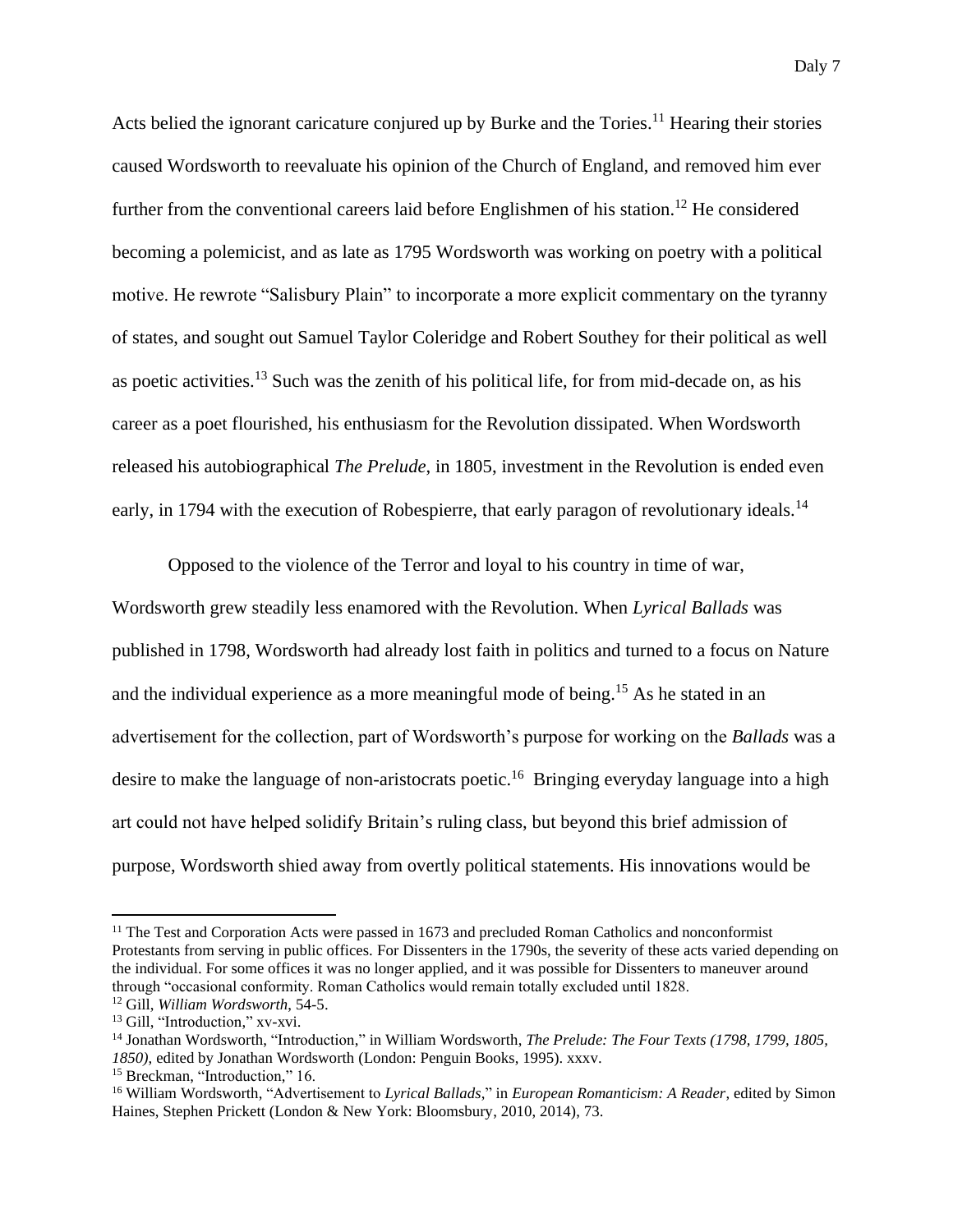found in the expression he gave to individual emotions. Whether those feelings would lead his readers to overthrow the monarchy does not seem to concern him. An "overbalance of pleasure" on the reader's part is what chiefly interests him.<sup>17</sup> Wordsworth had become much more interested in a person's inner revolution, one in which revelation originated with feeling and then influenced how events were experienced, not the other way around. What mattered was not real events, but the events of the artist's imagination, which could be more true than anything constrained by the actual world could be.<sup>18</sup> For the reader, this insight may have been revolutionary, but a revolutionary would have little use for it.

In their article on British Romanticism, Simon Haines and Christopher A. Strathman likened the older Wordsworth to Edmund Burke in their shared view of the Revolution as an inhumane, subversion of the natural order.<sup>19</sup> In focusing on the private rather than the public revolution, Wordsworth was in effect consenting to leave outward norms revolutions like France's were meant to change intact. While Wordsworth had not become a reactionary, he had moved from staunch support for the Revolution to a political quietism which, if pushed, leaned decidedly toward God and country. In an appraisal of Wordsworth written during the poet's old age, the essayist William Hazlitt would lament a talent that did not reach its full potential, "remote from the passions and events of the great world," as it was.<sup>20</sup> Indeed, the elder Wordsworth extensively revised his most famous poems from the 1790s and 1800s in order to

<sup>17</sup> William Wordsworth, "Preface to *Lyrical Ballads*," in *European Romanticism: A Reader*, edited by Simon Haines, Stephen Prickett (London & New York: Bloomsbury), 75.

<sup>18</sup> William Wordsworth. "Preface to 'Lyrical Ballads,'" in *European Romanticism: A Brief History with Documents*, edited by Warren Breckman (Indianapolis: Hackett Publishing Company, 2008, 2015), 66-7.

<sup>19</sup> Simon Haines, Christopher A. Strathman, "British Romanticism," in *European Romanticism: A Reader*., edited by Simon Haines, Stephen Prickett (London & New York: Bloomsbury, 2010, 2014), 27.

<sup>20</sup> William Hazlitt, *The Spirit of Controversy and Other Essays*, edited by James Grande and Jon Mee (Oxford: Oxford University Press, 2021), 291.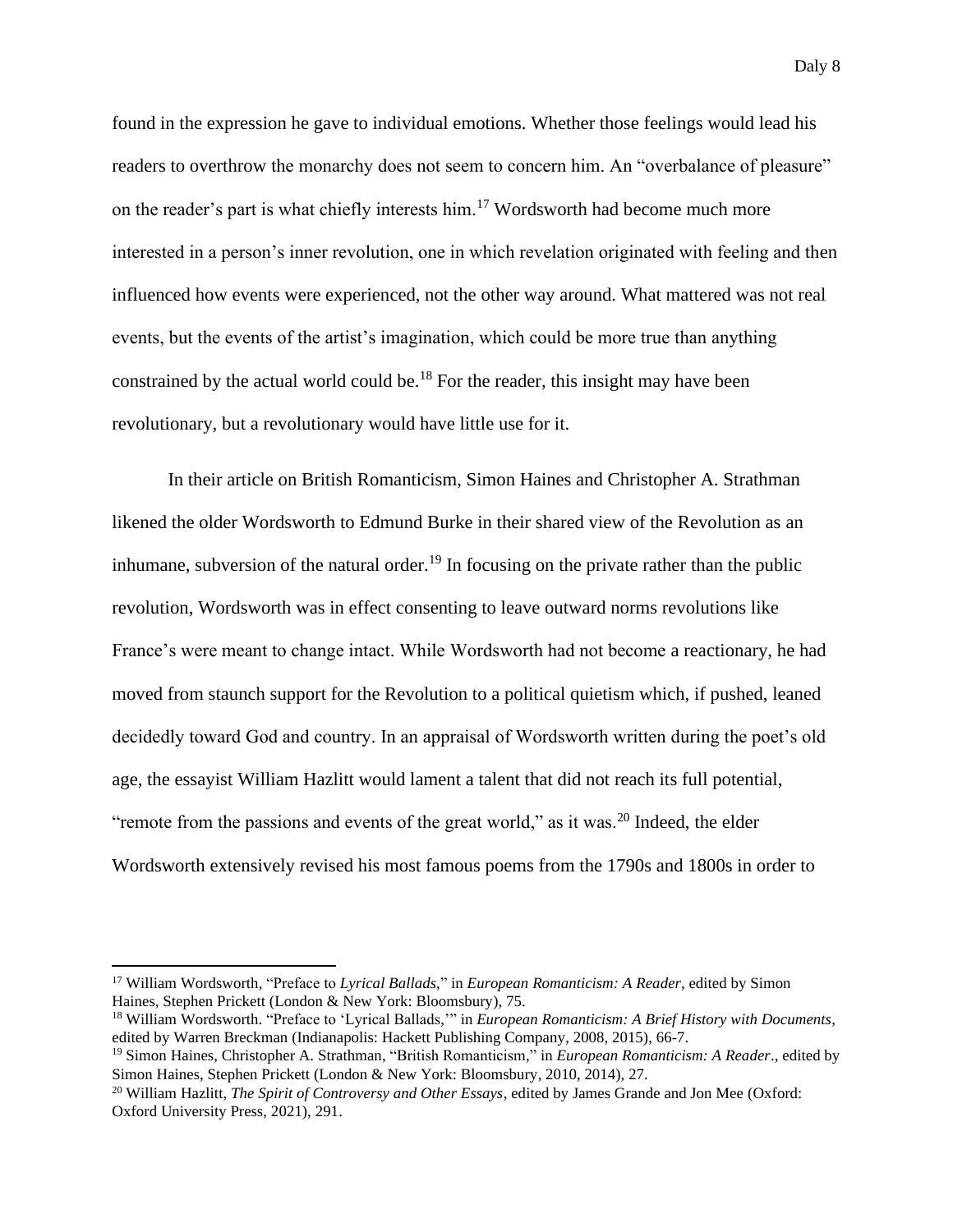substitute a more conventional Christianity for a more Romantic pantheism in which he had once believed.<sup>21</sup>

Wordsworth was not a singular figure in this regard. His colleague Coleridge underwent an even starker transformation. By 1789, he had already declared himself a theological skeptic. When news of July 14 reached England, Coleridge composed his first serious poetic work, "The Fall of the Bastille," in which he imagines the spirit of liberty reaching from Paris to English field-hands.<sup>22</sup> In early 1790s, Coleridge had been even more political than his partner, going so far as to make plans for an egalitarian society to be founded in the New World.<sup>23</sup> A twenty-yearold Hazlitt idolized Coleridge for his radicalism, and as late as 1798 was convinced that the future of liberal poetry lay with him. In the end, Coleridge would be another hero to disappoint Hazlitt.<sup>24</sup> He turned away from revolutionary projects and his outlook became more conservative. In his later years he stated that the purpose of art was pleasure instead of truth, returned to organized religion, and had abandoned the daring tone off his early poetry to become a literary critic and political commentator.<sup>25</sup> As with Wordsworth, the pantheistic spirituality of his younger years was disconcerting to the elder Coleridge, and he had no qualms about criticizing his youthful radicalism.<sup>26</sup> In fact, according to Breckman the eventual repudiation of the Revolution by most major, first generation Romantics led to a sense of betrayal among the

<sup>21</sup> Breckman, "Introduction," 22.

<sup>22</sup> Richard Holmes, *Coleridge: Early Visions, 1772-1804*, (New York City: Pantheon Books, 1989, 1999), 30, 33.

<sup>&</sup>lt;sup>23</sup> Gill, "Introduction," xvi.

<sup>24</sup> James Grande, Jon Mee, "Introduction," in William Hazlitt, *The Spirit of Controversy and Other Essays*, edited by James Grande and Jon Mee (Oxford: Oxford University Press, 2021), xv.

<sup>25</sup> Samuel Taylor Coleridge, "Excerpt from *Biographia Literaria*," in *European Romanticism: A Reader*, edited by Simon Haines, Stephen Prickett (London & New York: Bloomsbury, 2010, 2014), 79.

<sup>26</sup> Breckman, "Introduction," 22.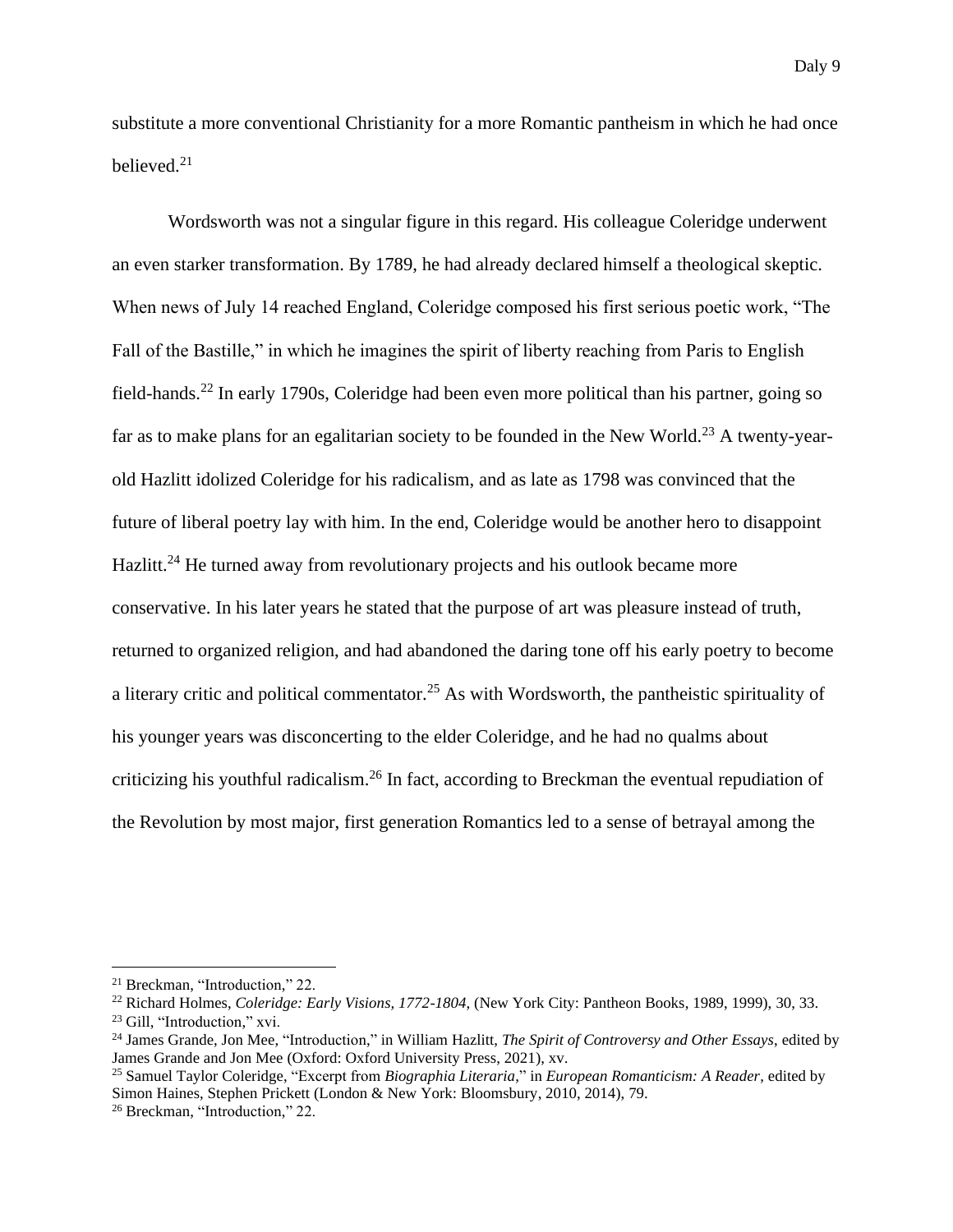subsequent generation, who felt that the spirit of their predecessors' art was not in line with their apolitical or conservative nature.<sup>27</sup>

The rejection of the first generation by the second is all the more understandable when the long-lasting effects of British culture's swing to the right took. Jane Austen became a household name in the 1810s, yet when compared to eighteenth century writers of similar stature, such as Jonathan Swift or Henry Fielding, her novels are not about characters rebelling against social norms but submitting to them.<sup>28</sup> That Austen's novels espoused moderate to conservative views and achieved cultural authority in the nineteenth century was not an obvious continuation of a British literary tradition. Even compared to Wordsworth and Coleridge, her realist prose style is far more restrained.

In figures like Wordsworth, Coleridge, and Austen historians have the best documented and studied individuals of the time and place. The reasons Wordsworth changed his mind about the Revolution will never be known exactly—an aversion to revolutionary violence and the patriotism stirred by war as plausible, major factors. Doubtless, the chasm between the ideals the young Wordsworth believed in and the results of their application disturbed the more mature man. The process by which Wordsworth received information is not as well known, however, and for a great many members of British society who have remained "uncanonized" in the Western tradition, the question of how minds were changed is all the less satisfactorily answered. How did information about the French Revolution reach Great Britain? Through whom did it travel, and how was information reinterpreted before it was passed on? Was a certain type of individual or group more likely to influence public opinion? Did a coherent conservative mindset

<sup>27</sup> Breckman, "Introduction," 25.

<sup>28</sup> Marilyn Butler, *Jane Austen and the War of Ideas* (Oxford: Clarendon Press, 1975), 1.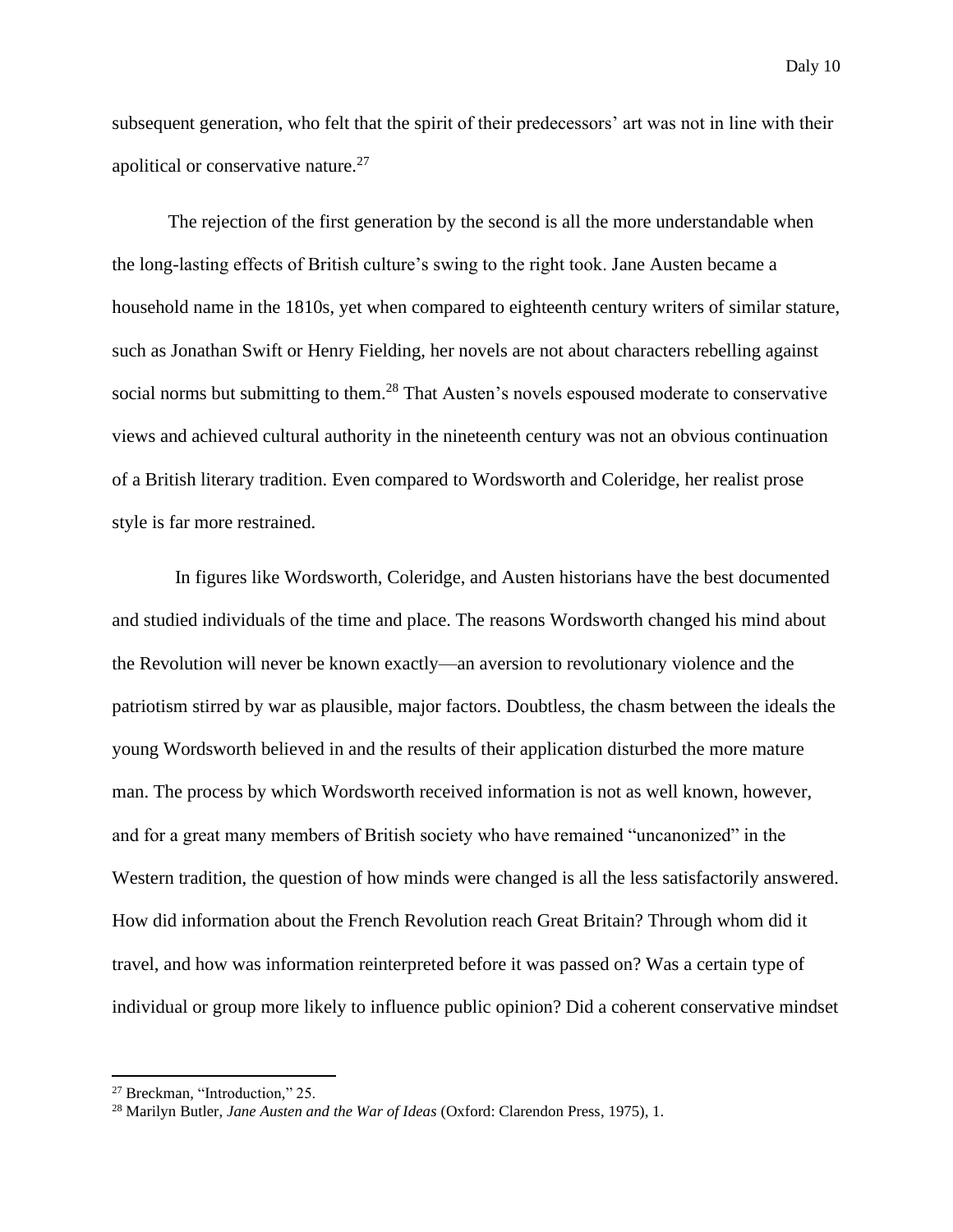emerge from discourse, or was a reactionary worldview a coerced response to the specter of French invasion? In an effort to understand how the British were thinking from 1789 to 1799, is it useful to study major figures like Wordsworth or Burke, or did these figures only affect elite circles? Did elite circles direct public opinion, or were they directed by it? A single one of these questions would require a hefty monograph to answer comprehensively, but by placing a variety of sources in conversation with each other, the process by which events in France became news and then British opinion may be better understood.

#### III. 1789-1793

If his majesty's government was rattled by the first months of the Revolution, his officials were exceedingly skilled at hiding it. In an October 30 memorandum to King George III, the Foreign Office recounted a recent conversation between the Duke of Leeds, Secretary of State for Foreign Affairs, and the Duke of Orleans, a high-ranking French noble and a supporter of the Revolution. Orleans had begun by relaying Louis XVI's hope that France and Britain would remain at peace and build a new alliance system to ensure the stability of Europe—a stability in which both kings were interested. Leeds dismissed the notion and advised Orleans that, before it could lead a new European order, his country had better restore "Tranquility at Home, without which France…could not expect any favourable estimation on the Part of other Nations."<sup>29</sup> Clearly Leeds was referring to the revolutionary situation, yet the document on the whole does not convey a sense of urgency. France's domestic troubles were a serious development, not as an existential break from the past. The message conveyed the Foreign Secretary's aversion to the instability the Revolution had exhibited since July, but beyond a

<sup>29</sup> Oscar Browning, ed. "Whitehall to the King, October 30, 1789," in *The Political Memoranda of Francis Fifth Duke of Leeds* (London: Nichols and Sons, 1884), 145-6.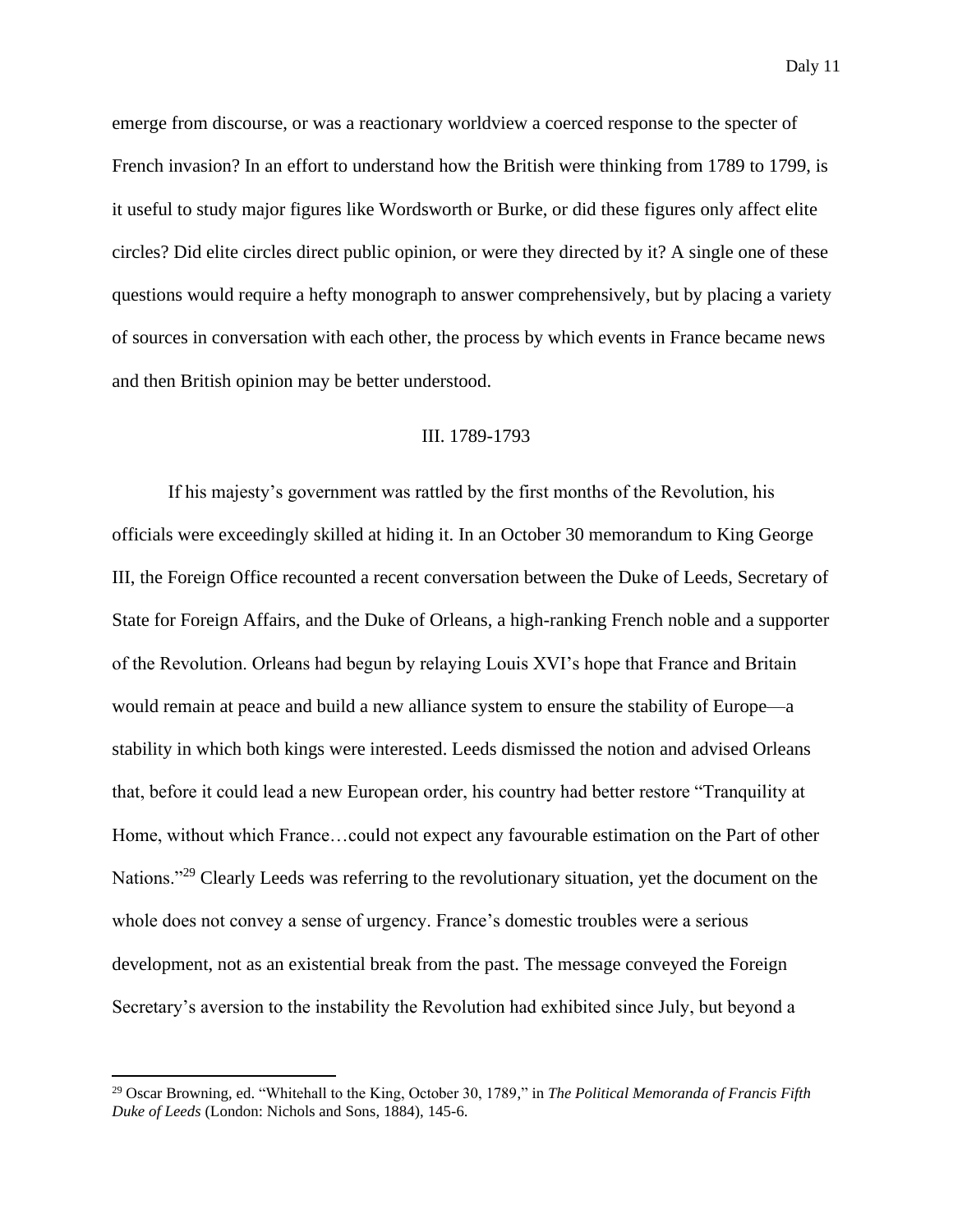backhanded insult typical of Anglo-French enmity, the document's tone was ambivalent. Where Leeds or the Foreign Office stood on the content of the revolution remained unclear. Perhaps this was standard practice for a meeting at which neither party expected results, yet it was also an appropriate response for a Britain unsure of its position vis-à-vis France.

The manner in which the Duke of Leeds first learned of the Revolution was not impartial. A recounting of the events of June and July 1789 was relayed to him through the foreign office in Dorset from a British diplomat eyewitness to events in Paris. Early on, the author adopted a tone sympathetic to the nobility, whom he saw as horribly disgraced by events. On June 4, he described the abuse borne by the noble order as a foregone conclusion in the current political climate and accused the Third Estate as deliberately spinning the worst possible narrative one could about them. Louis XVI was written of as a victim of an impossible situation. By capitulating to the demands of the Third Estate, he would welcome Revolution, while to ignore their pleas would invite civil war. The diplomatic reception of events was not entirely negative. Some approval for a limited revolution can be detected. So long as the monarchy was respected, the diplomat regarded reforms of the French system as a remarkable good. The constant criterion for appropriate revolution, however, was that it have excessive "regularity and good order." The swift collapse of the Ancien Regime did not cause the writer to betray his feelings, but when he could walk the streets with safety and see the Bastille fall with "the loss of very few lives," he could not help but complement the "good order" of events. That France was now "a free Country; the King a very limited Monarch, and the Nobility as reduced to a level with the rest of Nation," was recognized, but did not as easily draw out the author's relief or anxiety. No commentary was expended on the source of the sudden desire for representative institutions, or on why the general public now had such great expectations for their rulers to live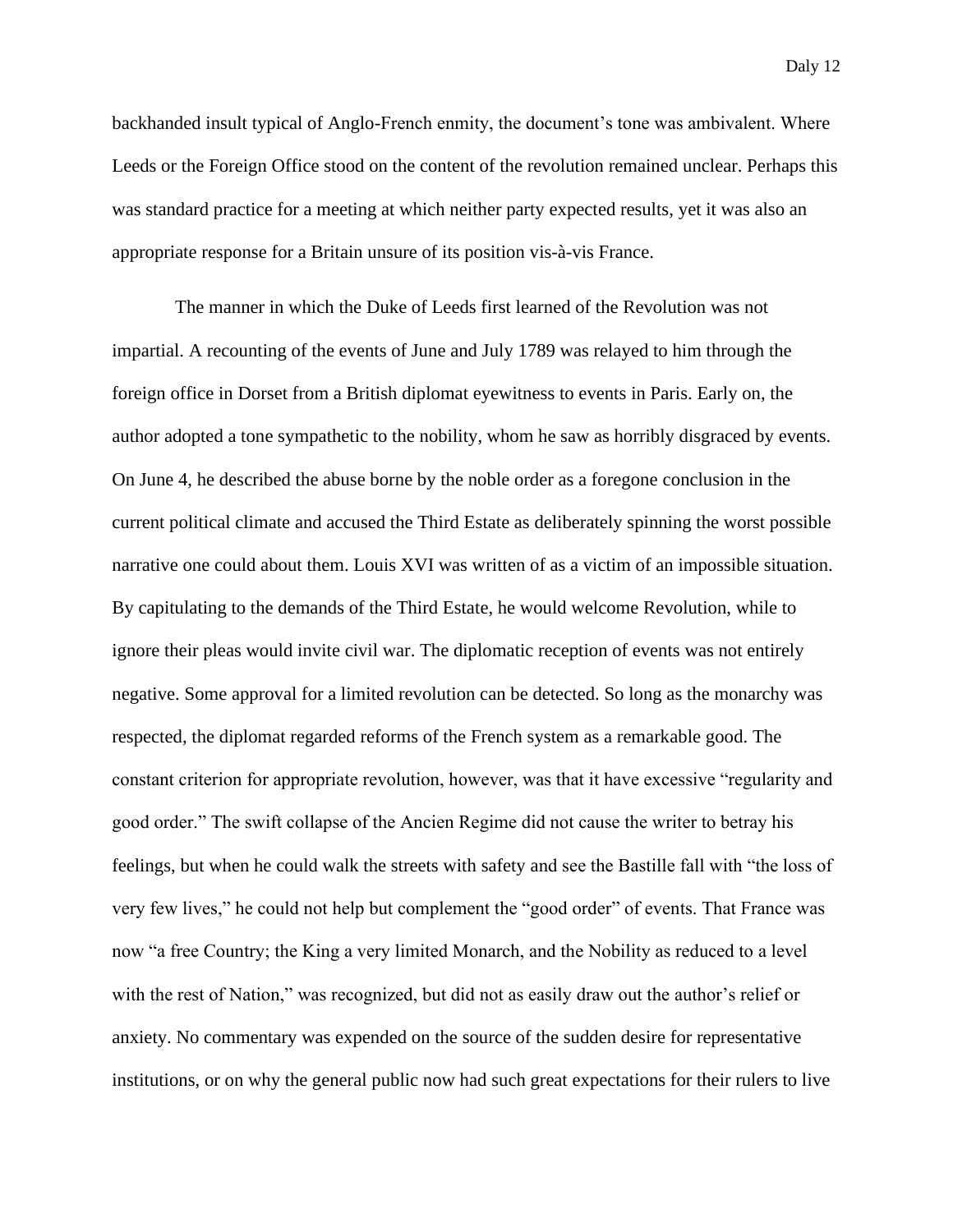up to.<sup>30</sup> Instead, he posed questions such as "who can trust to the moderation of an offended multitude?" and bemoaned the humiliation of seeing Louis XVI paraded about his former subjects.<sup>31</sup> In this regard the author was not far from Rousseau's claim that the state's most important concern "is that of its own conservation."<sup>32</sup>

While the Duke of Leeds received accurate updates on events in Paris, the reports arrived with a set of opinions that Leeds either shared and had reinforced, or which he had nevertheless to take note of: the Revolution was dangerous for nobility, unfairly demonized the ruling class, and threatened to destabilize existing social structures. Francis Osborne had himself only taken up the title Duke of Leeds in March 1789 upon the death of his father, and the office he led was still in its infancy. Until the early 1780s, the office of the Principal Secretary of State performed both the function of the modern Home and Foreign offices. Realizing that this pairing made little sense, King George III ordered them separated, part of a larger process by which Whitehall, the modern British bureaucracy, was coming into being. Following the split on March 27, 1782, the Foreign Office quickly became a system unto itself, albeit one with very few members. In the mid-nineteenth century, its numbers had grown only to thirty. Within Whitehall, it became "the stronghold of the aristocracy," wherein merit was prized second to parentage.<sup>33</sup>

Indeed, the information prized by both diplomat and Foreign Secretary are aristocratic in character. Revolution as a reforming force was well and good, but order, namely the maintenance of the preexisting order, was prioritized above all other concerns. For the diplomat,

<sup>30</sup> William Doyle, *The Origins of the French Revolution* (Oxford: Oxford University Press, 1980, 1999), 92.

<sup>31</sup> Oscar Browning, ed., *Despatches from Paris, 1784-1790, Volume 2 (1788-1790)*, (London: Royal Historical Society, 1910), 207, 223, 226, 240-1, 243, 245-7.

<sup>32</sup> Jean-Jacques Rousseau, *On the Social Contract*, translated by Donald A. Cress (Indianapolis: Hackett Publishing Company, 2019), 23.

<sup>33</sup> Peter Hennessy, *Whitehall* (London: Fontana Press, 1989, 1990), 27-9.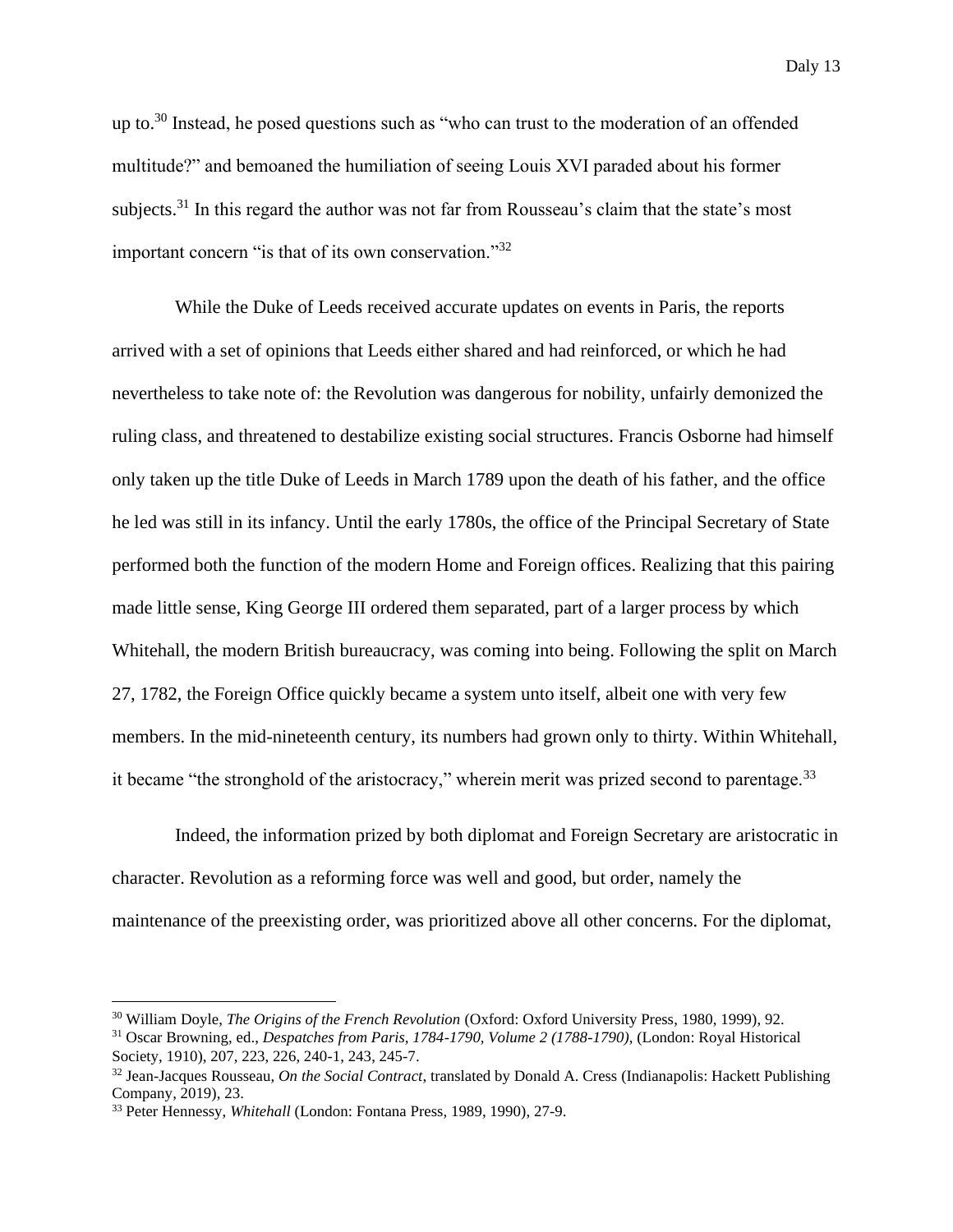seeing the king humiliated was a painful sight, yet the overall orderliness of what he witnessed disposed him toward admiring the revolution, if there had to be one. Aristocratic disgrace was unfortunate, but it could be borne if that was the price of keeping the old order largely intact. By the time the Duke of Leeds met with Orleans in October, the Revolution had already made a return to Ancien Regime norms impossible barring a direct move on the part of Louis XVI against his people. It is to be expected then that so little of substance was discussed between Leeds and Orleans. From Leeds perspective, the Revolution had already overstepped the bounds of permissibility and a government that represented it was dangerous to endorse. Until Louis XVI set his house in order, there was nothing to be said.

If orderliness was one quality of the aristocratic establishment, pragmatism was another. On November 30, Leeds met with Prime Minister Pitt, Home Secretary Grenville, and other senior government officials to discuss the Austrian Netherlands.<sup>34</sup> A rebellion had recently arisen there in response to military reforms imposed by Holy Roman Emperor Joseph II, and the government wanted to ensure that the insurgents would be well disposed toward Britain no matter the outcome of their present efforts. "If the circumstances afford an opening for our Interference," the British ought to let the insurgents know they would act. If the rebellion was successful, Britain would have another ally and greater influence in the Low Countries. If it failed, then in the interim Britain would still enjoy an increase of power in the region and in any event the continued rule of Joseph II on the other side of the Channel was a tolerable situation. What made the matter a priority, however, was less an attachment to the rebellion and more a desire to preserve stability in the region should Joseph II fail to stamp it out. "In the event of the

<sup>&</sup>lt;sup>34</sup> Britain was allied with the Kingdoms of Holland and Prussia through the Triple Alliance established in 1788. The Austrian Netherlands covered much of present day Belgium.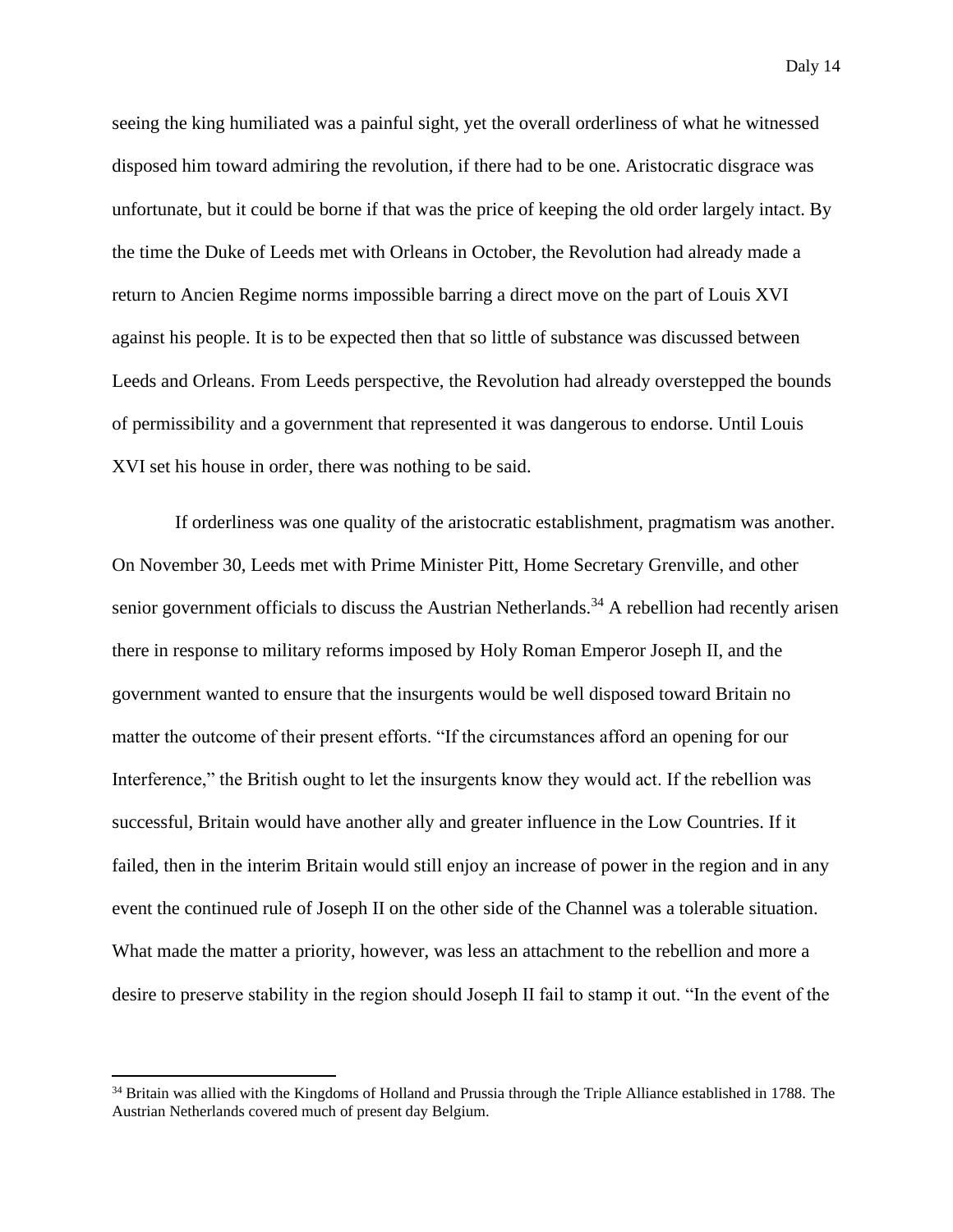Emperor's being unsuccessful," a new regime in the Austrian Netherlands would be in danger of catching its neighbor's revolutionary bug. British assistance was a safeguard against "Democratical Principles" pervading the movement, a development which would surely make them allies of France.<sup>35</sup> Whitehall saw the spirit of democracy as a dangerous and infectious ideology from the very start. In the coming years, radical intellectuals in Britain would enjoy much support in elite and urban circles, but while they may have claimed more brilliant minds in the first years of the Revolution, there was no question that the reins of power belonged to their opponents. Conversely, Whitehall placed democracy not within a broader ideological debate, but within diplomatic interests in Europe that predated the Fall of Bastille. On the one hand, the meaning of the Revolution for France and the rest of Europe was not yet clear. On the other, Whitehall was out ahead of the general public in its commitment to oppose the Revolution, but because of the age-old Anglo-Frankish rivalry as well as opposition to the Revolution's spread.

Leeds was an aristocrat like the vast majority of his colleagues, but his unwillingness to engage with the French did not signal a general aversion to debate amongst the landed gentry. The prospect of a true overthrow of Britain's system of government would eventually prove unpalatable to a majority of British politicians, but not all thought there was reason to believe that the threat to order was as yet that great. Especially in the two years following the Fall of the Bastille, a "gentlemanly debate" was conducted over the merits of France's limited Revolution. Debate would later give way to intimidation and suppression on the part of His Majesty's government, but before the Revolution became preoccupied with abstract ideals and posed on existential threat to the old order wherever it was accepted, arguing for its good was not only

<sup>35</sup> Oscar Browning, ed., "Whitehall to the King, November 30, 1789," in *The Political Memoranda of Francis Fifth Duke of Leeds* (London: Nichols and Sons, 1884), 147.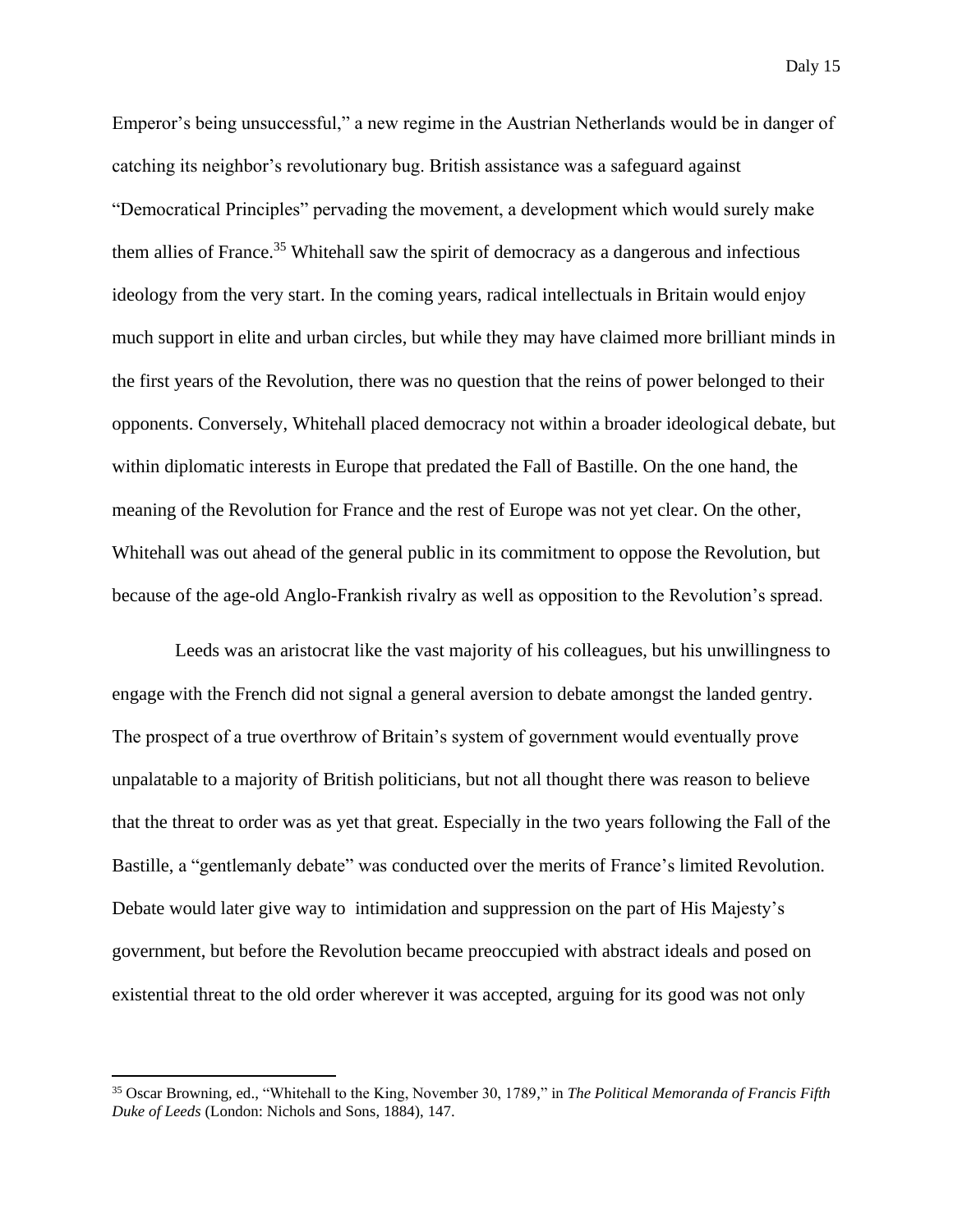allowed, it was a common response.<sup>36</sup> In this early phase, when both opponents to and supporters of revolutionary France could interpret the Revolution as being a welcome thing, it is rather more surprising that, quite apart from these two groups, a conservative condemnation of the Revolution should emerge well before the Reign of Terror. That the debate shifted from one over why the Revolution was an opportunity to Britain to one between a conservative, Tory majority opposed and a liberal contingent of the Whig opposition, was to the credit of Whig MP and famed defender of the colonies, Edmund Burke.

To liberals, the content of Burke's 1790 *Reflections on the Revolution in France* were as hurtful as they were baffling. A perception of two Burke's, Burke the eloquent defender of the American cause during the 1770s and 1780s, and Burke the reactionary bigot with regard to the French one in the 1790s. This view was summarized in Hazlitt's retrospective. Burke the liberal defended "the rights of the people as inherent, inalienable." Burke the conservative rushed to the defence of "a foreign Sovereign, whom we had always been in the habit of treating as an arbitrary tyrant." Beyond his passionate prose style that Hazlitt conceded was effective, the two Burkes could not be reconciled, were in fact "deadly enemies." The former Burke argued based on reason, the latter, on the "picturesque and fanciful." In *Reflections*, his emotional attachments led him to justify tyranny, and the concerning part for Hazlitt was that his eloquence could make any position he pleased sound plausible.<sup>37</sup> Such was the assessment of his political opponents, but what of his work itself, not to mention the opinion of those who came around to his way of thinking?

<sup>36</sup> Claeys, "Introduction," xviii.

<sup>37</sup> Hazlitt, *The Spirit of Controversy*, 72-5.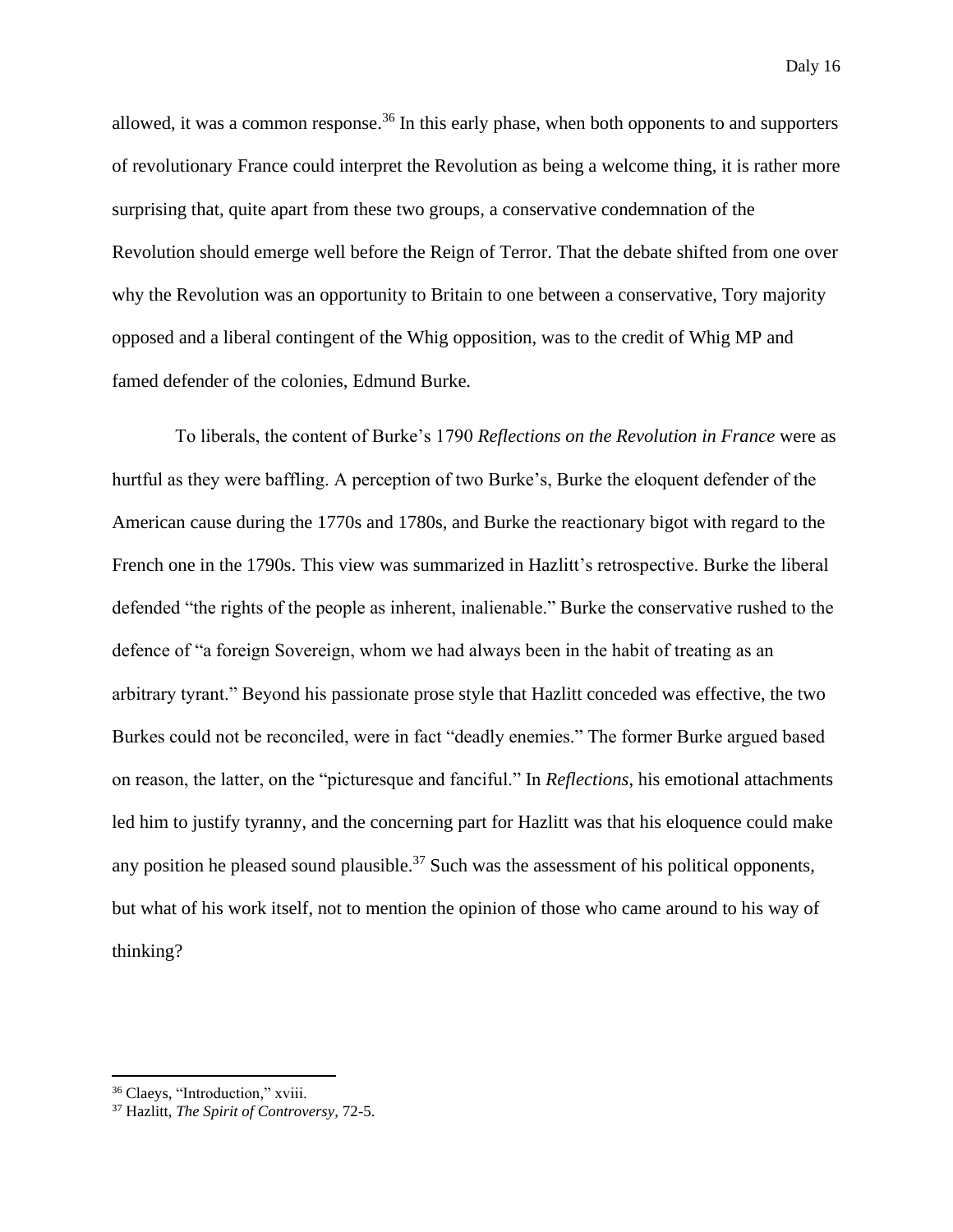What makes Burke's work so striking today, indeed, what marked it as an authoritative text by the nineteenth century, was that it did not read as a text released in 1790. Its critique of the Revolution's destructive tendencies would be expected, and no less correct, were the book released in 1793 or 1794, after the beheading of Louis XVI, the commencement of the Terror, or the beginning of open war between France and its neighbors. Instead, the *Reflections* states with confidence that such developments were built into the very nature of a revolution irrespective of all preexisting structures, before any of these developments occurred. It is for this reason that *Reflections* was vehemently denounced by Burke's allies upon release, not met with much embrace from his opponents, but would within a few years lend a larger conservative reaction so much legitimacy.<sup>38</sup> Pitt and company seemed to have a prophet.

In 1790, the French Revolution was at its least alarming. The months from July to October 1789 had been ones of rapid change. After Louis XVI's move to Paris, however, the pace of change slowed. As a constitution was debated and a new government put in place, it seemed as if France might be headed toward that system of constitutional monarchy Britain was constantly congratulating itself for having. This change was not only tolerable, it was welcome, and the period when it seemed likely was to last until Louis XVI's botched Flight to Varennes in the summer of 1791. Despite these encouraging signs, Burke felt compelled to criticize what he saw as dangerous and central tendencies of the Revolution. An Irishman, the prospect of home being turned by revolutionary rhetoric was a much more distinct possibility than it was for his colleagues.<sup>39</sup>

<sup>38</sup> Conor Cruise O'Brien, "Introduction," in Edmund Burke, *Reflections on the Revolution in France*, edited by Conor Cruise O'Brien (London: Penguin Books Ltd, 1968, 2004), 21-2.

<sup>39</sup> O'Brien, "Introduction," 33.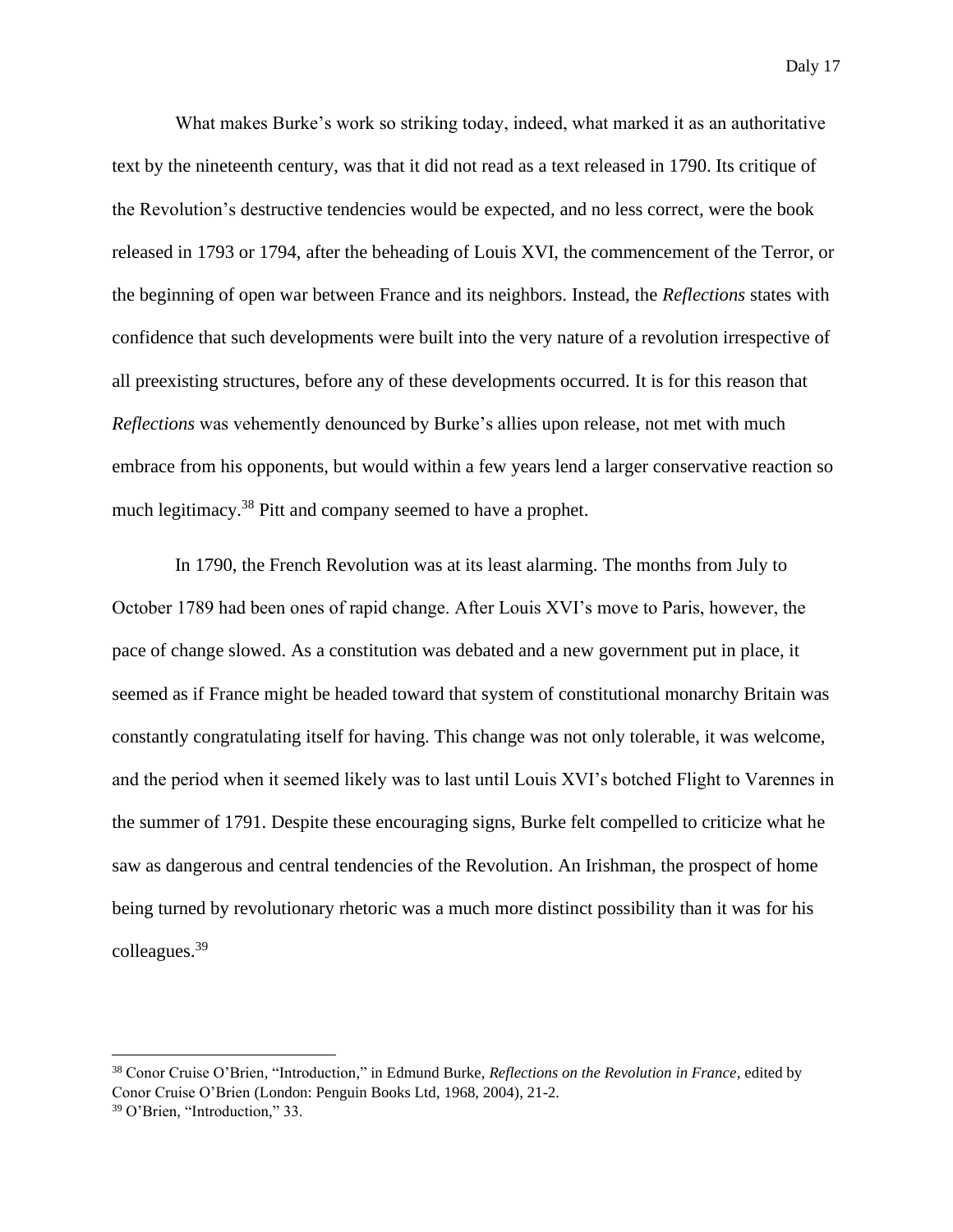At the heart of his issue with the Revolution was its hostility to a natural continuity with the past. Burke was a sentimental person, who was more inclined to value what he found in the world rather than criticize it, and he saw any movement premised on a wholesale rejection of a society's inheritance as inherently destructive. He was particularly concerned by the willingness of men of property to support a program of reform that could only end in their dispossession. The *Declaration of the Rights of Man and Citizen* had already stated that social distinction could be based only on social utility.<sup>40</sup> Because they had renounced ancient institutions—institutions, Burke contended, that had self-evident value and stability by virtue of their longevity—they had robbed France of a societal cohesion that could not be reinvented within a few short years. It was only a matter of time before the status of pre-revolutionary property holders in such a country would no longer be respected. The next year, the Constitution of 1791 abolished the nobility.<sup>41</sup>

To Burke, his disavowal of the Revolution was consistent with his stance on the American colonies. In that conflict, the British government had undermined the values upon which colonial confidence in British authority was based. To rebel against a specific government for the sake of maintaining the essence of that system's values was a cause worth defending against a Crown that had lost its way.<sup>42</sup> For the French, their inability to realize their utopian visions, paired with commitment to abstract values divorced from specific circumstances, would compel revolutionaries to act in inhumane and, eventually, tyrannical ways. Reform of Britain's

<sup>40</sup> "Declaration of the Rights of Man and of the Citizen," in *The Old Regime and the French Revolution*, edited by Keith Michael Baker, Volume 7 of *The University of Chicago Readings in Western Civilization* (Chicago: University of Chicago Press, 1987), 238.

<sup>41</sup> "The Constitution of 1791," in *The Old Regime and the French Revolution*, edited by Keith Michael Baker, Volume 7 of *The University of Chicago Readings in Western Civilization* (Chicago: University of Chicago Press, 1987), 249-50.

<sup>42</sup> David Womersley, "Introduction," in Edmund Burke, *A Philosophical Enquiry into the Origin of our Ideas of the Sublime and Beautiful and Other Pre-Revolutionary Writings*, edited by David Womersley (London: Penguin Books Ltd., 1998, 2004), xxi.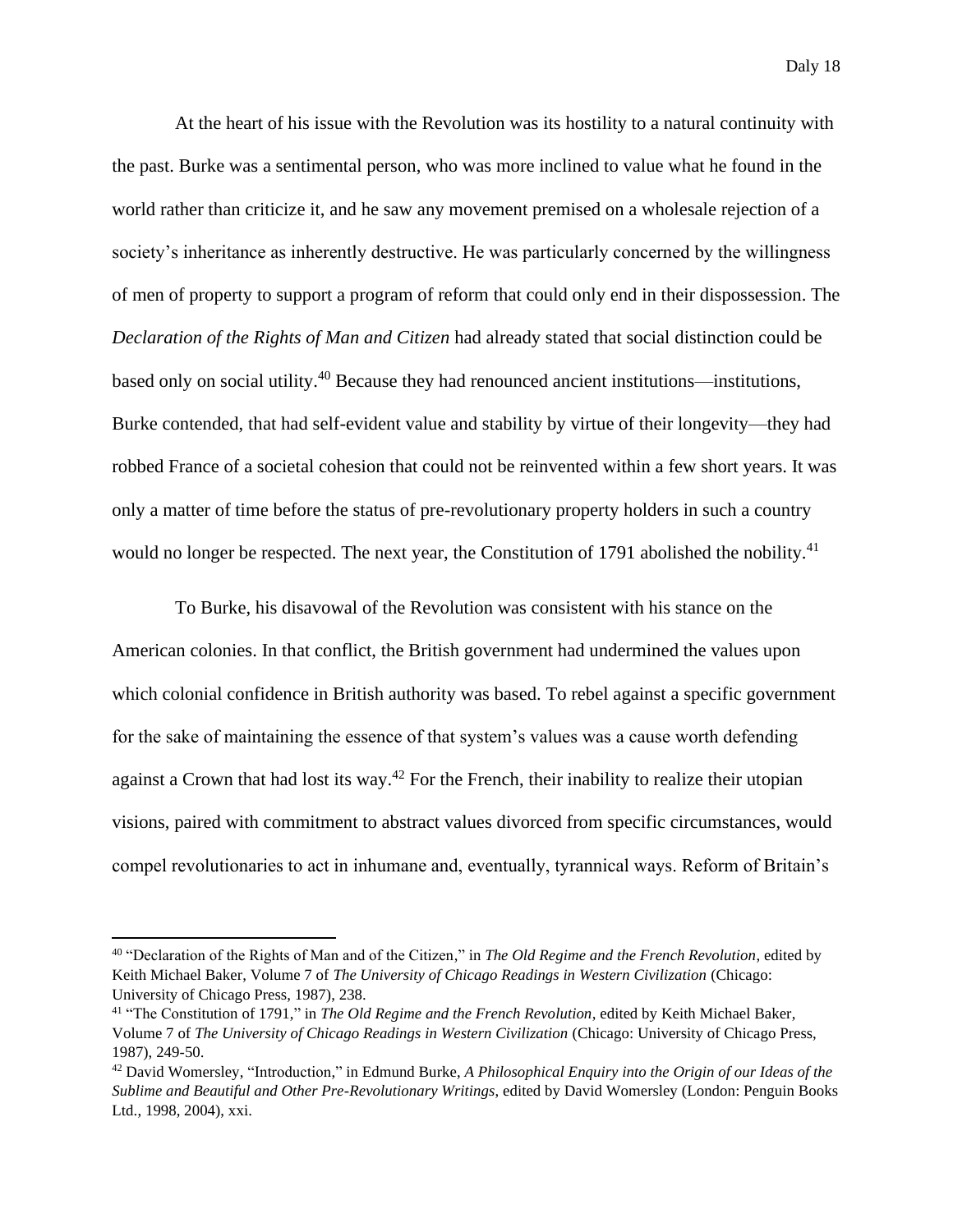government, church, and society might be advisable, depending on the reform proposed, but the pace of change should be cautious and revolution avoided.<sup>43</sup>

Burke's high profile among the radically-inclined ensured that *Reflections* was met with public furor. Immediate counter pamphlets were released by Wollstonecraft, Separatist Joseph Priestley, historian Catherine Macaulay, and most famously by Thomas Paine. The historian Robert Tombs has described their disagreement over how government ought to formed as a disagreement between pragmatists and idealists? The radicals, being more or less in line with the members of the National Assembly, opted for ideological justifications.<sup>44</sup> Burke valued pragmatism, as he had in his writings dating back to the American Revolutionary period.<sup>45</sup> In Parliament, his position made an immediate political enemy out of his longtime friend and Whig leader Charles James Fox, while Prime Minister Pitt thought Burke's description of the Revolution's danger exaggerated.

Among major political figures, Burke's *Reflections* did not enjoy immediate, widespread support. From 1790 to 1791, the pamphlet war saw skeptics and supporters of the Revolution on their most even playing field. Even in this brief, early period of debate—debate which would be cut short rather than evolve throughout the decade—the imprint Burkean arguments made on conservative writers could already be seen. In 1791, Thomas Green published a short pamphlet, "Political Speculations, Occasioned by the Progress of a Democratic Party in England." Who was Green? A poet from Ipswich, by no means a heavyweight in parliament. His high degree of literacy aside, his pamphlet is nothing more than the views of an educated Englishman,

<sup>43</sup> For a summary of Burke's major points, see O'Brien, "Introduction," 23-53.

<sup>44</sup> Tombs, *The English and Their History*, 385-6.

<sup>45</sup> Womersley, "Introduction," xvii.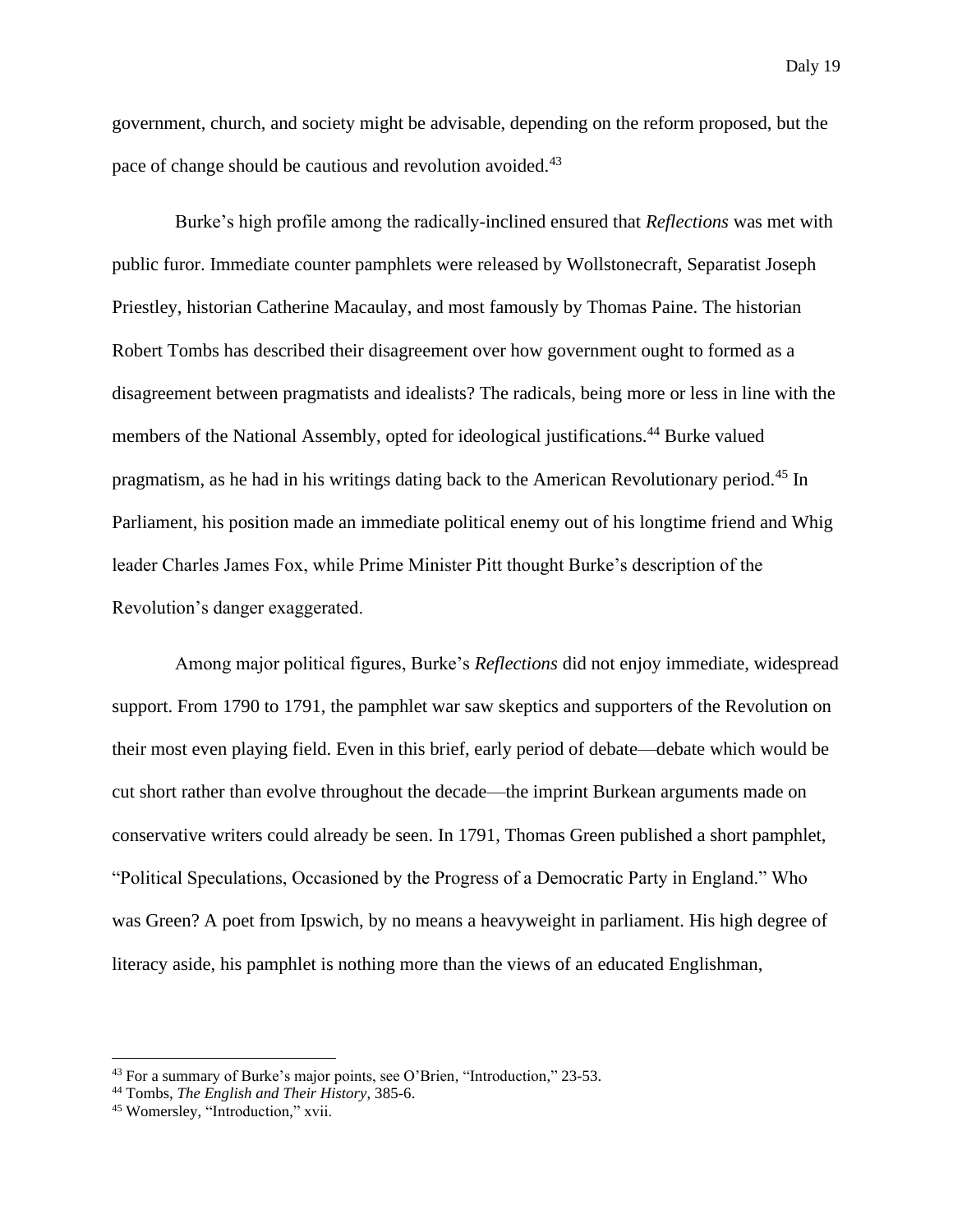compelled to express his views on the current political debate. What can his opinion tell us about a more typical conservative response to the Revolution and the radicalism it inspired?

The primary reference point for Green was Burke. He identified his views as the provocation for the torrent of radical writing that had poured forth over the months since *Reflections* was published. Like Burke, Green was eager to distinguish himself from a reactionary position, deriding absolute, unreflective obedience to preexisting authority. Britons ought to question why they were ruled in the way they were and seek to improve their system of government, but radical calls for greater suffrage and in extreme cases republicanism went too far. Where radicals strayed, Green argued, was in their dual belief that human beings could be perfected and that a state should be organized to bring about and maintain an ideal society. Any element of the previous order that did not conform to the new goal of liberty was to be abolished, without regard for its historic importance or validity by other metrics. In Green's dystopian vision of radical Britain, liberty would be misunderstood as human happiness itself, rather than as a common means to it. Though correct in what an ideal world would look like, radical proposals were inhumane and unworkable precisely because of their failure to recognize humanity as it actually was. Attachment to property would be the strongest, though not the only, barrier to a true overthrow of pre-revolutionary attachments, and the new radical rulers would merely replace the tyranny they had sought to overthrow. Not that this would be a challenge in the new order, for their being elected would be deemed sufficient evidence of their greater righteousness.

Among private associations, some greater force binding society could be acknowledged. For Green, this force was the Christian God, but he recognized that to base English law upon this belief would exclude the irreligious. The best laws were therefore those that defined limited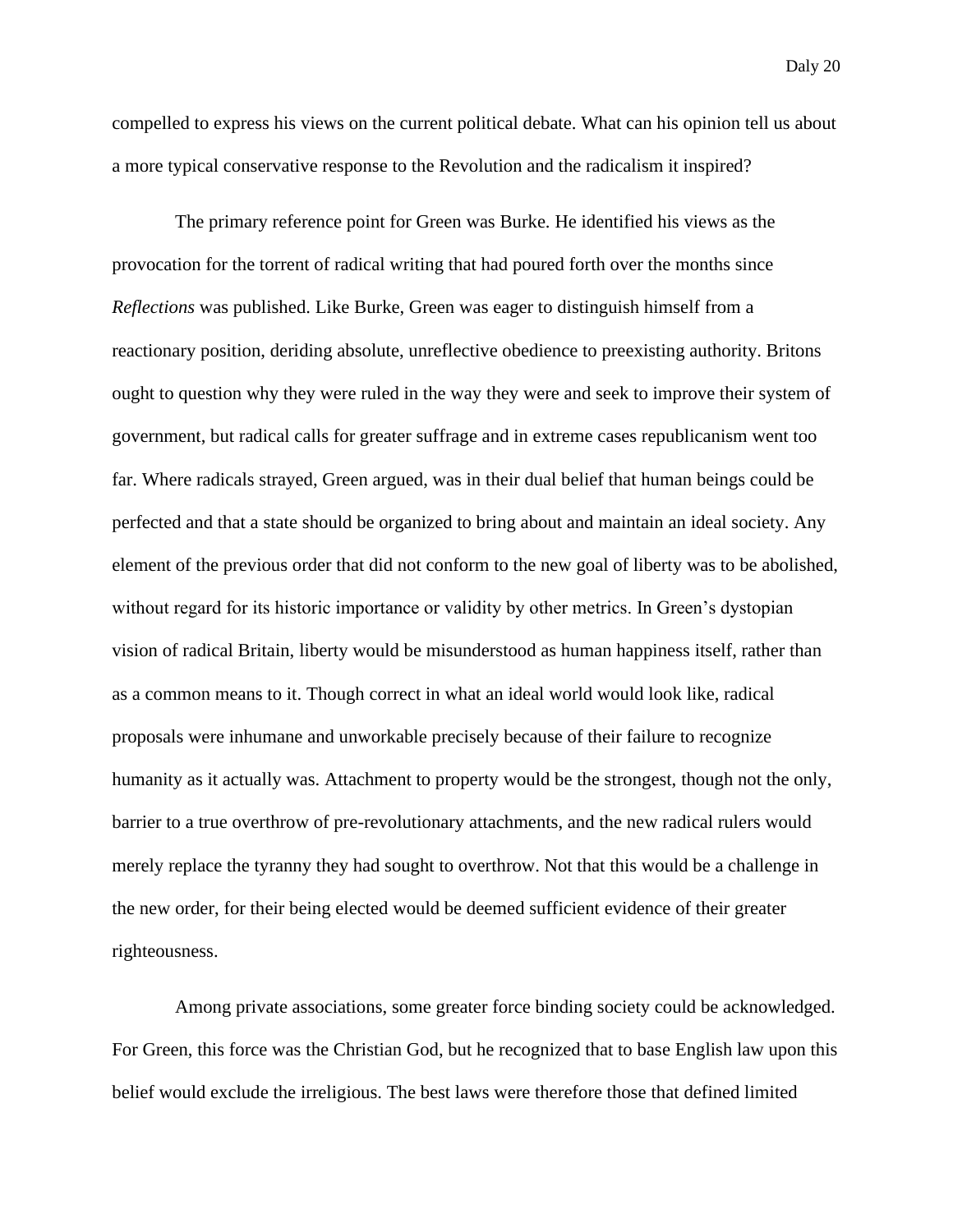rights and were applicable only to mediate specific conflicts. These laws arose not as the precepts of a single ideology, but as the most successful forms of diplomacy between peoples that had been tested throughout the centuries. "Natural Rights" purported to be self-evident, but were in fact invented and delaminated by a group that was not representative of the people for whom they claimed to be speaking. Imbued with religious authority, belief in natural rights would make any restraint of their expansion, no matter how ill-advised in a particular case, a categorical affront to the entire edifice of the regime. "Are we equal?" would be a more essential question than "Is the law conducive to making people happy?" In Green's mind, if a law was good, it mattered not how many supported it. Having critiqued radical alternatives to governance, he then turned to an assessment of the present system of British governance. Parroting Burke, he concluded that it was a grand inheritance, the evidence of which could be seen in a rich culture and economic prosperity. The system ought to be constantly improved upon—taxes were too high, Green thought—but did that mean that "with the petulant perverseness of children, reject the good we have, because it is no better?"<sup>46</sup> Burke's cautious, incremental improvements were the route Britons ought to take, while extreme reforms like universal suffrage were to be guarded against, lest the fortunate link to a repository of historical wisdom be severed through unnaturally excessive change. In his conclusion, Green revealed one of two possibilities. Either his reading of *Reflections* had defined his view of English radicalism and the ethos behind the Revolution, or Burke had tapped into a previously unarticulated regard British institutions and history among the moderate to conservatively-minded. For a poet to whom the inherent virtue of

<sup>46</sup> For the quote and content of the past three paragraphs, see Thomas Green, "Political Speculations, Occasioned by the Progress of a Democratic Party in England," in *Political Writings of the 1790s, Volume VII*, edited by Gregory Claeys (London: William Pickering, 1995), 28, 30-8, 40.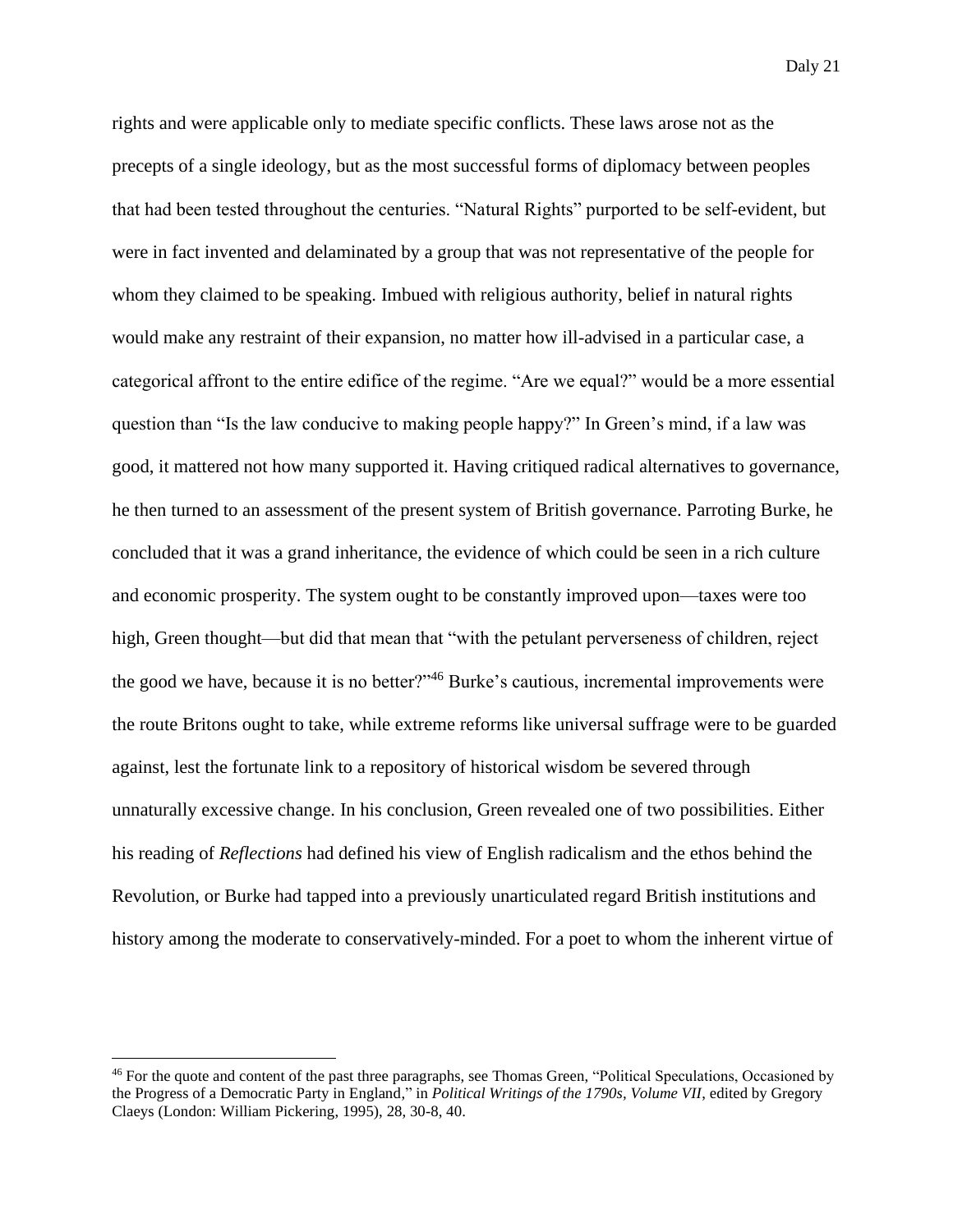the Revolution was unintelligible, Burke's defense of was an argument onto which his mind had latched.

The period of debate in which Burke and figures like Green wrote was short-lived. Within two years of the publication of *Reflections*, the events that that work predicted came to pass. In June 1791, Louis XVI and his family attempted to flee the country. A slow carriage and some perceptive peasants ensured they were caught in the French town of Varennes. The Flight to Varennes changed the entire course of Revolution. In the words of revolutionary Jean-Marie Roland, "We are living through ten years in twenty-four hours." There was no doubt among the French that their king had intended to raise an army abroad, amongst friendly foreign governments and aristocratic emigrees, with which to reclaim his old rule of France. The Count of Mirabeau, a revolutionary who had died that April, had believed that the Revolution would strengthen the monarchy by making it more legitimate.<sup>47</sup> Before the summer was out, few believed constitutional monarchy would work. If there was still doubt that Louis XVI was more than a prisoner, whose rule and life depended on remaining in the good-graces of revolutionary Parisians, they were now dissipated. Over the next year, France became increasingly belligerent in its foreign policy and radical in its domestic structure. In April 1792, France went to war with Austria and Prussia and in September, officially deposed Louis XVI and established universal manhood suffrage. Simultaneously, the greater emphasis on liberty was accompanied by an everincreasing level of authoritarianism.

In Britain, these events were watched with alarm, to the benefit of Burke and his cause, and to the detriment of real debate. To the government, radicalism was no longer the annoying

<sup>47</sup> Jeremy D. Popkin, *A Short History of the French Revolution* (New York City: Routledge, 2006, 2016), 44.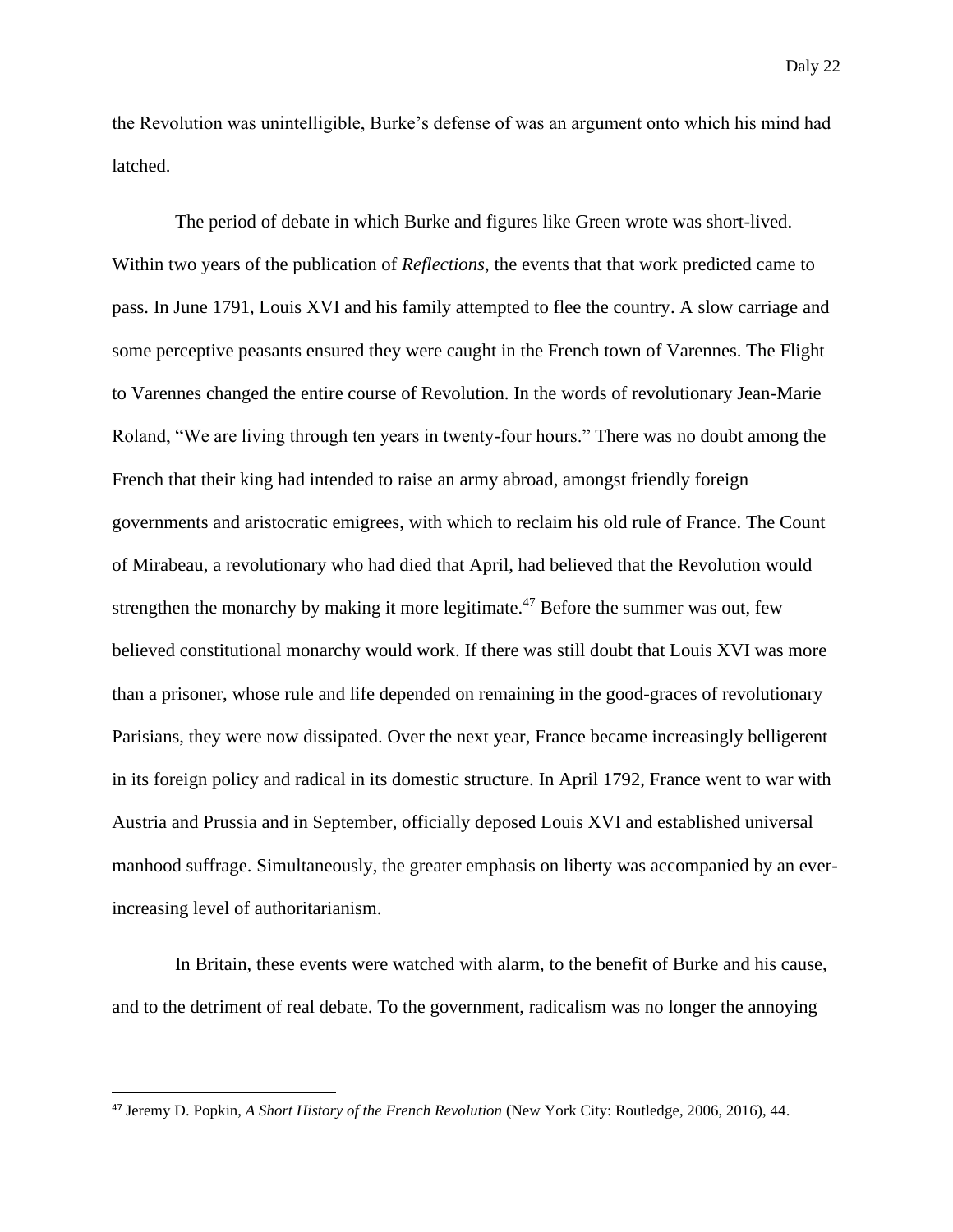opinions of one section of the Whig opposition, it was a virulent ideology that, in the form of France, posed an existential threat to the state. By mid-decade, it was Paine who found himself fleeing England for the unpopularity of his opinions among the establishment. Fox would be consigned to a smaller and smaller minority, whose reforms became unpassable due to their perceived connection to the French cause.<sup>48</sup> On May 6, 1791, his strained partnership with Burke was officially ended. Having heard Fox declare the previous month that the Revolution was the most magnificent moment in history, Burke crossed the aisle, declaring their friendship concluded. On the other hand, chastising the Revolution in the harshest terms possible soon became a favorite occupation of Pitt's, and Burke grew into something of a celebrity.<sup>49</sup> Depending on which side of the political aisle one cast oneself, the 1790s could be a decade of political elevation or impotence.

A royal proclamation issued on May 21, 1792 illustrates the new position of radicalism in the eyes of the Crown. "Sheriffs, Justices of the Peace, chief Magistrates in our Cities, Boroughs and Corporations, and all other our Officers and Magistrates throughout our Kingdom of Great Britain," were ordered to identify "Authors and Printers…wicked and seditious writings [i.e. any cause opposed to loyalism]" and "suppress and prevent all Riots, Tumults, and other disorders" stoked by subversive persons that would be "dangerous to the most important interests of this Kingdom."<sup>50</sup> The timing of this proclamation was no small matter. France had gone to war with Austria and Prussia only a month prior, thus resuming its time-honored position as Britain's continental rival. As Foreign Office documents have shown, for Whitehall bureaucrats

<sup>48</sup> Gill, *William Wordsworth*, 54-5.

<sup>49</sup> Womersley, "Introduction," xxxi.

<sup>50</sup> George R, "By the King. A Proclamation," in *Political Writings of the 1790s, Volume VII*, edited by Gregory Claeys. London: William Pickering, 1995).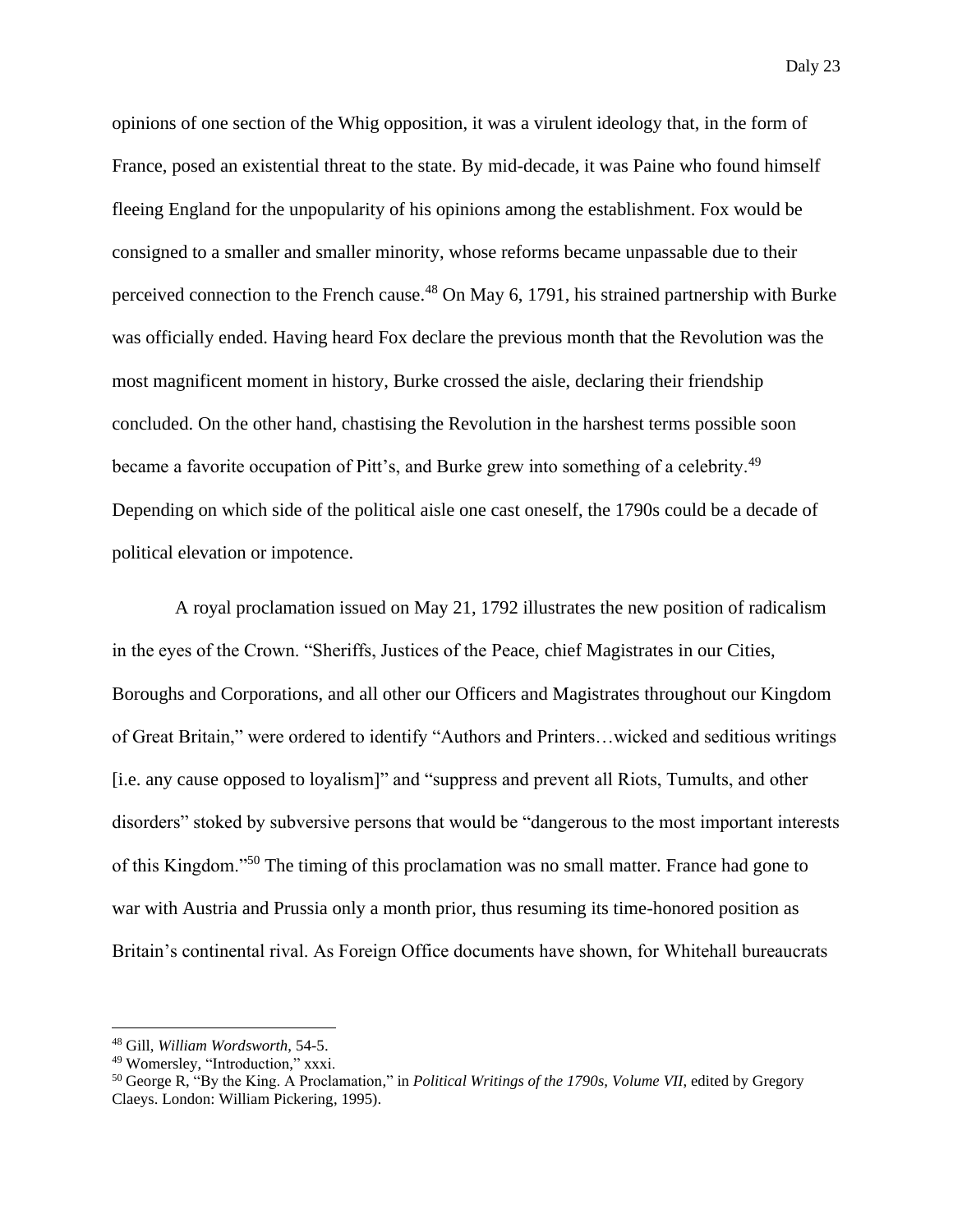the Revolution was never primarily about ideas. It was the latest development in the realm of great power politics, and here what mattered was Britain's position in an international order conducive to its stability or the enlargement of its power. Added to the traditional threat posed by France was its ever-radicalizing Revolution, which, ideals aside, was exceedingly disorderly by the measure of men such as the now former Foreign Secretary Leeds. The specter of war was beginning to render radical causes distractions at best, treason at worst. As the proclamation indicates, the Crown imagined radical writers to have a great deal of influence over the common reader, and felt reason to fear the presence of revolutionary conspiracies. Was the threat real or not? Was the pretense of a threat being used to stoke fear and justify suppression before a great power conflict unconcerned with the niceties of reform? The pragmatism regarding the Austrian Netherlands certainly proved the government capable of such an action. Whatever the true beliefs or motives behind the proclamation, however, tolerating debate on principle in a time of emergency had struck the Crown as foolhardy. The ideological component of political debate did not disappear, yet it was quickly being overtaken by priorities further and further removed from the heady philosophical points that so perturbed Burke and Paine. Pamphlet wars and actual wars were, after all, different beasts.

By the winter of early 1793, France, now a republic, was on the verge of war with Britain. Far from weakening its enemy, the Revolution had inculcated a degree of nationalism never before seen in Europe. Contrary to expectations, France had proven a worthy adversary against Austria and Prussia. What was more, the moderate revolution that seemed possible from 1789 to 1791 was no more. With his botched Flight, Louis XVI had lost the trust of his people, and the deputies of the National Assembly had lost faith in the feasibility of monarchy. In January 1793, Louis XVI was beheaded, and war with Britain now seemed only a matter of time.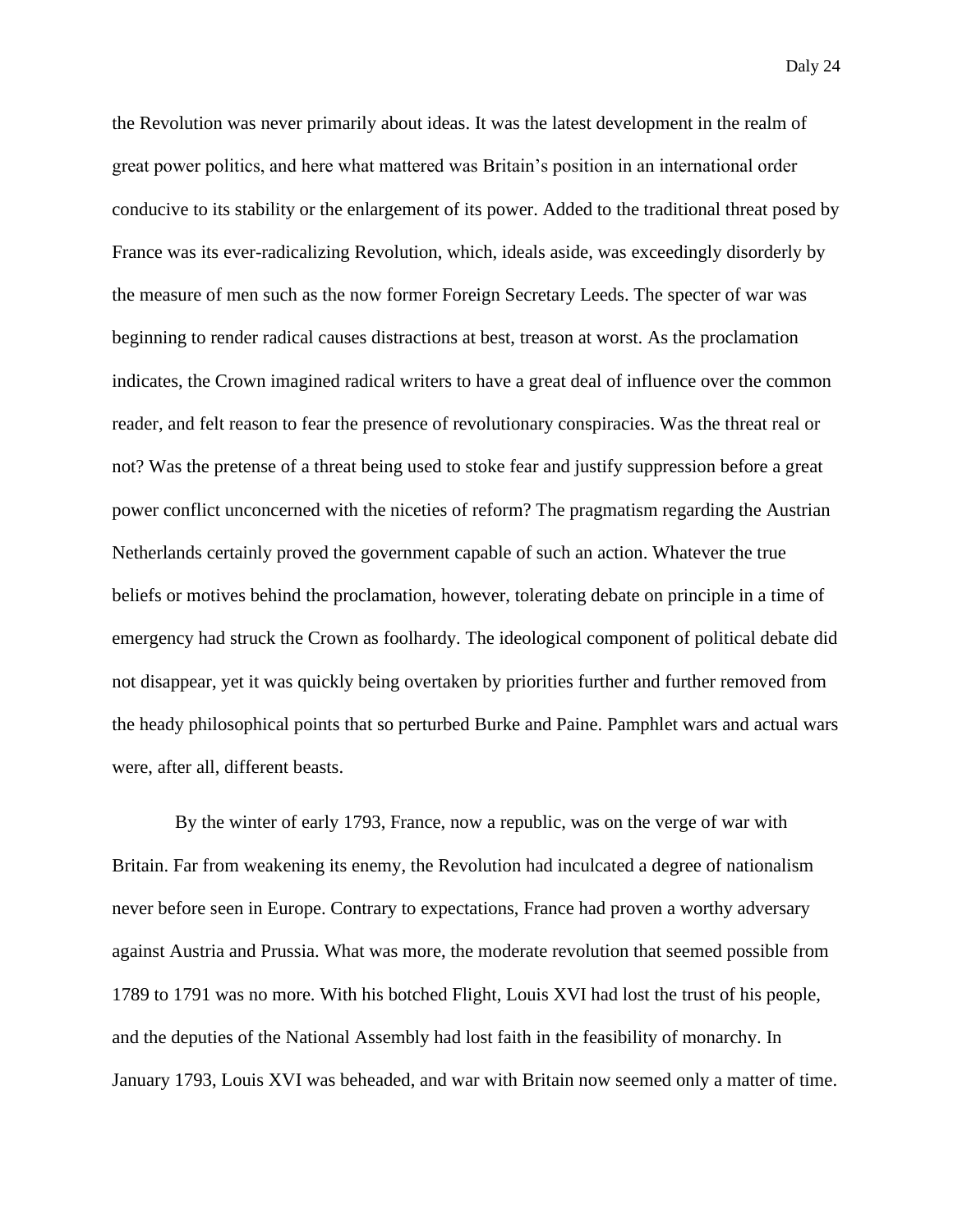The Revolution not only stood against the aristocratic order of which the Foreign Office and Burke was so found, it no threatened to spread beyond France's borders. On February 1, 1793, unbeknownst to Prime Minister Pitt, France declared war on Great Britain. He was that day delivering an address to Parliament on the occasion of George III requesting an enlarged budget for the military and navy. Despite the assumption of peace, Britain was already on a war-footing. If Pitt thought Burke's critique of the Revolution too harsh in 1790, he restrained himself not a whit upon receiving the King's request. As a response to His Majesty, Pitt made a lengthy address to Parliament in which he laid bare how the government viewed its adversary.

Pitt addressed the matter of augmenting Britain's military budget only briefly. It was of secondary importance to the context for the request. It is in a politician's interest to describe history in a manner that suits present needs before impartial accuracy, but Pitt did not attempt to cast the entire Revolution in shadow. The dire situation was cause by a single, "calamitous event": Louis XVI's beheading. Such an act was framed as a common breaking point for the politically and religiously minded alike. Indeed, it was an insult to all humanity.<sup>51</sup> Monarchy could not be replaced; it was unfathomable and unacceptable. For too many Britons, the monarchy was just the way things were. To approve of its being done away with, even in France, went contrary to the very underpinnings of the British system of government most MPs had stood by. As all agreements between Britain and France had been made with a Bourbon government that no longer held sway, France could not be trusted on the basis of its past relationship. Despite Tory misgivings, the French king had remained a guarantor of the Revolution's legitimacy. By killing the king, the French had rendered their revolution

<sup>51</sup> William Pitt, "February 1, 1793: 'His Majesty's message respecting an augmentation of the naval and military forces,'" in *The Speeches of the Right Honourable William Pitt in the House of Commons, Volume I*, edited by W.S. Hathaway (London: Longman, Hurst, Rees, Orme and Brown, 1805, 1817), 398.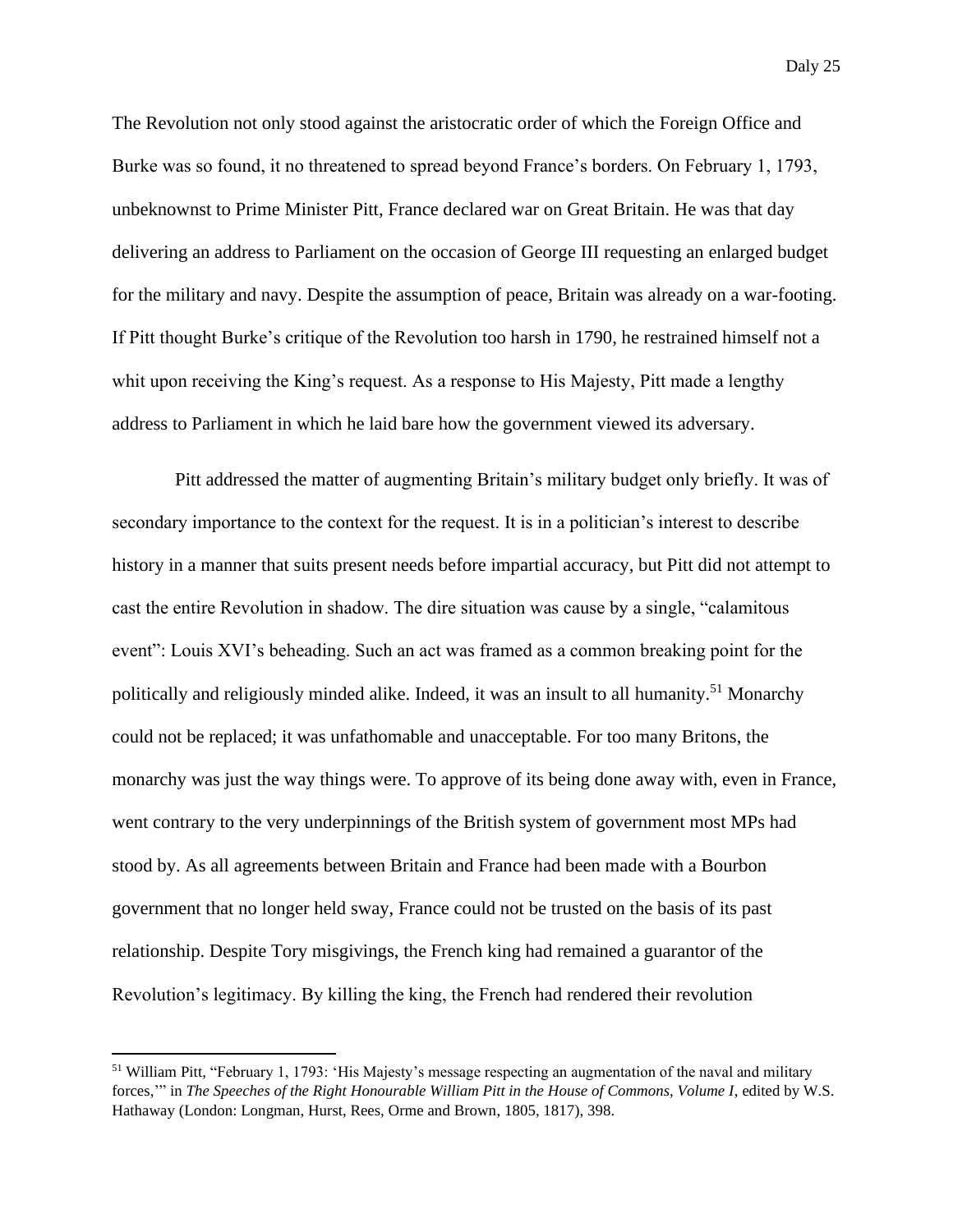illegitimate. For all the hopeful talk of British republicans, they appear to have overestimated the British establishment's readiness to stomach a break from the past of that magnitude.

The present barbarity in France was, Pitt contended, a consequence of their disregard for traditional institutions and their vain attempt to create a new one. France was in disarray, but Britain stood firm, and it was vital it be kept that way. For the application of logical ideologies had revealed themselves to be extremely susceptible to passion. Better, Pitt said, maintain the "mixture of monarchical government Britain" had been so blessed to inherit.<sup>52</sup> Burke certainly would have approved. As for the ideological argument in favor of a republic, greater suffrage, and the abolishment of other tyrannical social structures, Pitt side-stepped the issue to focus on what the results of French practices, not French words, were. Not the slaughter of its own people, but its behavior in conquered territories was what, in the Prime Minister's mind, made the French a grave threat. Imbued with revolutionary belief in the Republic's mission, the French sought to subvert "every ancient, every established usage, however long they may have existed, and however much they may have been revered." The conservative rebuttal was no longer that existing orders must not be disrupted, it was that the Republic was an inhumane agent of destruction. For all its talk of freedom, and the commencement of Terror surely did not aid the attractiveness of republicanism within its borders, its France's adventures abroad, in name the exercise of the people's will, were merely for "the power of the French."<sup>53</sup>

Before summarizing Parliament's readiness to support His Majesty in the defense of the country, Pitt lobbed a final accusation at the French. They had attempted to foment domestic strife within Great Britain by encouraging any "society in England, however…desperate in their

<sup>52</sup> Pitt, "February 1, 1793," 401.

<sup>53</sup> Pitt, "February 1, 1793," 406-7.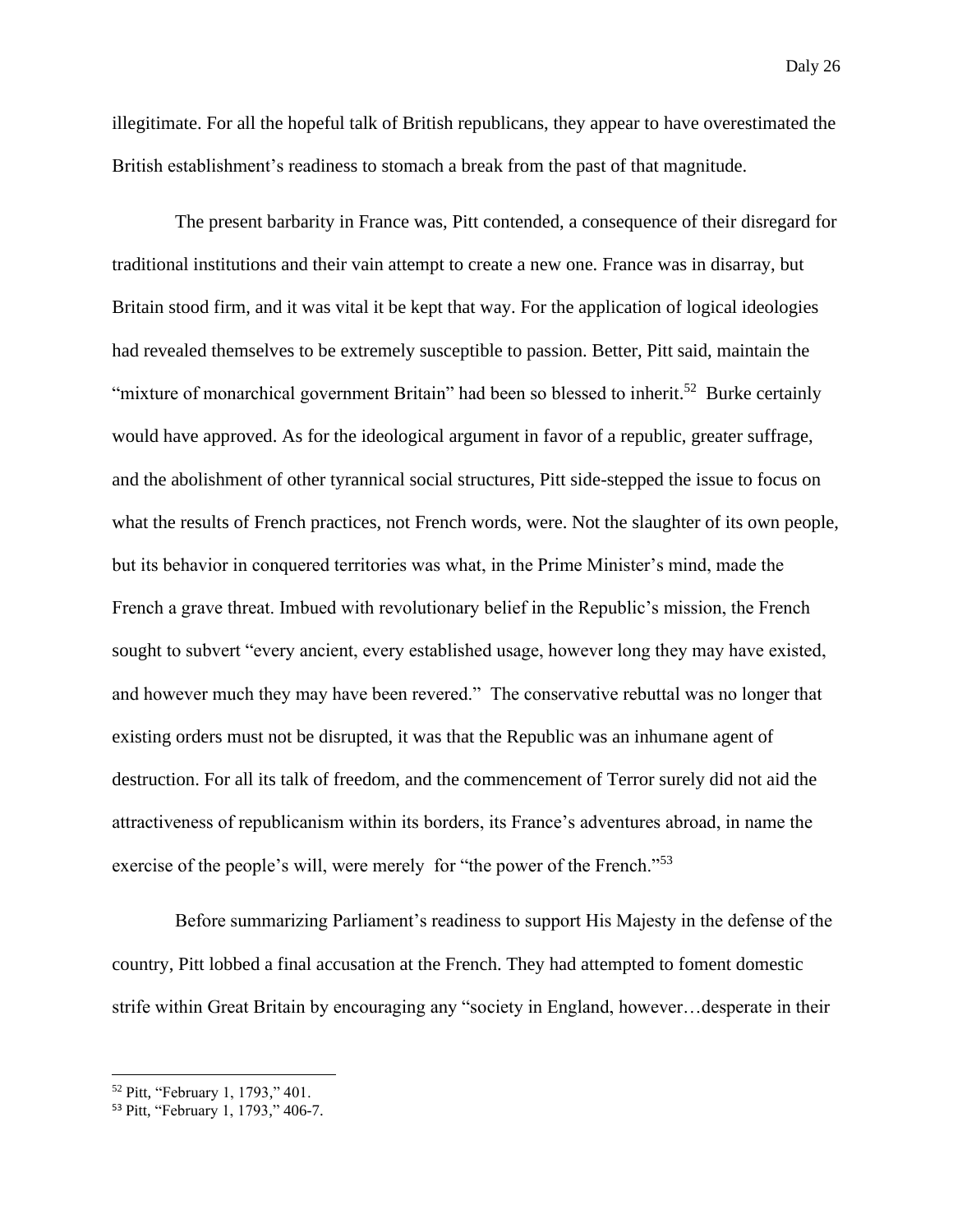principles…who possessed treason and disloyalty."<sup>54</sup> It was an obvious attack on radical circles calling for reforms. Pitt could not have known that his speech was made on the first day of war, but he had, in effect, made his first wartime address. France was now an actual, not potential enemy, and association with its cause and ideology would not be a matter simply of opinion. The war would be fought at home and abroad.

#### IV. 1793-1799

Pitt gave his formal address on war with France on February 12. He expressed sentiments similar to those he shared nearly a fortnight prior, reiterating that the execution of Louis XVI was in fact "aimed against all sovereignty, and shewed their determination…of exterminating all monarchy." Pitt was correct in his assessment of the National Convention's vision, if not their capabilities vis-à-vis Britain. Much less straightforward was his remark that the Republic was launching "a war against opinions."<sup>55</sup> Surely such a statement was tinged with irony considering the liberating intention of the Revolution, but it was also telling of the that Pitt's words could be applied to Britain as well, with his government the main aggressor.

As Pitt acknowledged, "a war against opinions" was how the radical minority already described the British situation. That he would be prosecuting one himself while condemning an admittedly more violent French attempt to do the same did not seem to bother Pitt. On May 7, Whig MP Charles Grey made a motion to reform parliament such that the electoral process was based on universal manhood suffrage. In his response, the Prime Minister's made clear how reform of any sort was to be treated henceforth. As yet, those "whose object indeed was nothing

<sup>54</sup> Pitt, "February 1, 1793," 411.

<sup>55</sup> William Pitt, "February 12, 1793: 'Ditto, Announcing war with France,'" in *The Speeches of the Right Honourable William Pitt in the House of Commons, Volume I*, edited by W.S. Hathaway (London: Longman, Hurst, Rees, Orme and Brown, 1805, 1817), 432, 434.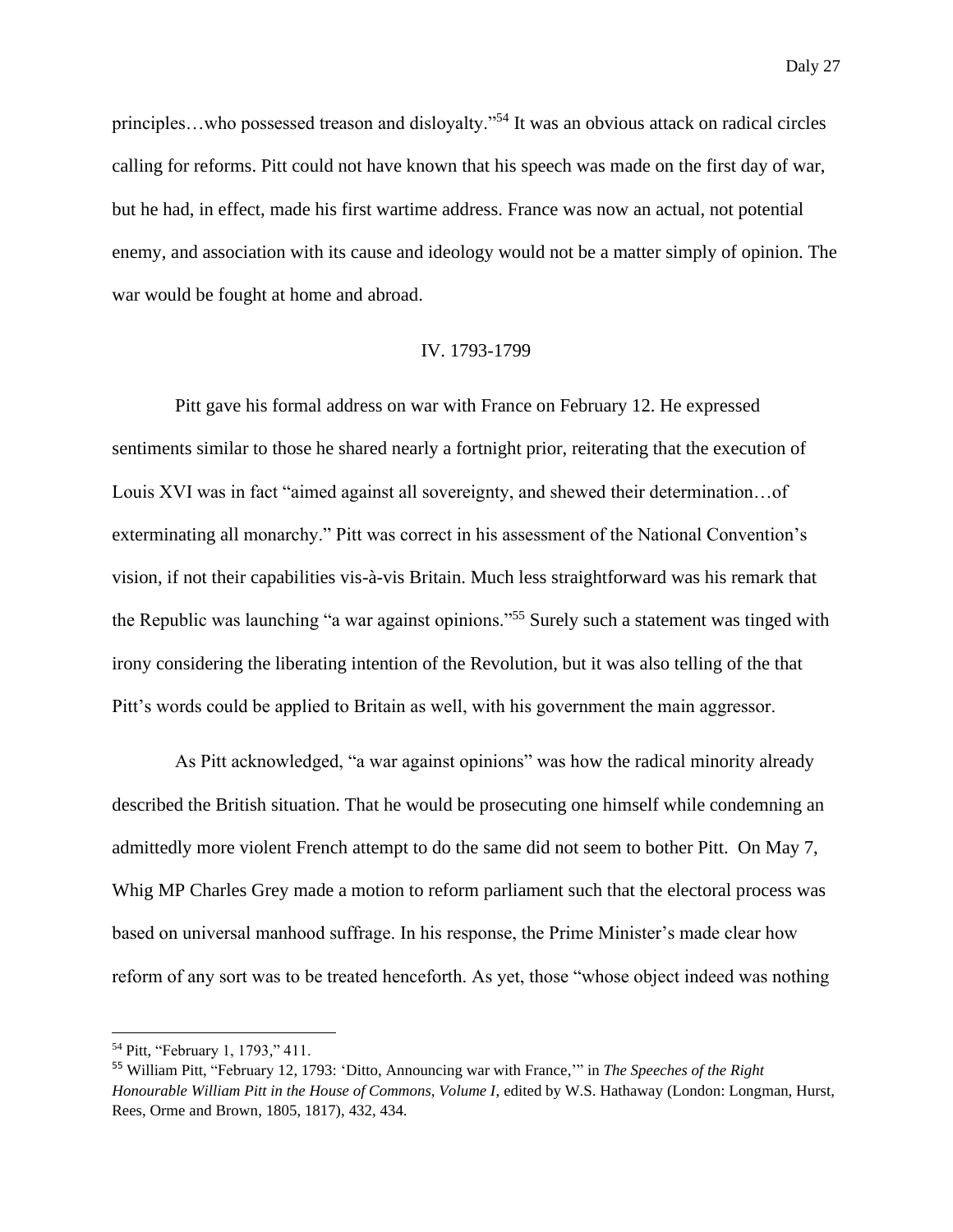less than to introduce here…French principles" were not a "contemptible party," though their cause should be now "regarded with horror." To proceed with reforms imported from France at a time when France was being fought as a result of those reforms was akin to being in a besieged citadel discussing "points of difference" rather than attending "the means of defence." War did not represent a temporary suspension of radical-conservative debate either, rather it signaled a new period in British politics when the Prime Minister "would rather forego for ever the advantages of reform, than risk for a moment the existence of the British constitution."<sup>56</sup> Because its consequences had been so grave, the French Revolution had blackened the name of all reforms leading to greater democratization.

Mr. Grey's call for reform was clearly mistimed, but it had provoked a response as grandiose in language as it was fierce in tone. What, after all, was that threatening about one opposition MP whose proposal could so easily be dismissed? As with Buckingham's royal proclamation, Pitt's speech reveals how the political establishment viewed the domestic threat, and raises questions about the speaker's belief in the frightening picture he painted. The Revolution had provoked a "general disaffection" among sections of the British public. Only a happy combination of Parliament and the Crown's interference, "the loyalty, vigour, and unanimity of the people," and the fortuitous advantage French aggression had lent the conservative cause, had prevented radical discontent from developing into an effective political force. The present security should not be mistaken for victory, though, for while the Terror and the onset of war had silenced radicalism for a moment, its supporters were watching "for an opportunity favourable to the accomplishment of their designs. For that purpose, they had looked

<sup>56</sup> William Pitt, "May 7, 1793: 'Motion by Mr. Grey respecting a reform in parliament,'" in *The Speeches of the Right Honourable William Pitt in the House of Commons, Volume I*, edited by W.S. Hathaway (London: Longman, Hurst, Rees, Orme and Brown, 1805, 1817), 438, 444.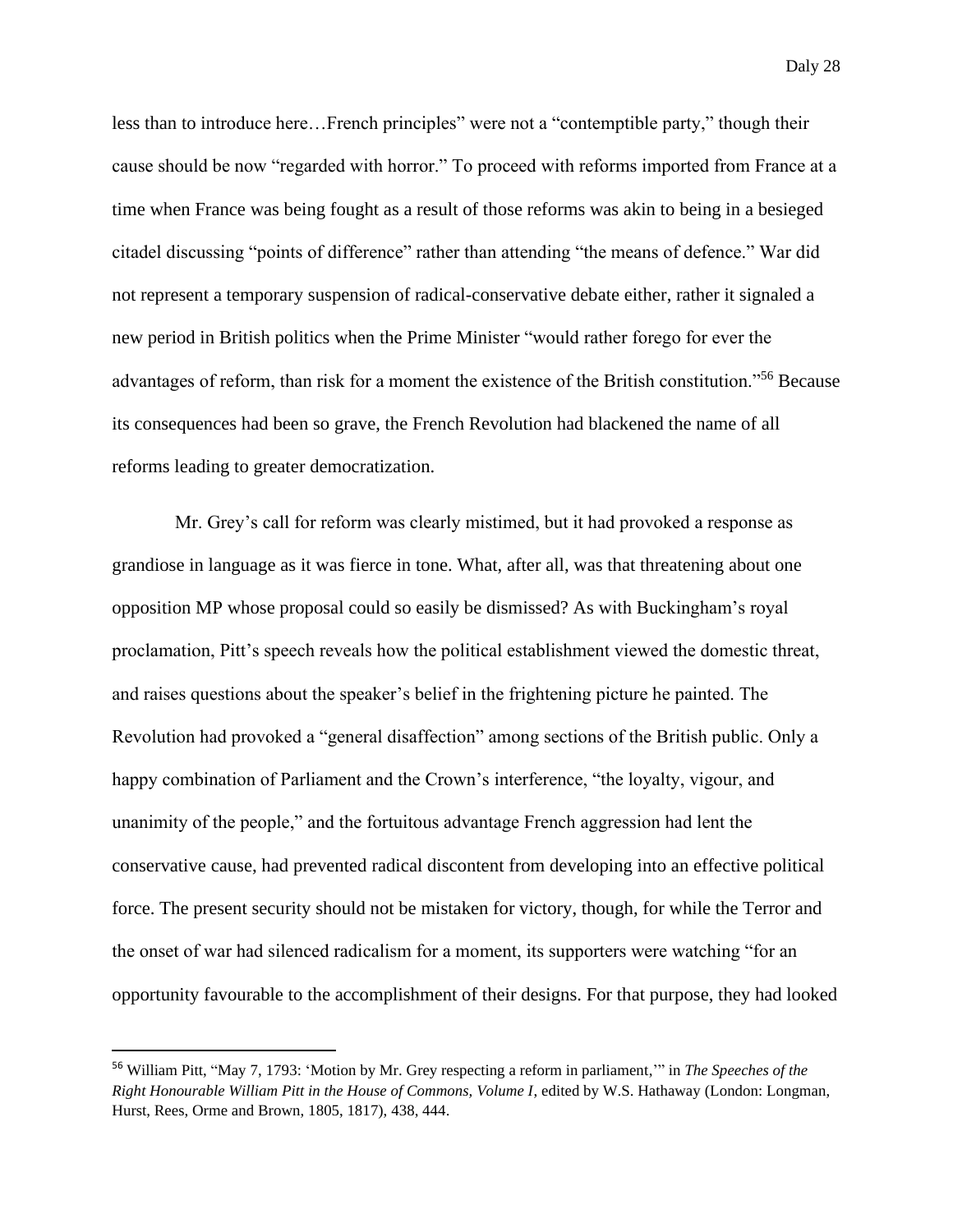peculiarly to the question of parliamentary reform."<sup>57</sup> Grey's request for reform was no trifle, but a symbol of a grand conspiracy against His Majesty's government.

Was the threat that dire? True, there had been three productions of "Taking the Bastille" in London from 1790 to 1791, but there were also around 2,000 loyalist societies in London, far outnumbering the number of radical organizations, whose activities included burning Paine in effigy.<sup>58</sup> Perhaps Pitt was paranoid. He would not have strayed far from Burke here, who as Kevin Gilmartin observed, was suspicious of the subversive effects of "newspapers, pamphlets, reprinted sermons, paper currency" and conspiracies.<sup>59</sup> Perhaps Pitt was erring on the side of caution—better to overestimate the degree of destabilizing dissent and tamp it down utterly than underestimate the threat and let it grow. Yet these genuine motives are belied by the fact that, in the same address, Pitt dismissed the call for reform on the grounds of its being unrepresentative of a broadly-held opinion. The petitions for universal suffrage were "fabricated in appearance, similar in substance and expression, it did not require much time to determine… that they were the work of a few individuals."<sup>60</sup> The conspiracy, then, was quite small and easily dealt with. Pitt recognized that radical dissent was in fact not widespread while simultaneously stoking fears of an imminent plot against the Crown being launched.

In the coming years, Pitt's government would attach serious import to the activities of these "few individuals," using the existence of supposed treasonous groups as a pretext for vigorous suppression of the free-flowing debates of the early 1790s. On May 16, 1794, Pitt gave a similar address on the findings of a secret committee established to investigate seditious

<sup>57</sup> Pitt, "May 7, 1793," 440.

<sup>58</sup> See Claeys, "Introduction," xx, and Tombs, *The English and Their History*, 338.

<sup>59</sup> Gilmartin, "Writing against Revolution," 3.

<sup>60</sup> Pitt, "May 7, 1793," 440.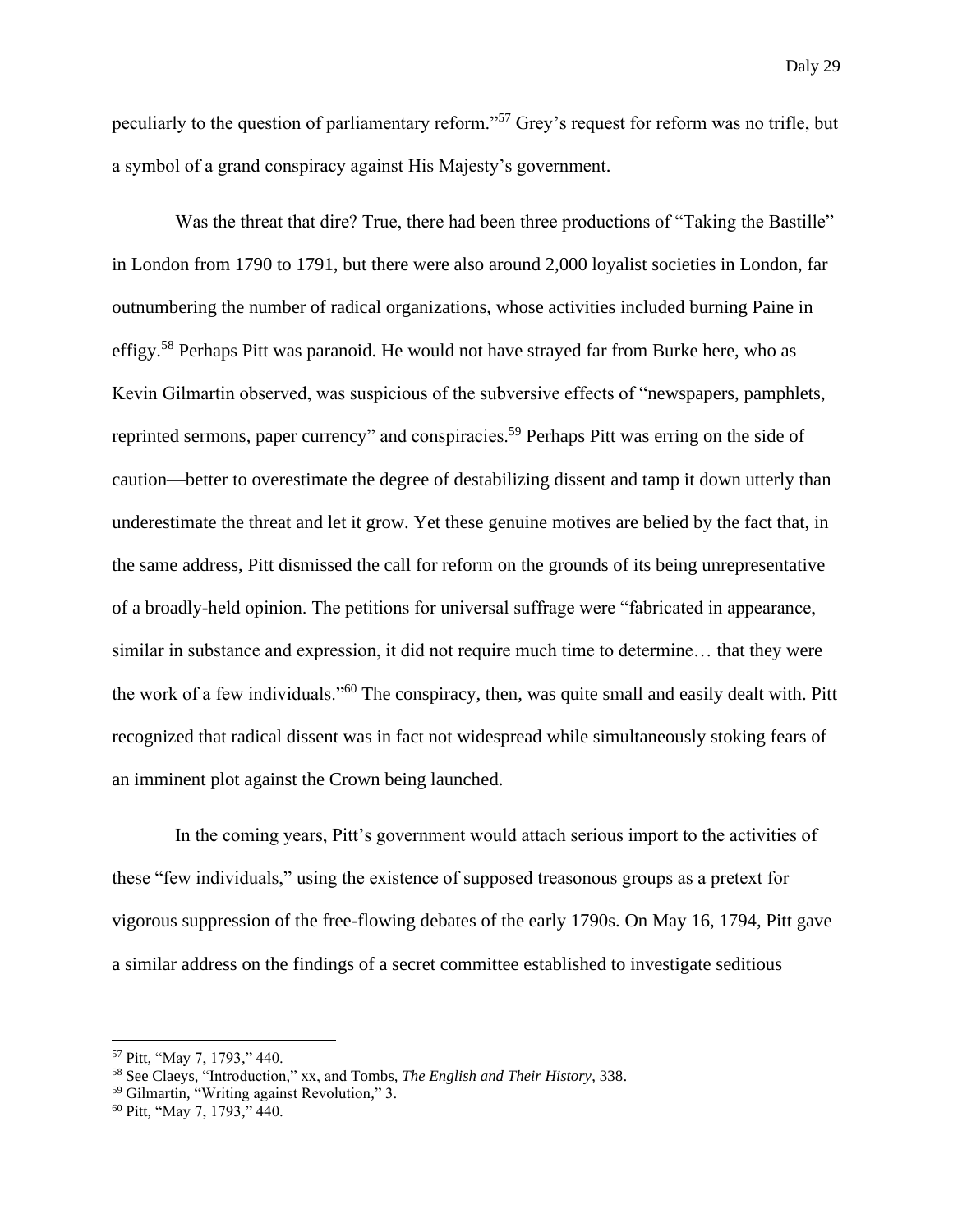societies. Without naming individuals, the Prime Minister detailed a plot to organize a British equivalent of the National Convention. Thankfully, they had been discovered, but as Pitt described it, the plot was a near thing. More condemning, the plotters had kept up a correspondence with Jacobins that dated back to the moderate years of Revolution. These were "wretches…outcasts of society, tending to enrich themselves, by depriving of property, and of life, all those who were distinguished either for personal worth, or for opulence."<sup>61</sup> Without committing himself to exposing the specifics of what the committee found, Pitt had once more held up the prospect of a radical rebellion as proof that republican dissent could not be tolerated.

A conservative defense of Britain's government soon evolved into something broader: a rebuke, from non-political sectors of society, of radical political causes and new values associated with cosmopolitanism and the Enlightenment. Pitt's government practiced suppression of radical speech, but the emergence of a conservative culture does not appear to have been directed from Parliament. It seems, rather, to have been a voluntary rejection of republicanism and skepticism more broadly, on the part of Britons who now felt the need to defend and define their country against the revolutionary spirit of the continent.

During the 1790s, well-regarded Romantics became increasingly wary of the Revolution and the perceived enlightened emphasis on logic that led to it. Wordsworth and Coleridge were not alone in their turn from the Enlightenment and revolution. In her poem "On Being Cautioned," Charlotte Smith described a raving lunatic with envy. Free from logic, he could

<sup>61</sup> William Pitt, "May 16, 1794: 'Report of the secret committee respecting seditious societies*,*'" in *The Speeches of the Right Honourable William Pitt in the House of Commons, Volume II* (London: Longman, Hurst, Rees, Orme and Brown, 1808, 1903), 31.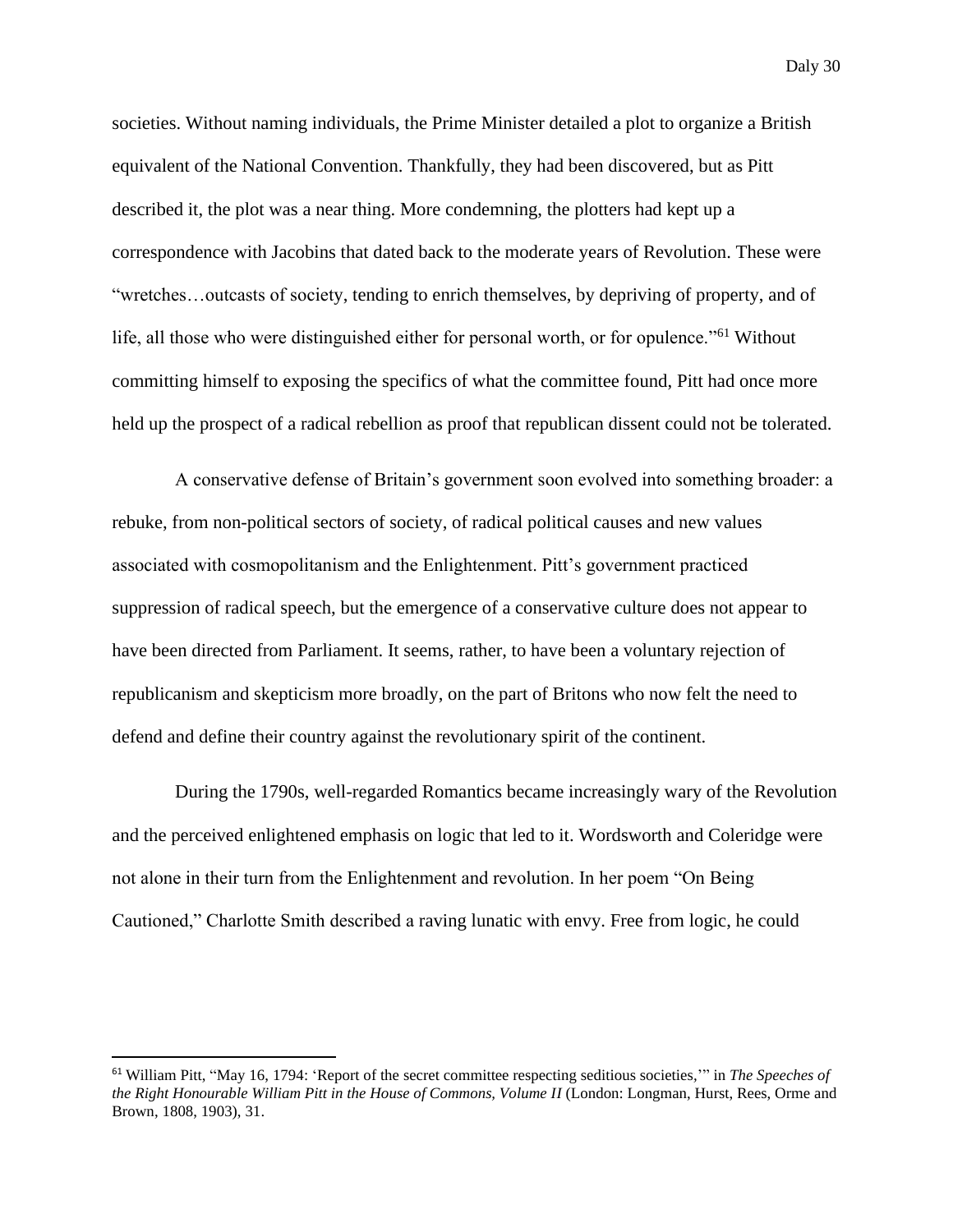follow the far more sensible ravings of his heart.<sup>62</sup> During the height of radical influence in the early 1790s, William Blake was convinced by the standard attacks on hereditary government and aristocratic society, and even began to question his relationship with the Christian God.<sup>63</sup> The disillusionment which flowed from his exposure to Godwin and Paine colored the latter half of his *Songs of Innocence and of Experience*. Blake never accepted the conservative worldview that Wordsworth or Coleridge embraced. He remained throughout his life a religious radical, far outside the bounds of even Dissenter denominations. By 1795, however, he had regained faith in God, and rejected the French Revolution and the materialistic, irreligious values on which it was based.<sup>64</sup>

Despite a growing political ambivalence among major Romantic figures, for all their visibility today, they are not the best indicator of public sentiments. Blake remained devout but could not be described as a religious conformist, and although Wordsworth and Coleridge would later become political, social, and religious conservatives, by the turn of the century they were more withdrawn from debate than they were actively opposed to radical reforms—they had other artistic projects to prioritize. Yet if the Romantic elite are placed to the side, a more conservative tenor characterized much British fiction during the decade. Popular fiction had long been held suspect by conservative individuals and suppressive governments, full as they were with individualism, sexual innuendo, and social mobility.<sup>65</sup> In the early 1780s, the Count of Vergennes, chief minister of Louis XVI, had expended much ink on requests for London to

 $62$  Charlotte Smith, "On Being Cautioned against Walking on an Headland Overlooking the Sea, because It was Frequented by a Lunatic," in *European Romanticism: A Reader*, edited by Simon Haines, Stephen Prickett (London & New York: Bloomsbury, 2010, 2014).

<sup>63</sup> Saree Makdisi, *William Blake and the impossible History of the 1790s* (Chicago: The University of Chicago Press, 2003), 5.

<sup>64</sup> Nicholas Shrimpton, "Introduction," in William Blake, *Selected Poems*, edited by Nicholas Shrimpton (Oxford: Oxford University Press, 2019), xxix.

<sup>65</sup> Gilmartin, *Writing against Revolution*, 16.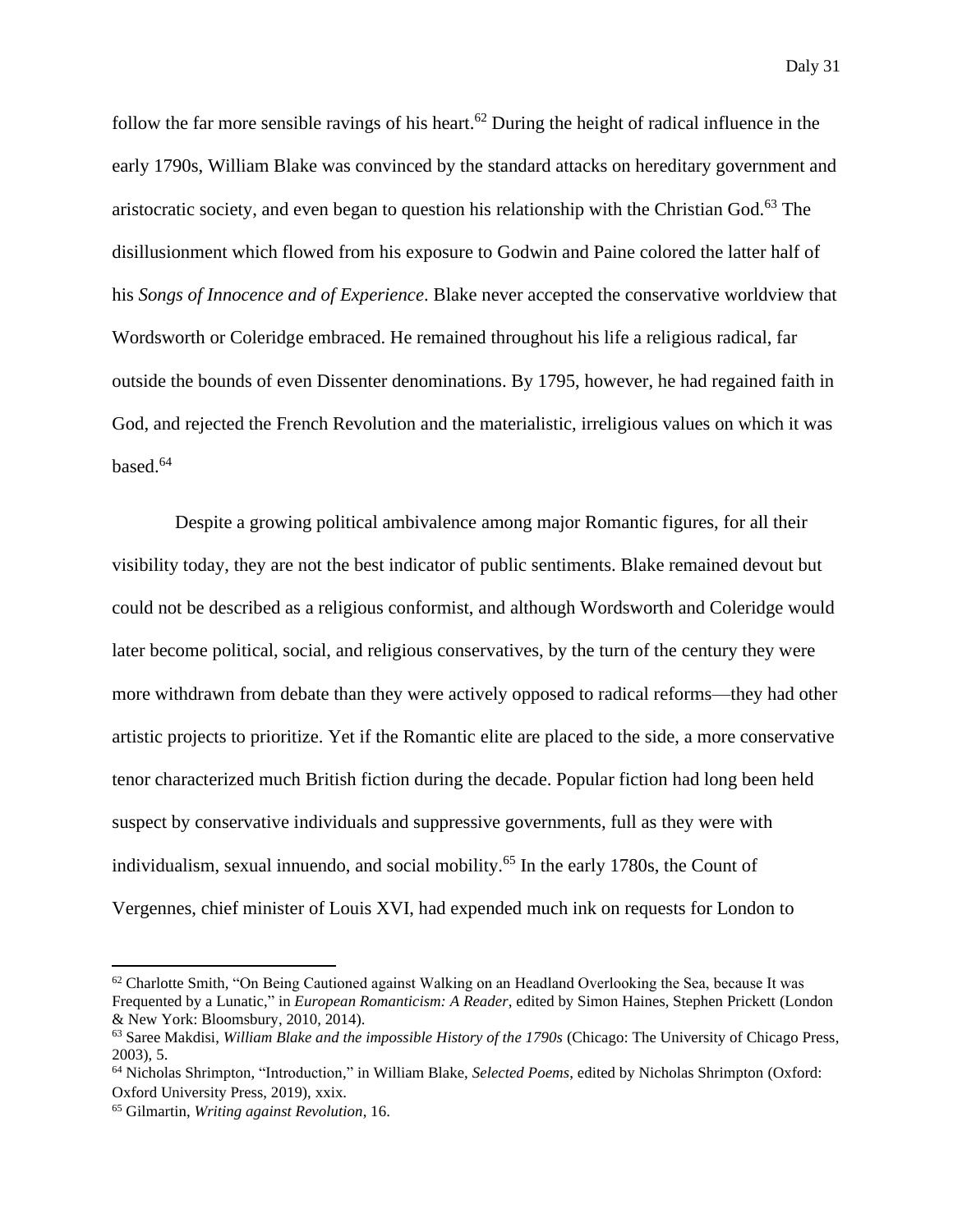suppress a pornographic press run by French émigré.<sup>66</sup> He saw such literature not as peripheral, but as a threat to Bourbon rule. In the 1790s, radical English fiction made the political and social reputation of popular fiction all the more odious, with Godwin's *Caleb Williams* being a favorite of British radicals.

It was from this harmful public perception that British writers now strove to save literature. Much of a new, conservative literature originated from a religious perspective. France had long been viewed as a religiously forsaken country due to its Catholicism, but the Republic's antagonistic stance towards the Church only worsened matters.<sup>67</sup> In the eyes of committed Anglicans, the Republic was moving from a corrupted form of Christianity to outright heathenism. In 1793, France abandoned the pursuit of a new church for the Republic, choosing instead to dechristianize itself and even replace the Christian calendar with a revolutionary one. Coupled with worsening reports of the Terror, the Revolution had lost all moral authority in the eyes of religious Britons. If Burke's defense of inherited systems had seemed alarmist before, it now seemed a task of utmost rather than hypothetical importance.

One early form fictional apologetics for British ways took was the dialogue. These were thinly veiled political arguments on the part of the author, much akin to Green's pamphlet, but disguised as a scene from a play, in which two characters discuss political matters of the day. "Village Politics," by Hannah More, a religious writer, was first published in 1792. By the end of the following year, it had gone through eight editions. Before a word is uttered in her dialogue,

<sup>66</sup> Robert Darnton, *The Literary Underground of the Old Regime* (Cambridge, MA: Harvard University Press, 1982), 195.

 $67$  When Louis XVI's absolute authority was stripped away, so was the system that upheld the king as God's (Roman Catholic] representative in France. In November 1789, the National Assembly nationalized all Church property to resolve its debt crisis. By the winter of 1790-1, priests were forced to publicly support or repudiate the Revolution, prompting Pope Pius VI to issue an encyclical condemning all proposed reforms to the French church.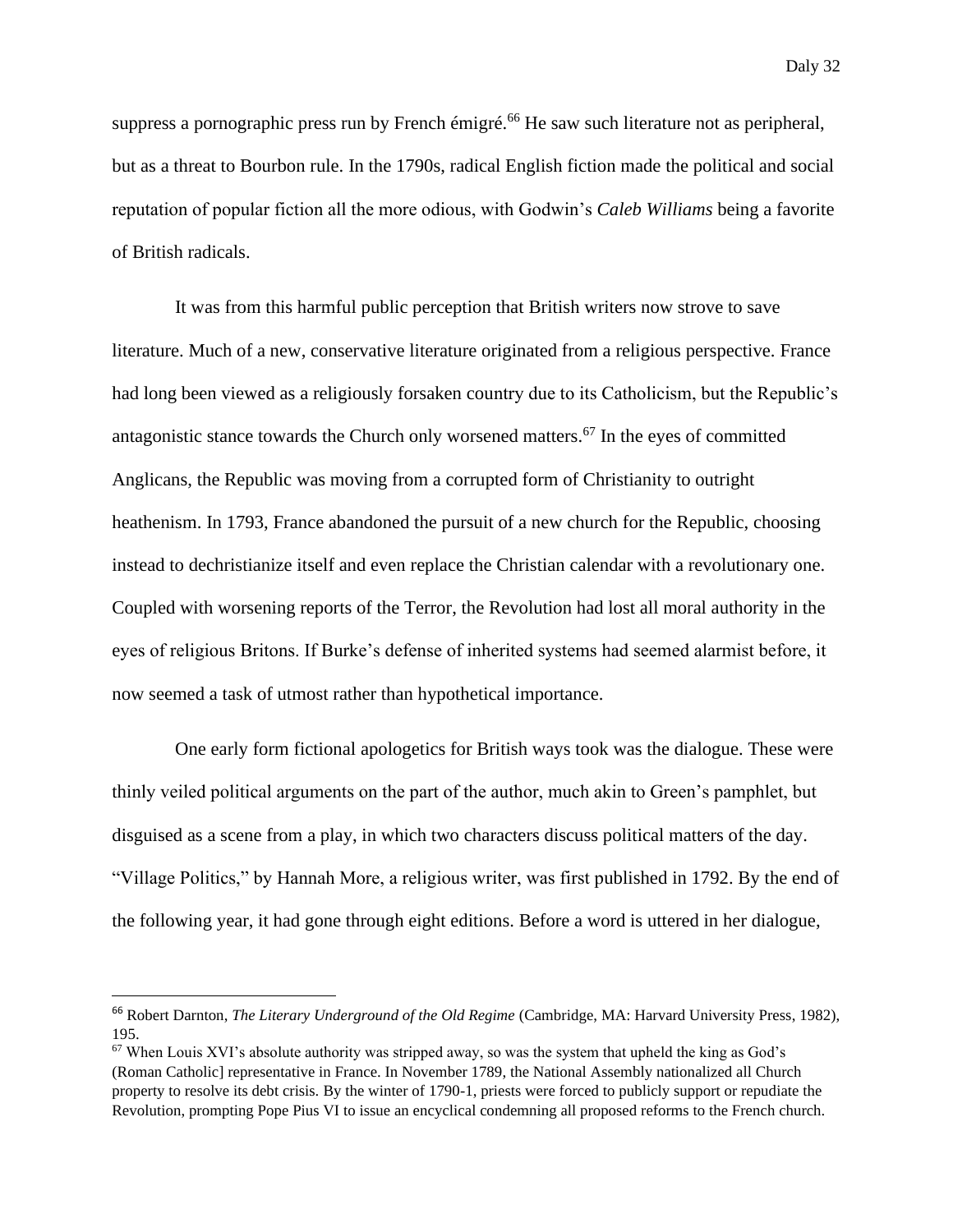her work already relays concerns similar to those of the Prime Minister. "Village Politics" is addressed to "mechanics, journeymen, and day labourers," whom she fears are too susceptible to radical thought.<sup>68</sup> To More, the most pressing setting in which to repudiate the Revolution was not in the House of Commons, but in the streets. As Pitt admitted, the numbers of true radicals may never have been significant, yet he and More were clearly alarmed by debates going on among common folk in which one point of view flirted with republicanism. More was hardly representative of the average day labourer, her writing was likely far more articulate than the typical conversation, and she wrote with an overt political agenda. Her dialogue was heavily slanted heavily in favor of the loyalism—it is easy for the writer to win an argument when she decides what her opponent says—but as the actual conversations went largely unrecorded, recreations such as More's may be the closest historians can approach what the true day laborers were saying to each other. They at least represent what the author's imagined of their working class countrymen.

More's interlocutors are Jack Anvil, a blacksmith, and Tom Hod, a mason. Jack finds Tom despondent. He has read Paine's *Rights of Man* and wants a new system of government. Right away, More indicates that radical grievances are fabricated, for Tom clarifies "that I should never have known [I was unhappy], if I had not had the good luck to meet with this book."<sup>69</sup> Throughout "Village Politics," More emphasizes the alien relationship radical agendas had to everyday life. When Tom tells Jack he wants liberty, Jack initially thinks he means there is a warrant out for his arrest. As far as Jack can see, Tom could scarcely be more free than he is now. To Tom's assertion that in France all are equal, Jack responds that under British law, all

<sup>68</sup> Hannah More, "Village Politics," in *Political Writings of the 1790s, Volume VIII*, edited by Gregory Claeys. London: William Pickering, 1995), 2.

 $69$  Ibid.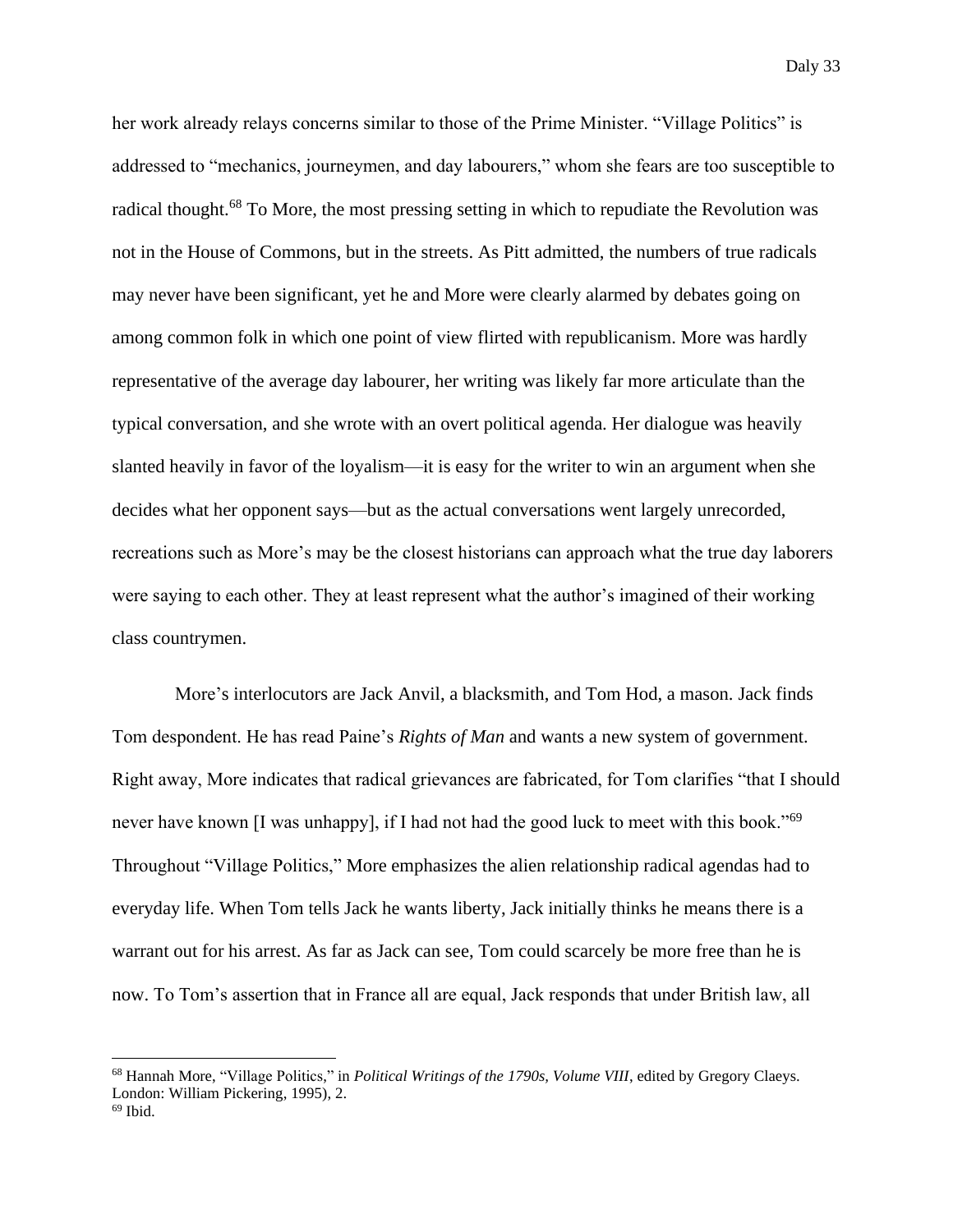citizens are, at least in theory, equal as well. That in practice they often are not Jack admits is a problem, but he defends the system one three fronts.

Before tearing down society in the name of liberty, Tom is directed to look at how such an action has played out in France. Jack reminds him that the French system was much more tyrannical than the British one to begin with. Often preferring to tie his arguments back to religious examples, Jack tells Tom that French church prevented its members from encountering the word of the God themselves.<sup>70</sup> Even so, for all the faults of the French system, by dismantling it overnight in the name of abstract virtues, the French had made themselves infinitely worse off. In the dialogue's concluding paragraphs, when Tom is on the verge of renouncing his commitment to revolution, Jack lays bare what French principles have wrought. Their liberty has caused them to "murder more men in one night, than ever their poor king did in his whole life."<sup>71</sup> With each reprinting, this line from "Village Politics" would have become all the more convincing as news of the Terror's magnitude kept trickling into London. Revolution as the French defined it was bound to fail, for its commitment to principles blinded its proponents to humanity and customs as they were. Where people deviated from the principle, they were condemned as odious, with no consideration given to values that might arise from practices contrary to liberty and equality.

Jack takes particular issue with the radical call for equality. How can anyone think people are equal in a revolutionary sense, Jack wonders. He admits that in their essence, every human being is of equal value. Where radicals err, is in assuming that equality applies to every aspect of how individuals compare to each other. The trick to good living—sustained by a

<sup>&</sup>lt;sup>70</sup> A reference to the use of Latin in the Roman Catholic Church. See More, "Village Politics." 8. <sup>71</sup> Ibid.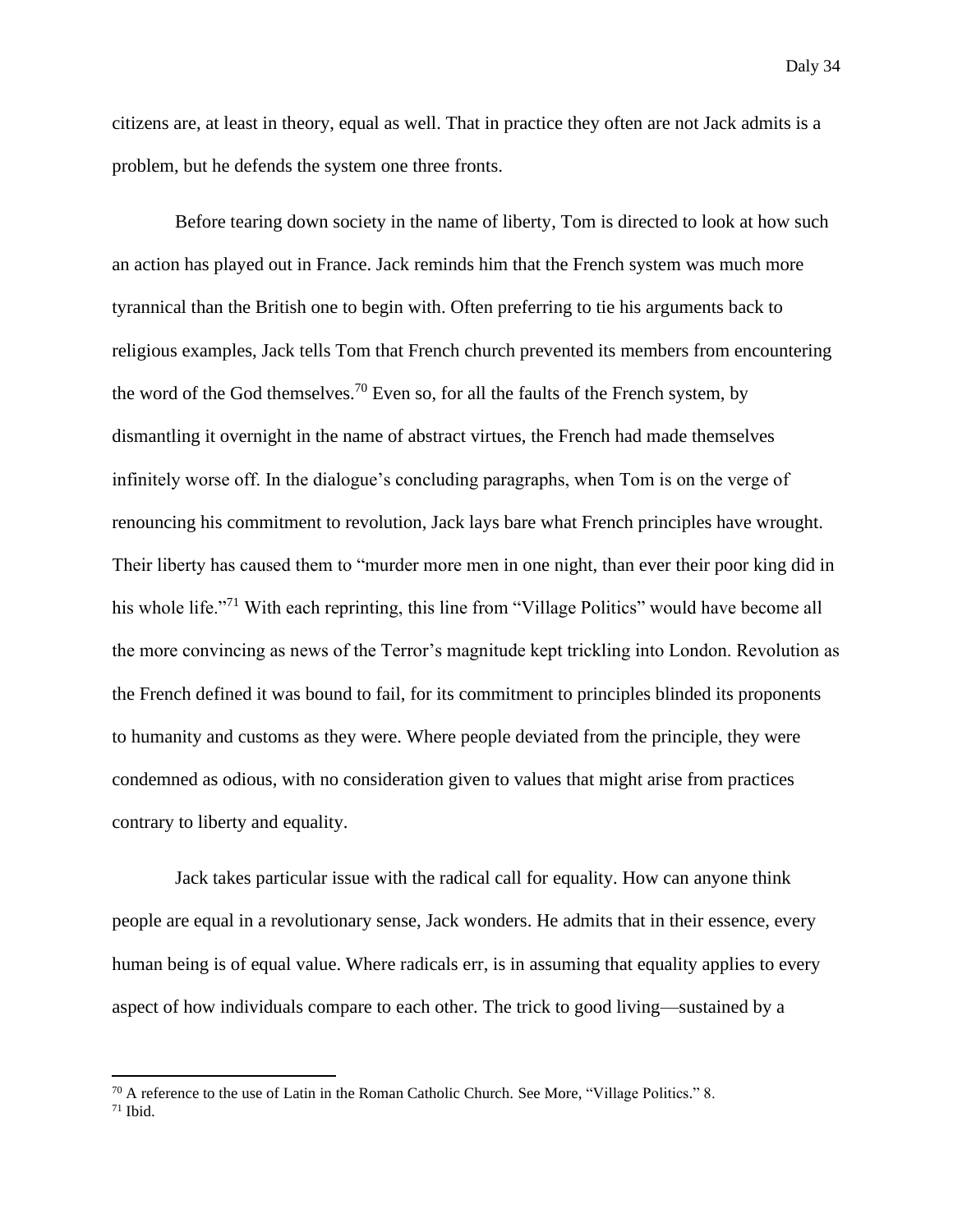religious outlook—is in seeing that even though some are smarter, stronger, and better equipped to rule than others, all are children of God. An aristocrat travelling in a carriage has no right to run the pedestrian over; to say that he has no right to ride simply because another man walks is a gross overreach. A government that attempted to implement such a policy would usurp providence, impoverish men of quality and means, and destroy social customs, culture, and religion in the name of a new truth. With the use "of my limbs, of my liberty, of the laws, and of my Bible," the first two being natural rights, the latter two civil rights, Jack thinks he is wellequipped to live a good life.<sup>72</sup> More brings Jack to what was fast becoming a Burkean cliché: ending his argument with a profession of love for the British past, and a pledge to uphold that precious inheritance in the present. More differed from Green in her greater emphasis on the Church of England's central role in this project, but otherwise can be accounted a member of an emerging body of rank-and-file conservative writers.

One marker of the new literature was a growing optimism. Conservative writers did not believe that disenchantment and a scientific outlook would lead to human progress, but unlike Malthus, they did not foresee a bleak future emerging from that very same outlook. There's was one characterized by faith in religious and cultural systems. Flawed as the British system is, More's Jack is certain that, if its foundations are left in place, it will "mend" itself through gradual reform.<sup>73</sup> As with Burke and Pitt, alarm that the world as it had been known was under existential threat was countered by a strengthening assertion that the traditional order was wellequipped to dispatch with the new one. As the Tory government's wartime measures to suppress radicalism demonstrate, the conservative response was sustained by the state's criminalization of

<sup>72</sup> More, "Village Politics," 7.

<sup>73</sup> More, "Village Politics," 4-5.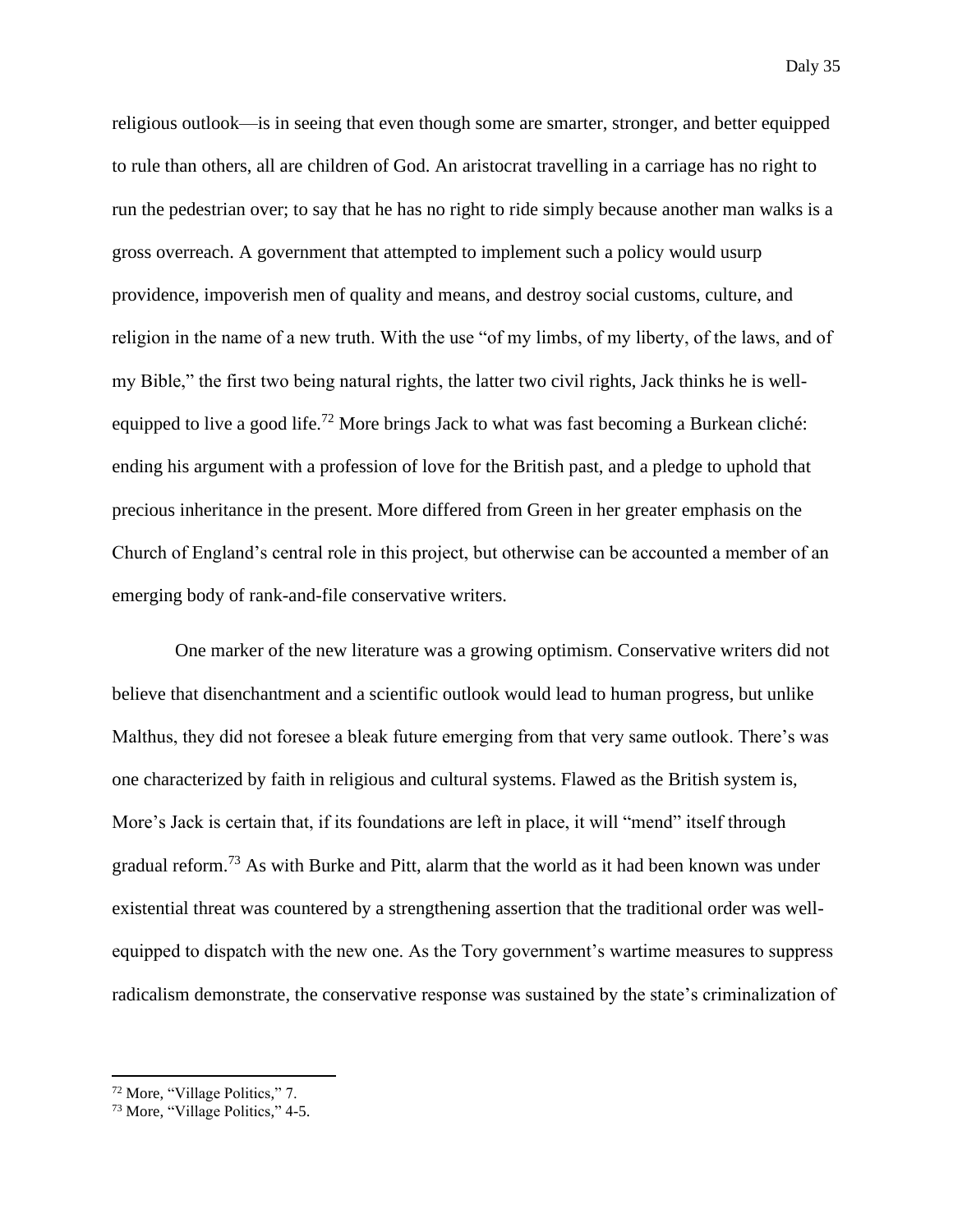dissent in service of age-old fears of a European rival. The debate was not so much won by religious traditionalists as it was halted by the moderator with their side declared victorious. Nevertheless, to describe the conservative victory merely as a propagandistic effort of an oppressive state would be an overstatement.

Given Britain's war-footing post 1793, its anti-radical diatribes can occasionally read less as literature and more as state-endorsed reminders of what one's thoughts ought to be. In an anonymous dialogue published in 1793, Monsieur Francois attempts to convince John English that his country should adopt the Republic's ways. English explains that any such attempt would be disastrous and calls attention to the different situations presiding in the two countries in 1789. England was a constitutional monarchy, in which the king's rights had been restrained gradually over the centuries. At present, a balance existed that allowed him to preserve order without becoming a tyrant. In essence, Britain was a land in which all were constrained by laws. Ancien Regime France, on the other hand, was ruled by a despot. Common folk paid the greatest share of taxes and bribes and the bureaucracy ran on bribes. The author's argument at this point illustrated a distinction between radical and conservative writing. Radicals spoke of matters in general, universal terms, to which conservative apologetics responded by examining the specifics of matters as they stood in different places. The pre-Revolutionary French situation was fundamentally worse than Britain's, and even so, the monsieur's description of republican life makes it clear the change was not for the better. So committed were France's people to the principle of equality that they had scarcely hesitated to jail or execute leaders of the Revolution for being superior to their countrymen. The brief dialogue ends on an ominous note when monsieur speaks of how his people wish their system to be spread to their neighbors. John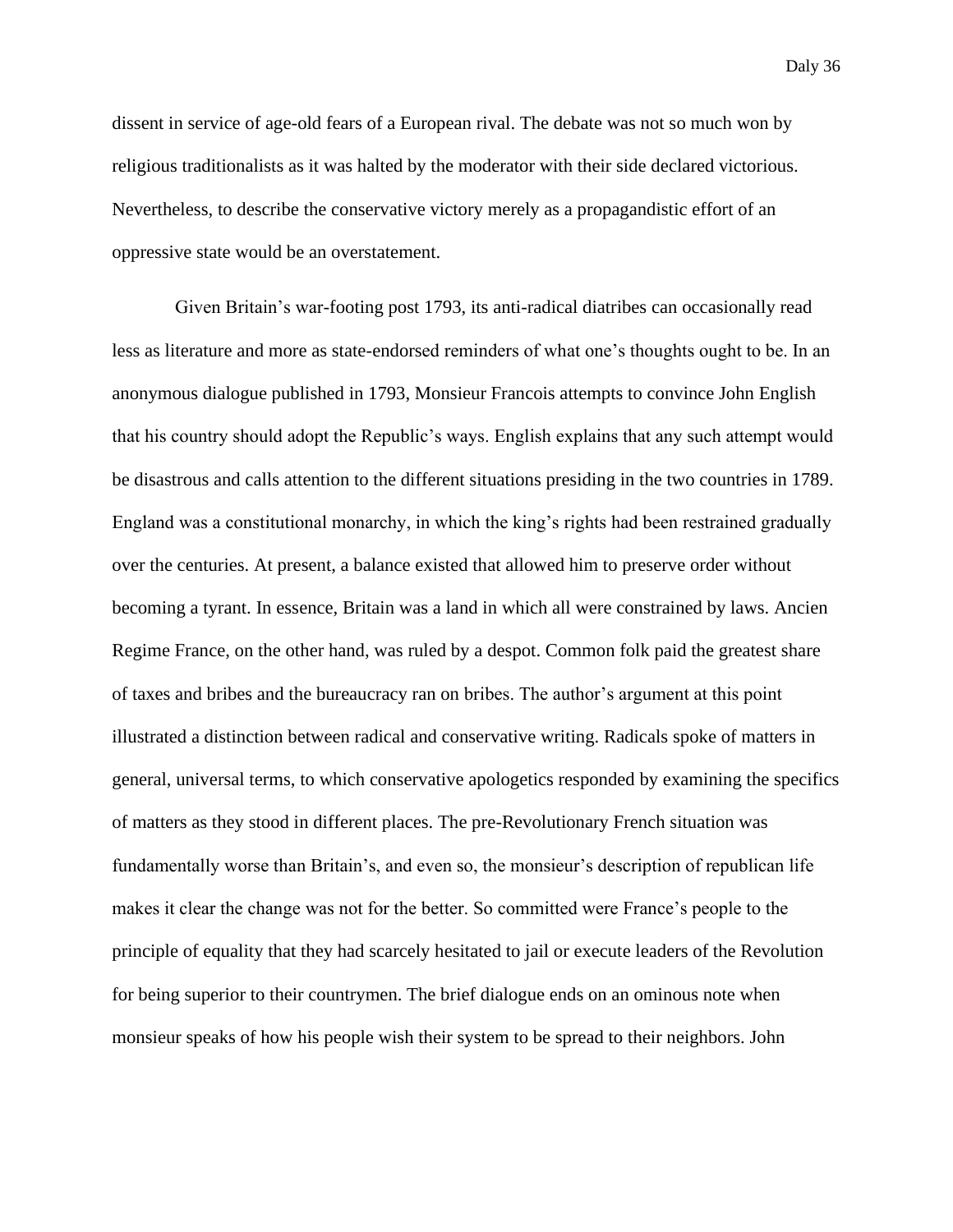English balks at the prospect, and the tone in which he does so rouses one to take up arms as "an Englishman."<sup>74</sup>

The ending of Francois and English's dialogue reads as a patriotic call to arms. Its disinterest in character—the allegory behind the names is hardly opaque—and rote recitation of anti-French sentiment make it neither literary nor groundbreaking. In the words of English himself, "all the natural enemies of Great Britain" wish it to be like them.<sup>75</sup> To the protagonist, the form of the conflict, if not its essence, signal continuity with the past rather than a break. All that dialogues such as the author's need do is review the facts so its readers will be assured that once again, defense of the British Isles was a righteous cause. If dialogues such of this one were the only type of conservative writing after 1793, it could be described as propaganda, albeit one that, given the volume of work and variety of authors, was expressive of public sentiments. In his study of revolutionary-era British literature, however, M.O. Grenby identified fifty novels published between 1791 and 1805 as conservative, and he did not describe these longer works as state propaganda. With a few exceptions, they appeared to be expressing the author's opinions, which happened to have absorbed and accepted conservative principles.<sup>76</sup> Henry James Pye, Britain's poet laureate from 1790 to his death in 1813, Elizabeth Hamilton, a Scottish essayist and novelist, and the English novelists George Walker, and Jane West, were a few of the many writers who published moderate to conservative works during the mid to late  $1790s$ .<sup>77</sup> Their novels tended to depict the outside world was depicted as unstable and immoral. The home, by contrast, was a source of comfort and continuity. Anti-Jacobin literature, as it became known,

<sup>74</sup> "A New Dialogue between Monsieur Francois and John English on the French Revolution,'" in *Political Writings of the 1790s, Volume VIII*, edited by Gregory Claeys (London: William Pickering, 1995), 15.  $75$  Ibid.

<sup>76</sup> M.O. Grenby, *The Anti-Jacobin Novel: British Conservatism and the French Revolution* (Cambridge: Cambridge University Press, 2001), 1-5.

<sup>77</sup> Gilmartin, *Writing against Revolution*, 16.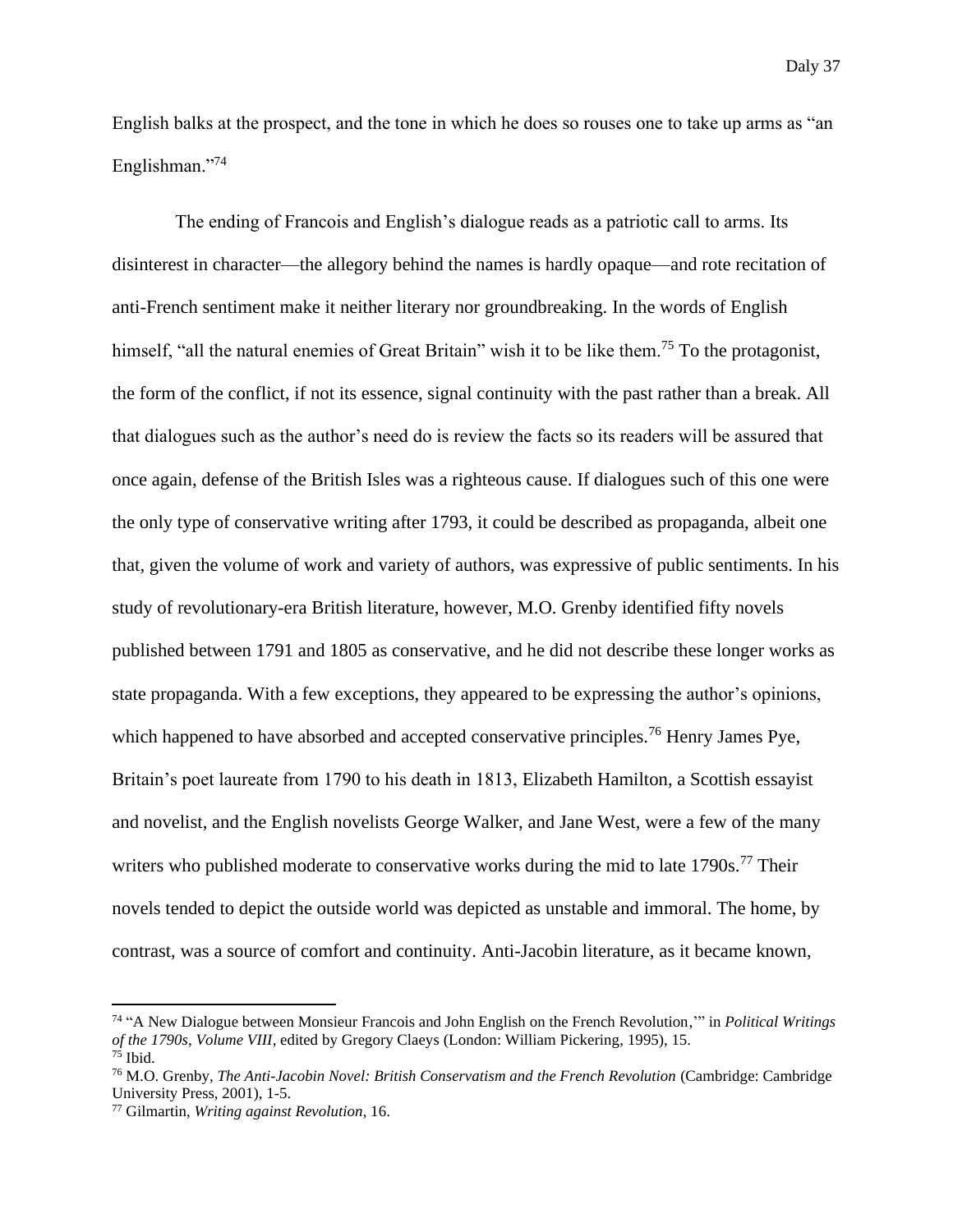was not just about escape from politics. It could be more personal than radical literature, but it was also interested in engaging radical causes directly.

Pye was reviled as a poet and was assumed to have won the job through his friendship with William Pitt. A measure of redemption was only afforded through his conservative novel *The Democrat* (1795), which proved him a decent prose writers. *The Democrat* is the story of Jean le Noir, a French agent who is sent abroad to spread revolutionary ideology. Le Noir is a comic figure, whose foolhardy attempts to make the world more democratic make him an object of mockery. Pye made his opinion of the protagonist clear in his introduction. Employing his poetic profession, he inserts under the cover the lines, "Let grumbling Sans-culottes our Laws decry; let Fox harangue, and baffled Priestly fly: let snuffling Stanhope hie to Gallia's shore, and hug his canting comrade, Jean Le Noir."<sup>78</sup> Although le Noir was a Frenchman, Pye directed his attack not, principally, against Frenchmen who would not read his work, but against fellow Britons who had supported the Revolution in its early days. To Pye, the legacy of their enthusiasm was the ideology to be resisted in the culture.

In Walker's *The Vagabond* (1799), the hero joins a radical riot only to discover that it is no different from a mob.<sup>79</sup> Further misadventures allow Walker opportunity to ridicule several radical thinkers and beliefs. The most direct attack is reserved for William Godwin. He is represented by Stupeo, a mentor figure for the protagonist who journeys to the New World to establish a utopian community. He does not make much progress before he is captured and burned alive by Native Americans. No friends of subtlety, Pye and Walker attacked radicalism

<sup>78</sup> Henry James Pye, *The Democrat* (New York: James Rivington, 1995), iii.

Sans-culotte referred to the most radical wing of French revolutionaries. They claimed to represent French commoners and played a major part in the prosecution of the Terror. Charles Stanhope was an English radical and former Whig member of Parliament.

<sup>79</sup> See George Walker, *The Vagabond* (London: G. Walker, 1799).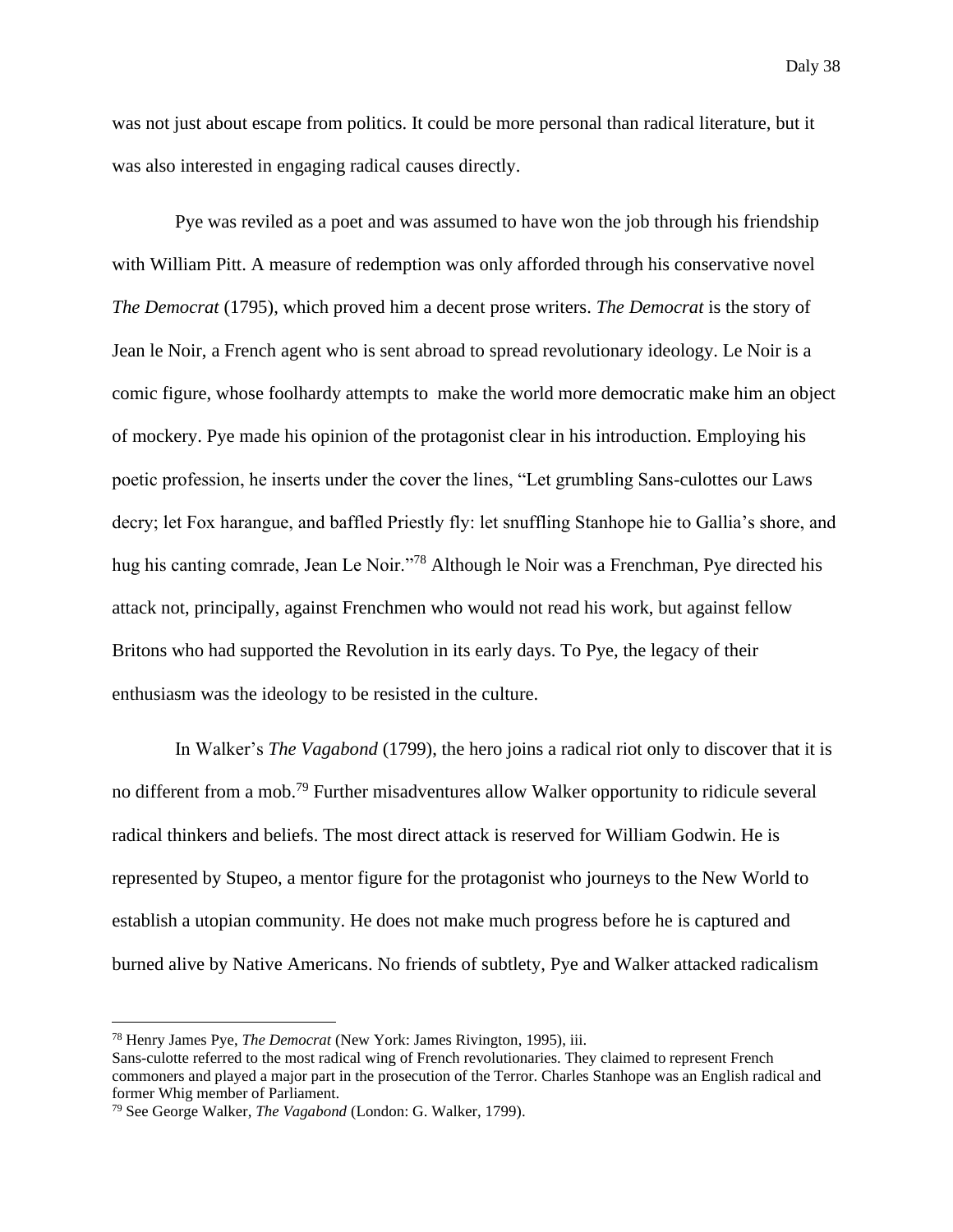directly, using the pretense of fiction as the thinnest of veils. In this regard, they were more akin to the dialogues than to the socially conservative novels of Jane Austen. Conservative literature was not only a device through which writers lambasted the dissenters among their countrymen. Other turn of the century writers explored the passive and active ways characters in their novels affirmed different sets of values in everyday life. By tracking the effects radical and conservative lifestyles had on their characters, authors focused on broader concerns. As the French example had shown, revolution meant more than changes to systems of government; it indicated a wholesale change in what people believed, what they valued, and how they acted.

Hamilton and West were more partial to reform than Pye and Walker, but the two were otherwise accepting of traditional Christian and social values. Their works are less concerned with the strictly political implications of radical thought than they were with broader social and cultural changes that a radical mentalité brought about. In West's *The Infidel Father* (1802), she attacks atheism.<sup>80</sup> Not only had non-conforming strains of Christian thought and behavior become associated with radicalism, but the dechristianization of France and the secularism characteristic of much of the Enlightenment had opened up a dangerous space for outright nonbelief. To any Anglican of lukewarm belief, radicalism could not but evoke a larger threat to religion itself.

Hamilton was more concerned with the debate surrounding women. Were the equal to men in interests or capabilities, as Wollstonecraft asserted in her *A Vindication of the Rights of Women* (1792), or was there a natural difference between the sexes that ought not to be upset? Hamilton found her position lay between these two poles. In her 1800 novel *Memoirs of Modern* 

<sup>80</sup> See Jane West, *The Infidel Father* (London: T.N. Longman and O. Rees, 1802).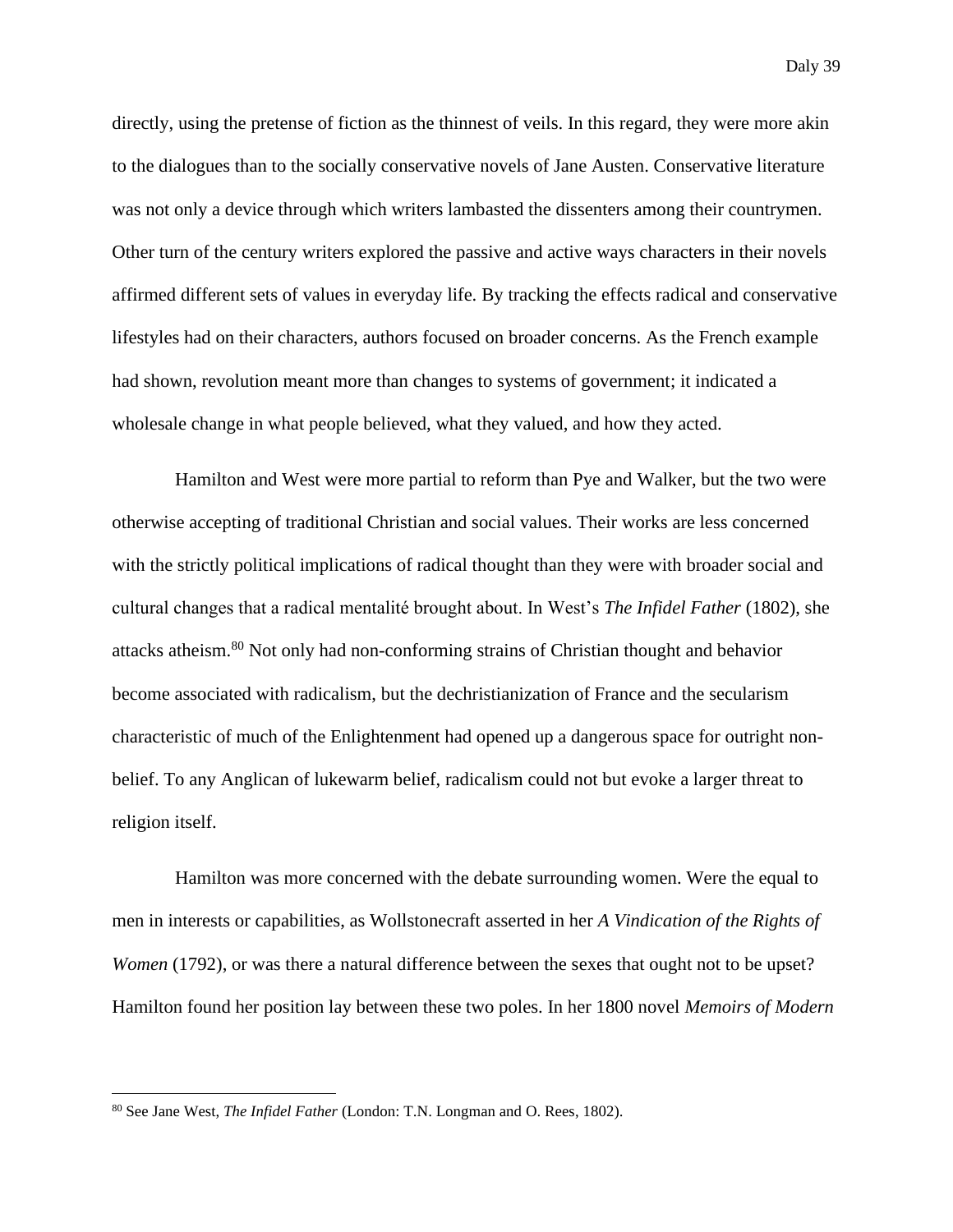*Philosophers*, Hamilton indicated that women should be better educated, but they should also retain their traditional social role. As was often the style in contemporary prose literature, Hamilton prefaced *Memoirs* with an address from a fake author to lend her work a greater sense of realism. Through Geoffrey Jarvis, a man who purports to have discovered the novel in manuscript form, Hamilton recreated a London scene that would strike the reader as plausible. Jarvis happened upon a shop that was the former lodging house of a mysterious writer who died suddenly. Uninterested in his possessions, the shopkeeper sold his writings to Jarvis. Upon inspection, he discovered that it was a cautionary tale.<sup>81</sup> *Memoirs* depicts the lives of Bridgetina, Julia, and Harriet. Notably, all three women read voraciously, however, only Harriet avoids falling under the influence of prominent radical writing. Because of the works of figures like Godwin, Bridgetina and Julia embrace an individualistic and hedonistic lifestyle and are led astray for much of novel. Only when traditional values and one's domestic place are accepted, can a woman find satisfaction. All of this, Hamilton expected her reader to believe was the work of an ordinary, unknown individual, whose work Jarvis happened upon in a shop. Hamilton's London was a city of writers, many of them well-read in recent political pamphlets and eager to make their contribution to the debate.

At pains to stress that her novel was not meant to be a reactionary broadside, Hamilton had Jarvis add that the manuscript's worth lay in not attacking individuals, implying that this may have been a common practice, but in illustrating the shortcomings of radical thought, especially Godwin's. All the author (Hamilton) has done is "expose the dangerous tendency of those parts of his theory which might, by a bad man, be converted into an engine of mischief."<sup>82</sup>

<sup>81</sup> Elizabeth Hamilton, *Memoirs of Modern Philosophers* (London: G.G. and J. Robinson, 1800), vii-xvi.

<sup>82</sup> Hamilton, *Memoirs*, xiv.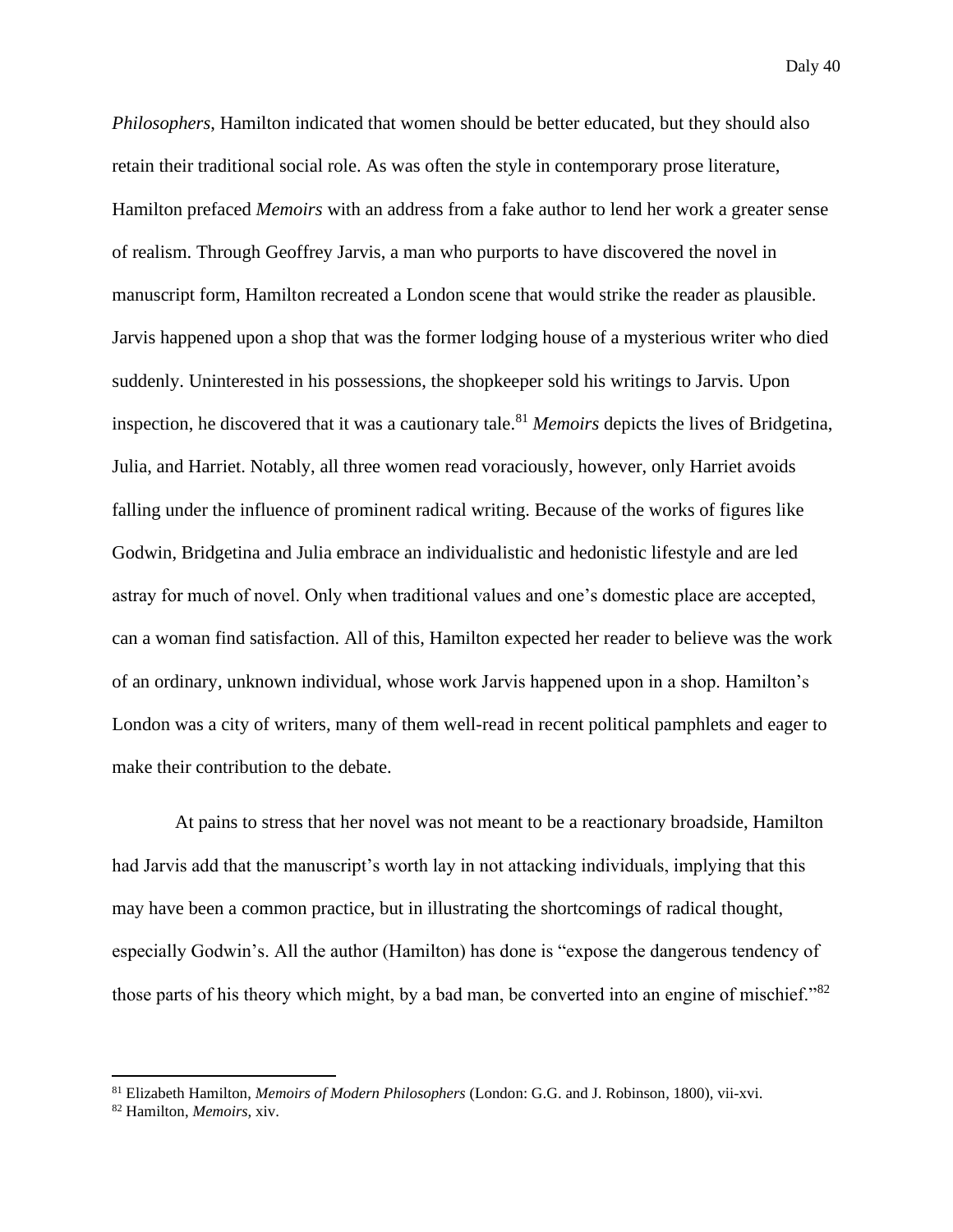The Terror only a few years passed and the Revolutionary Wars ongoing, Hamilton's reader would have understood that "mischief" was an understatement.

These were the kinds of books people would have read, for despite Wordsworth's intent to make poetic language more accessible to commoners, most of the reading public would not have understood his work. Blake's prophetic writings were certainly religious, but they would still have seemed dangerously radical to many religious Britons. More telling was the conventional Anglicanism on display in lesser but more numerous books. While radical causes made inroads with educated urbanites in the early 1790s, twice as many conservative books were published during the decade. It was these novels that became a living part of most people's daily lives and they played a role in reducing the average Briton's understanding of the First Republic to a demonic, world-ending entity. A conservative bent was soon a requirement for a book's success and less politically engaged prose would dominate British fiction for the remained of the Revolutionary period and in the post-revolutionary years which followed. <sup>83</sup>

Grenby's emphasis on publication rates rather than library collections recognizes a disjuncture between the titles studied from a historical period and what the typical reader would have been perusing. Robert Darnton noticed a similar discrepancy in his book on the Ancien Régime's readership. The books often assumed to be widely read in the years preceding the French Revolution did not appear, in fact, to be that widely owned. Rousseau's *The Social Contract* was only in a small number of private libraries. At the same time, Darnton recognized that such libraries were by their nature out-of-date, and one copy of an exciting new release might be circulated among friends.<sup>84</sup> By basing his argument off publication rates rather than

<sup>83</sup> Grenby, *The Anti-Jacobin Novel*, 7, 12.

<sup>84</sup> Darnton, *The Literary Underground of the Old Regime*, 167, 177.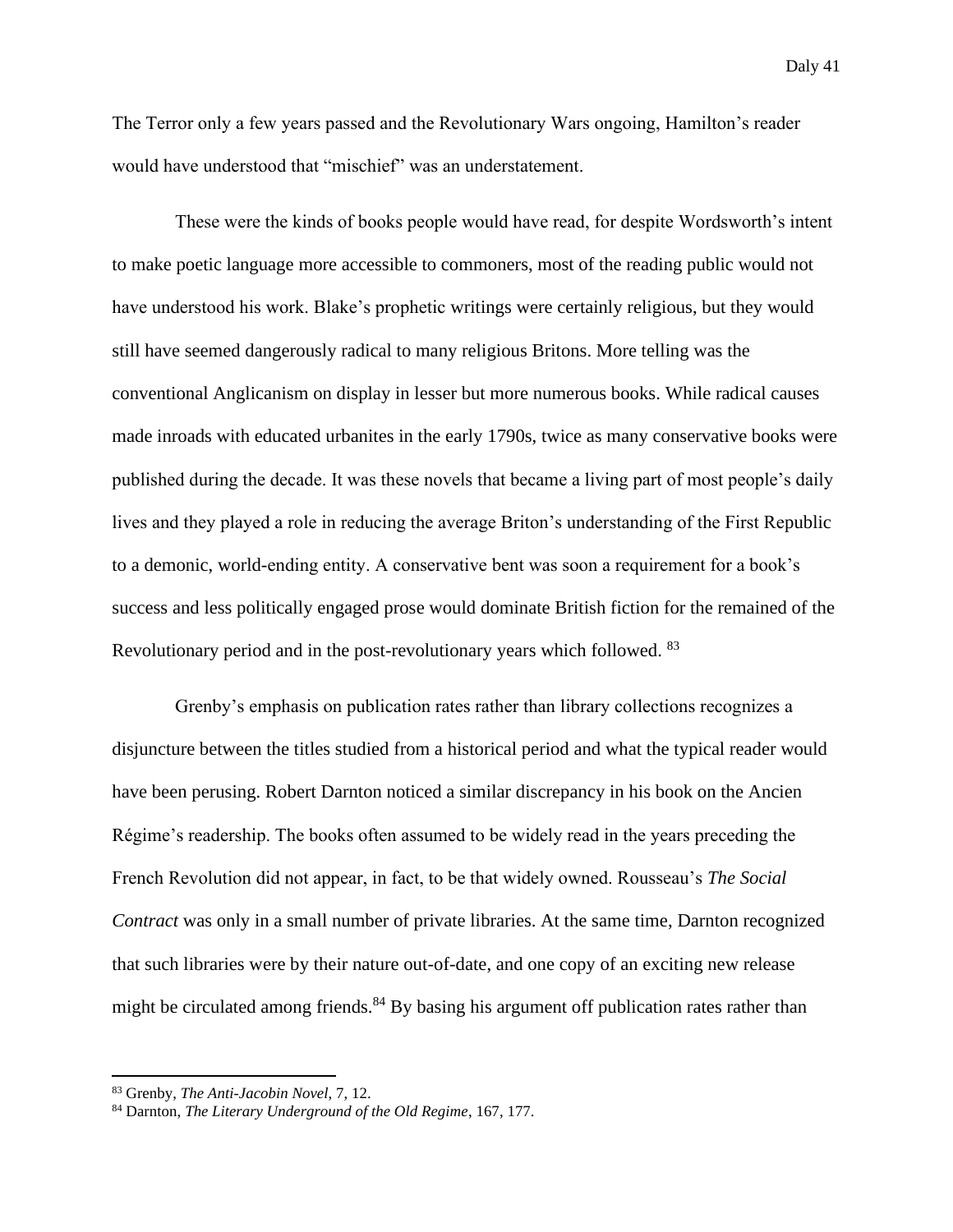number of copies owned, Grenby set a fairly reliable baseline for readership. Given that pure propaganda was rare in these books, the high number of reactionary novels published must have reflected real demand.

As a conservative literature emerged, the French republic was not at a standstill. Revolutionary war had been proceeding apace. After a volatile start, the French offensive had steadily strengthened from 1795. The next year, Napoleon rose to prominence through his successful campaigns in Italy. In 1798, France promulgated a policy of creating a ring of satellite states and spreading revolutionary politics and ideologies. That August, British troops engaged French forces in Ireland. If during the first four years of the Revolution, Britons nervously watched and debated events across the Channel, they were now players in a continental struggle. Pitt continued to deplore the French Republic, but his need to muzzle political opponents was put to rest soon after the commencement of war. In 1794, the Duke of Portland, a Whig MP, led a large defection from his party to the government. What was left of Pitt's opposition was too emaciated to pose a serious challenge to his secured leadership.<sup>85</sup> Better equipped to prosecute radicalism at home, the Prime Minister had little need to. Public articulation of opposition to radical agendas was becoming widespread. If Burke's *Reflections* was controversial upon publication for its singularity, the logic of Burkean thought was old hat by the end of the decade. Not only political pamphleteers, but poets, novelists, and religious writers of greater and lesser renown were becoming disillusioned with the Revolution, and the myriad ideologies that lay behind it. The greatest diversity of source types also reflected a broader understanding of what

<sup>85</sup> Claeys, "Introduction," xix.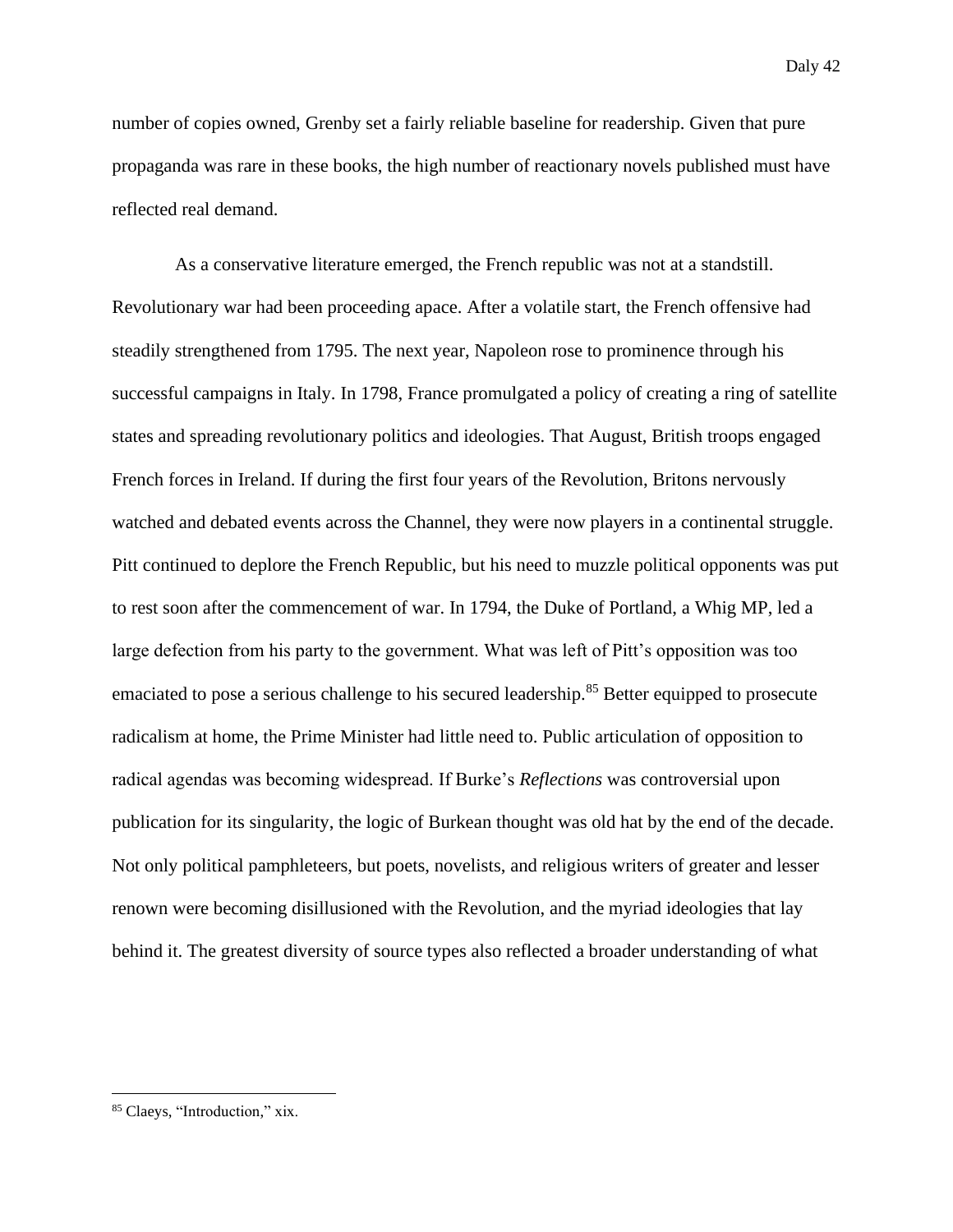was at stake in the last decade of the century: a way of life. A brief pamphlet from 1798 demonstrates how changed the conversation had become.

"Loyalty Necessary to Self-Preservation" is an anonymous source. At its outset, it appears to be similar in tone and argument to previous conservative pamphlets, only updated to reflect the greater urgency brought on by the war's scope and the enemy's objectives. Its author compares a tranquil Britain to a depraved and disorderly France. As tyrannical as the French situation was before 1789, it had made itself infinitely worse by embracing the principles of liberty, equality, and democracy. Of course, at present Britain was a far superior country, but this was in part because of its rich national inheritance of a constitutional monarchy, moderate representation that had emerged from centuries of trial and error, a good church, and a social order. The author paid little attention to the need for reform. Instead, he emphasized that Britain and other European countries were having their national identities threatened by a French ideology that they had seen was destructive. Now was not the time even for discussion of "mending," for the French had already "appeared in Bantry Bay [in Ireland]." Despite his writing a pamphlet to encourage support of God and country, the author was curiously comforted by the Irish engagement. The French had been soundly defeated, in part due to the near unanimous "Bravery of the People" shown in opposing them.<sup>86</sup> Indeed, the author was quite cool in his confidence that Britons would rise to defend their heritage. Rather than focus on the finer points of radical and conservative logic, as earlier dialogue writers had, he focused the majority of his pamphlet on the national character the British people were so fortunate to possess. It assured that, no matter how frightening the French threat was, a united domestic front would emerge.

<sup>86</sup> "Loyalism Necessary to Self-Preservation," in *Political Writings of the 1790s, Volume VIII*, edited by Gregory Claeys (London: William Pickering, 1995), 283.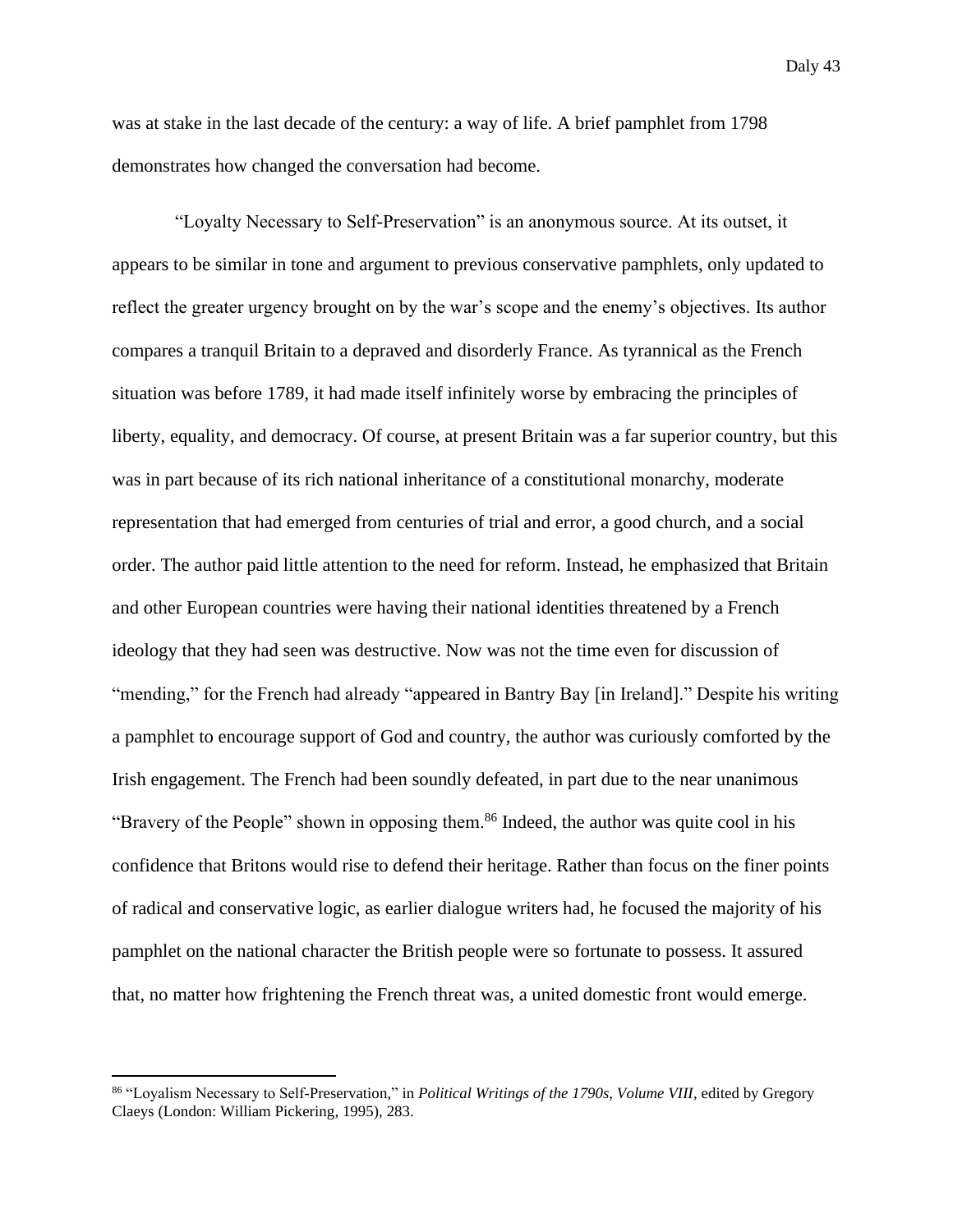The pamphlet flipped back and forth between idealism and pragmatism. By 1798, a pamphlet exclusively focused on the political would have seemed beside the point. Events within and without France had proved beyond argument that, at least in its current expression, republicanism was out of the question. In focusing on the character of the British people, the author instead took a more comprehensive view of the conflict. He divided them into three groups. The largest were the loyalists. It was this contingent that convinced the author the British were superior to their radical enemies. The political loyalty of this group was "inseparably interwoven with their religious Tenets," that any "Fear of Dereliction" was nonexistent. Conservatism was not a narrow political stance regarding the situation in France but was now descriptive of people in their totality. From how they were ruled, to what they read, to where they went to Church, attributes of conservatism were inseparable as each contributed to a certain everyday life that was the true treasure of the polity. The second group consisted of democrats, of "most rancorous Spirit," about whom the author has little to write.<sup>87</sup>

Separate from these two opposing forces was no small number of individuals who were not attached to any political or moral system, and would instead support whichever regime best served their self-interest. Here, the stable order of the British government would ensure that they too would support their homeland as it was. If one mark of conservatism was a fondness for older ways, another marker was continued reliance on the preexisting simply because it had long proven reliable. In his uncertain times the author was convinced that the self-interested would cling to present institutions. Compared to the risks that came with even major republican reforms, let alone revolution, the constitutional monarchy and conservative social manners that had presided over a relatively peaceful domestic scene would be preferable. While this group

<sup>87</sup> "Loyalism Necessary," 289.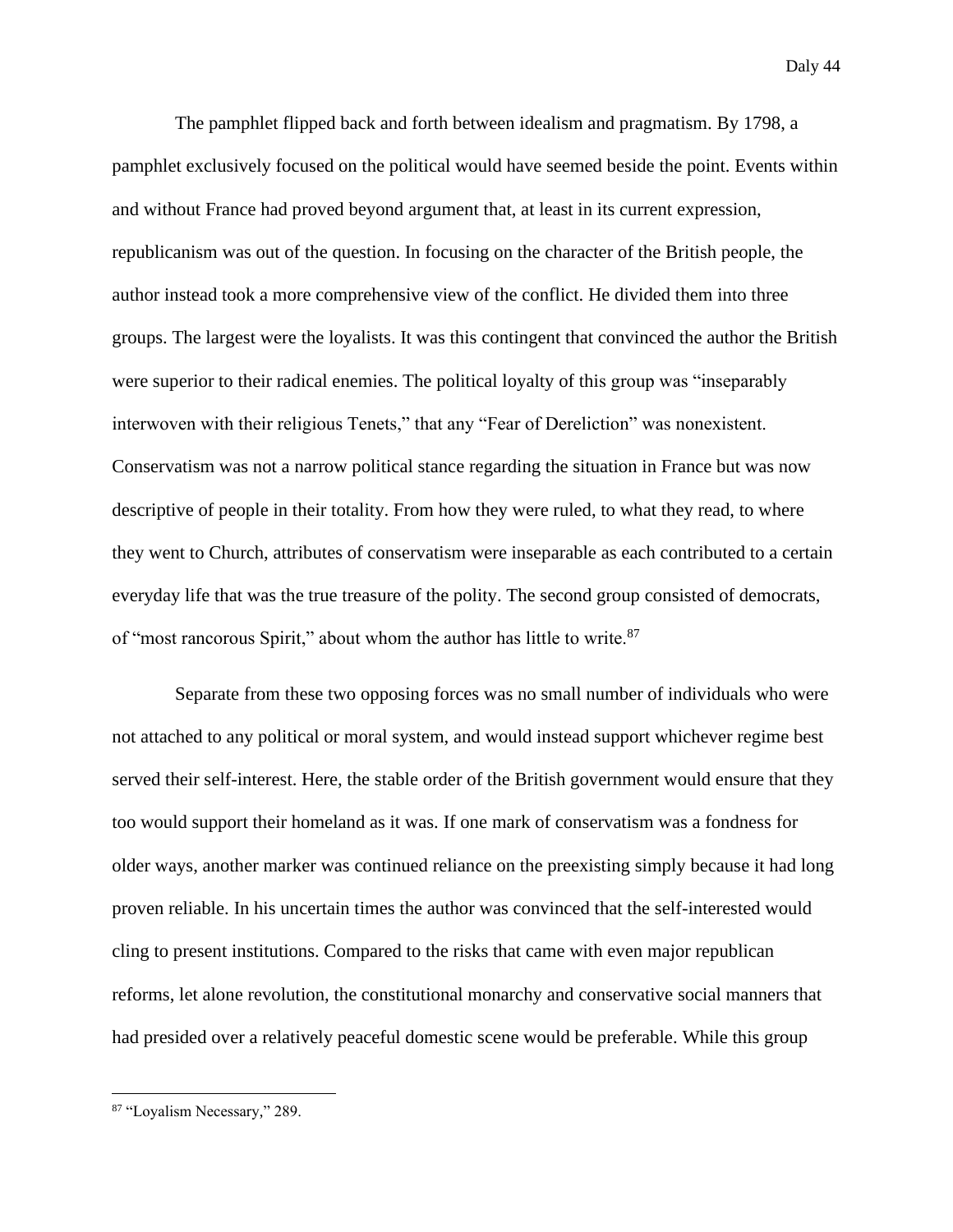lacked "that Purity of Principle," it would support the same ends as that "first class of Patriots," to quell the threat of radicalism at home.<sup>88</sup> While not ideal, an alliance between the merely pragmatic and the wholesome, truly British general public would be enough to ensure wartime solidarity.

By the turn of the nineteenth century, the destabilizing threat posed by radicalism was safely excised from the public square. British Romanticism had become, for the time being, an apolitical, personal art more attached to religious feeling than revolutionary zeal. The Anglican Church retained its place as the state and cultural religion. Lesser-known but more widely read books reiterated political and social counterarguments to radical writing. Pitt's government would gone on hiatus following the Acts of Union, but the British state remained firm in its opposition to the spread of revolutionary ideology.<sup>89</sup> With only brief interruptions, war against revolutionary and Napoleonic France would continue until 1815.

Nineteenth century Britain would see radicalism return in the form of various successful reform movements. Crucially, however, Britain had not seen a revolution of its own at a time when European nations experienced political upheaval. Instead, Britain articulated what it was in opposition to revolution. What began as a political and philosophical debate between MPs, bureaucrats, and religious radicals quickly evolved into a more general debate among the literate and laboring population. The number of citizens fully engaged in some aspect of this discourse is impossible to ascertain, as is the numbers fervently committed to a counterrevolutionary view. The outcome, however, cannot be disputed. It seems the pragmatism of our most recent

 $88$  Ibid.

<sup>&</sup>lt;sup>89</sup> The Acts of Union united the Kingdoms of Great Britain and Ireland in 1800. Henceforth, the two kingdoms would have one parliament in Westminster and be known as the United Kingdom of Great Britain and Northern Ireland.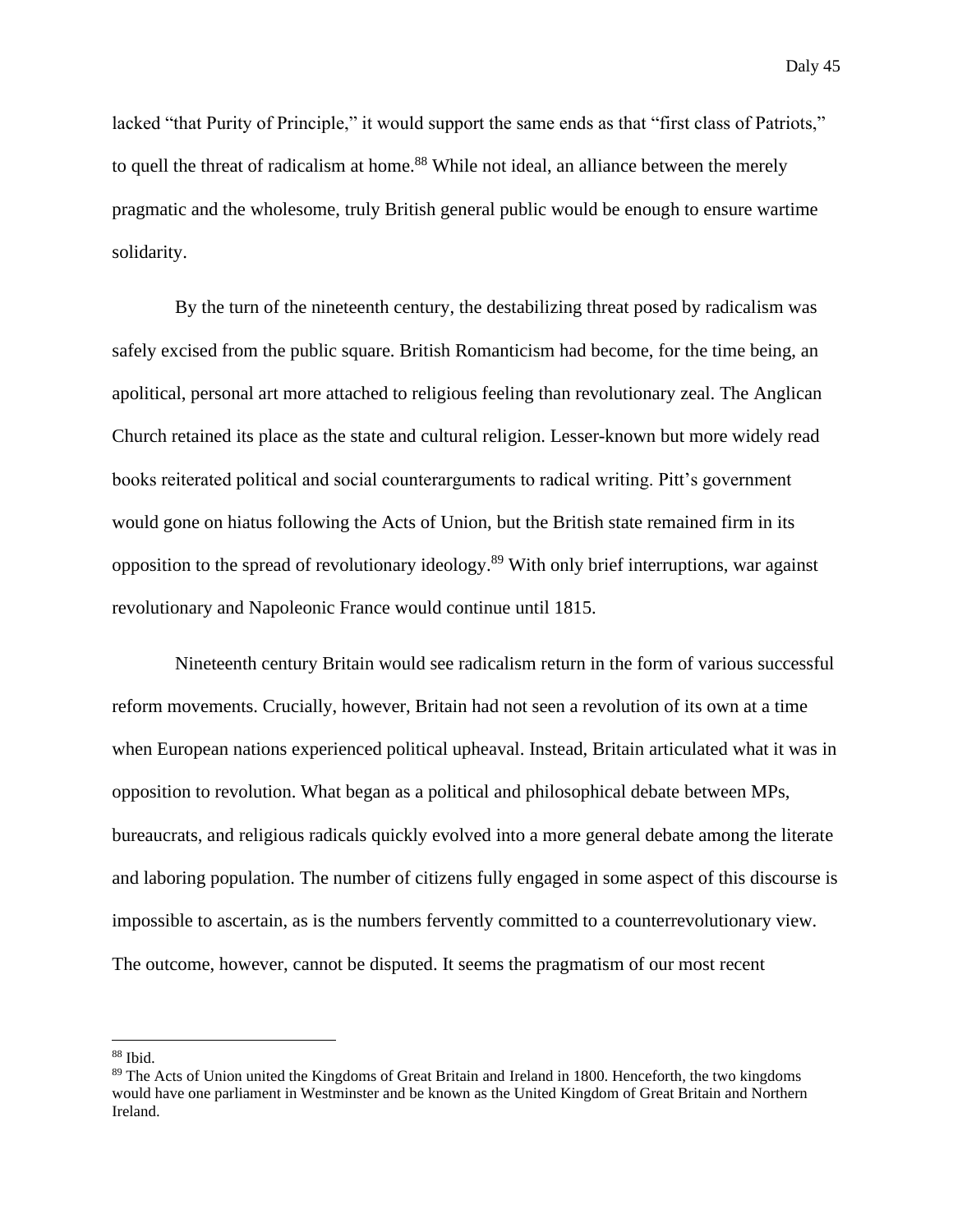pamphleteer proved valuable, if not in the manner he envisioned, for the conservative, i.e. prerevolutionary, view of proper religion, cultural expression, and social practices were strengthened by the threat of revolution. Whereas these values had not been questioned with the vehemence they were in the 1790s, now their status was defended and enshrined as a mark of identity. In war time, it was one's duty as a Briton to uphold the nation's superior character.

# V. Implications

Burke died in 1797, and for all his perceptiveness, he could not have foreseen his posthumous importance. His pamphlet began a new political debate in Parliament that would redefine the political spectrum of Britain along a right-left spectrum more familiar to the twentyfirst century reader.<sup>90</sup> Even before his expiration, a general idea of what was written in the *Reflections*, and more importantly of the intellectual legitimacy Burke had lent the Tory cause, was taken for granted as the truth that had been vindicated by the French themselves. With a Burkean argument for their inherent sanctity, British institutions now possessed an authority that was not characteristic of the past Burke so revered.<sup>91</sup>

A growing conservatism defined by its attachment to traditional political ideologies, religious convictions, social manners, and cultural forms were in the ascendant. Alongside these trends was a complementary form of conservatism wedded to order. This was the value that most par-for-the-course diplomats prized above all else. As we have seen, preexisting political concerns came to dominate revolutionary debate. Facing uncertain principles and values, a war with France gave revolutionary debate a comforting, familiar urgency. War with France had arrived once more, and Britain had to take up arms against it and what it stood for. Because of

<sup>90</sup> Claeys, "Introduction," xix.

<sup>91</sup> Tombs, *The English and Their History*, 385-6.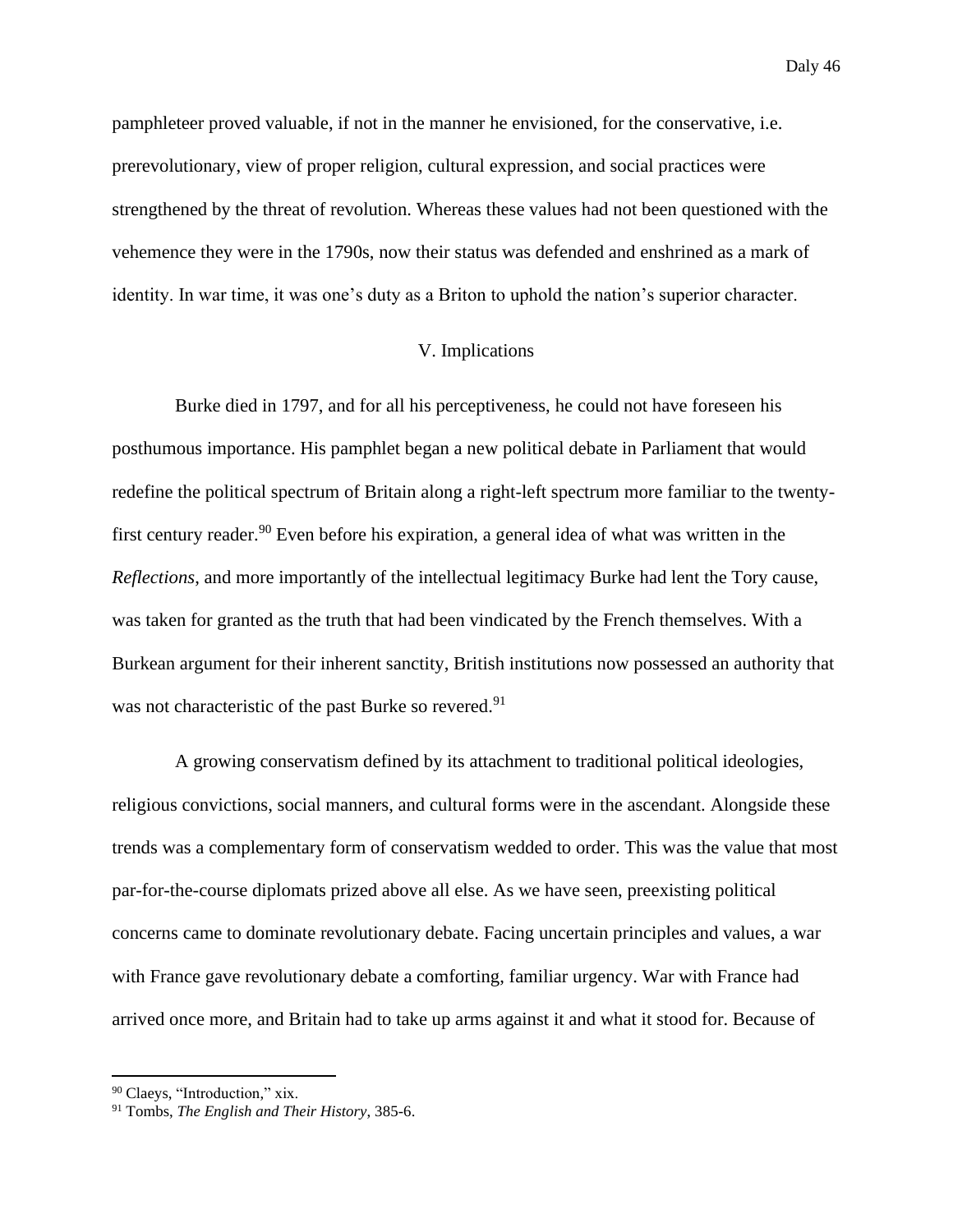the scope and nature of the Revolution, however, an essential part of this project required Britons to articulate what they were, even as they rejected the French Revolution. In doing so, they began to speak of themselves in comprehensive, patriotic terms. Britain was not alone in experiencing a growing nationalism, but it did so with counterrevolutionaries in power. Because of preexisting political priorities and cultural norms, a love of all things not new was nurtured, but this in the self-consciousness of its expression, affection for the old proved a significant novelty.

In radical and conservative debates of the 1790s, the role played by the onset of war cannot be underestimated. It provided the government a blank check to attack radicals at home. For the less politically engaged, Burke's and Fox's fights may or may not have mattered, whereas war was a tangible threat. A conservative turn can also only be said to occur because of the variety of instances in which it is evinced. Yes, the force of the government played a crucial role, but the mark of its success in implementing the contents of its conservatism was in the voluntary acquiescence of a number of its citizens. Although suppressive measures mean that increasing silence among radicals in Britain cannot be taken to mean they were changing their minds, an outpouring of writing opposed to radicalism cannot be denied. As more information about the Terror and the Wars of Revolution arrived, diplomats, MPs, and conservative religious figures were joined in their disapproval by lesser-known writers and novelists. Although laboring Britons did not record their own opinions with nearly as much frequency, their involvement in the debate was great enough for their activities to be play a central role in the writings of the literate. Unknown pamphleteers and authors may not have enjoyed as large a readership as Burke, but in their existence and numbers, they created a climate of increasing, popular conservatism that Burke never could brought about himself.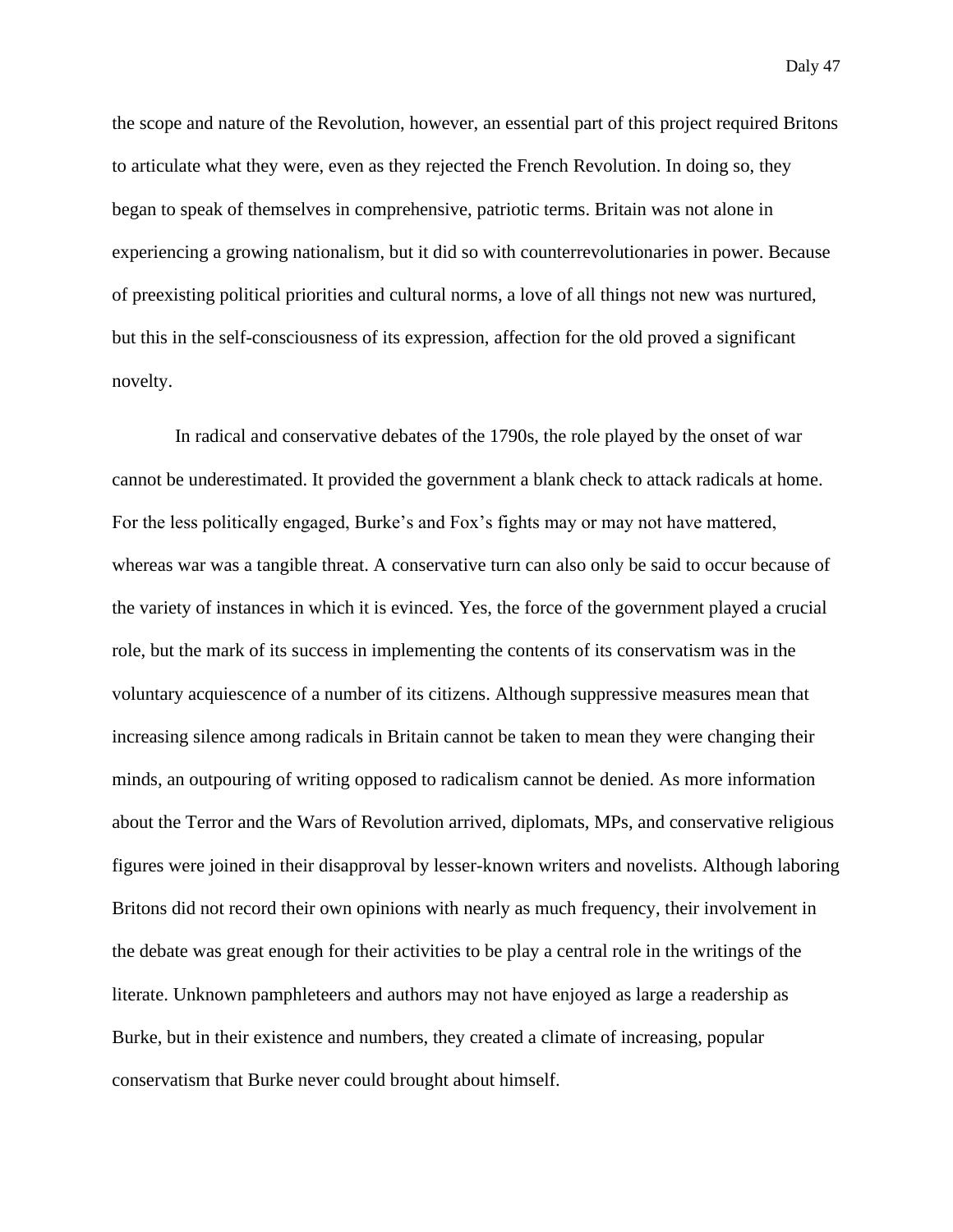#### Works Cited

#### Primary Sources

- Browning, Oscar, ed. *Despatches from Paris, 1784-1790, Volume 2 (1788-1790)*. London: Royal Historical Society, 1910.
- Coleridge, Samuel Taylor. "Excerpt from *Biographia Literaria*." In *European Romanticism: A Reader*, edited by Simon Haines, Stephen Prickett. London & New York: Bloomsbury, 2010, 2014.
- "The Constitution of 1791." In *The Old Regime and the French Revolution*. Edited by Keith Michael Baker. Volume 7 of *The University of Chicago Readings in Western Civilization*. Chicago: University of Chicago Press, 1987.
- "Declaration of the Rights of Man and of the Citizen." In *The Old Regime and the French Revolution*. Edited by Keith Michael Baker. Volume 7 of *The University of Chicago Readings in Western Civilization*. Chicago: University of Chicago Press, 1987.
- Green, Thomas. "Political Speculations, Occasioned by the Progress of a Democratic Party in England." In *Political Writings of the 1790s, Volume VII*, edited by Gregory Claeys. London: William Pickering, 1995.

Hamilton, Elizabeth. *Memoirs of Modern Philosophers*. London: G.G. and J. Robinson, 1800.

- Hazlitt, William. *The Spirit of Controversy and Other Essays*, edited by James Grande and Jon Mee. Oxford: Oxford University Press, 2021.
- "Loyalism Necessary to Self-Preservation." In *Political Writings of the 1790s, Volume VIII*, edited by Gregory Claeys. London: William Pickering, 1995.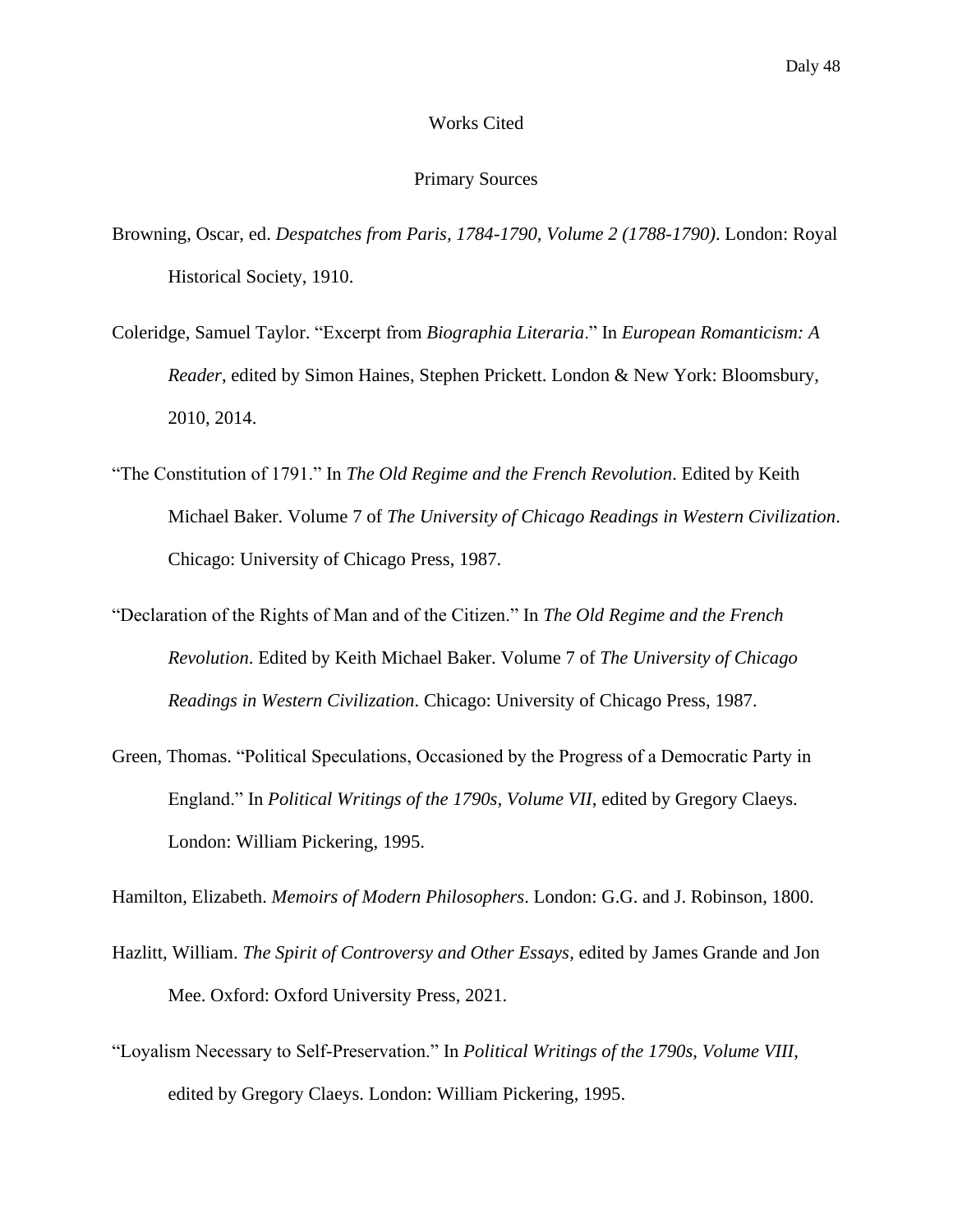Malthus, Thomas Robert. *An Essay on the Principle of Population* [From Chapter 1], in *European Romanticism: A Reader*, edited by Simon Haines, Stephen Prickett. London & New York: Bloomsbury, 2010, 2014.

- More, Hannah. "Village Politics." In *Political Writings of the 1790s, Volume VIII*, edited by Gregory Claeys. London: William Pickering, 1995.
- "A New Dialogue between Monsieur Francois and John English on the French Revolution." In *Political Writings of the 1790s, Volume VIII*, edited by Gregory Claeys. London: William Pickering, 1995.
- Pitt, William. "February 1, 1793: 'His Majesty's message respecting an augmentation of the naval and military forces*.*'" In *The Speeches of the Right Honourable William Pitt in the House of Commons, Volume I*. Edited by W.S. Hathaway. London: Longman, Hurst, Rees, Orme and Brown, 1805, 1817.
- Pitt, William. "February 12, 1793: 'Ditto, Announcing war with France*.*'" In *The Speeches of the Right Honourable William Pitt in the House of Commons, Volume I*. Edited by W.S. Hathaway. London: Longman, Hurst, Rees, Orme and Brown, 1805, 1817.
- Pitt, William. "May 7, 1793: 'Motion by Mr. Grey respecting a reform in parliament*.*'" In *The Speeches of the Right Honourable William Pitt in the House of Commons, Volume I*. Edited by W.S. Hathaway. London: Longman, Hurst, Rees, Orme and Brown, 1805, 1817.
- Pitt, William. "May 16, 1794: 'Report of the secret committee respecting seditious societies*.*'" In *The Speeches of the Right Honourable William Pitt in the House of Commons, Volume II*. London: Longman, Hurst, Rees, Orme and Brown, 1808, 1809.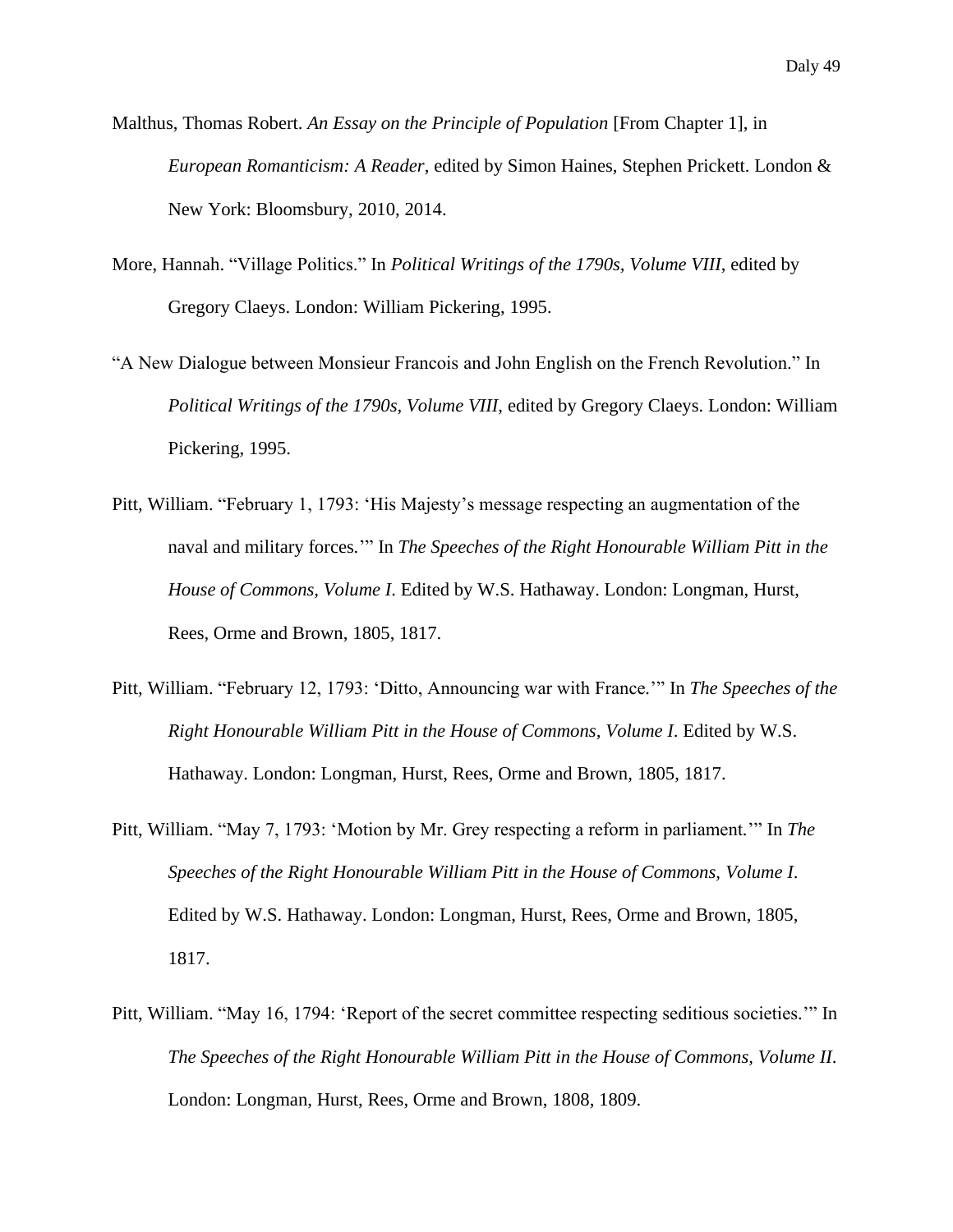Pye, Henry James. *The Democrat*. New York: James Rivington, 1795.

- R., George. "By the King. A Proclamation." In *Political Writings of the 1790s, Volume VII*. Edited by Gregory Claeys. London: William Pickering. 1995.
- Rousseau, Jean-Jacques. *On the Social Contract*, translated by Donald A. Cress. Indianapolis: Hackett Publishing Company. 2019.
- Smith, Charlotte. "On Being Cautioned against Walking on an Headland Overlooking the Sea, because It was Frequented by a Lunatic." In *European Romanticism: A Reader*, edited by Simon Haines, Stephen Prickett. London & New York: Bloomsbury, 2010, 2014.

West, Jane. *The Infidel Father*. London: T.N. Longman and O. Rees, 1802.

- "Whitehall to the King, October 30, 1789." In *The Political Memoranda of Francis Fifth Duke of Leeds*. Edited by Oscar Browning. London: Nichols and Sons, 1884.
- "Whitehall to the King, November 30, 1789." In *The Political Memoranda of Francis Fifth Duke of Leeds*. Edited by Oscar Browning. London: Nichols and Sons, 1884.
- Wordsworth, William. "Advertisement to *Lyrical Ballads*," in *European Romanticism: A Reader*, edited by Simon Haines, Stephen Prickett. London & New York: Bloomsbury, 2010, 2014.
- Wordsworth, William. "Preface to *Lyrical Ballads*." In *European Romanticism: A Reader*, edited by Simon Haines, Stephen Prickett. London & New York: Bloomsbury, 2010, 2014.
- Wordsworth, William. *The Prelude: The Four Texts (1798, 1799, 1805, 1850)*. Edited by Jonathan Wordsworth. London: Penguin Books, 1995.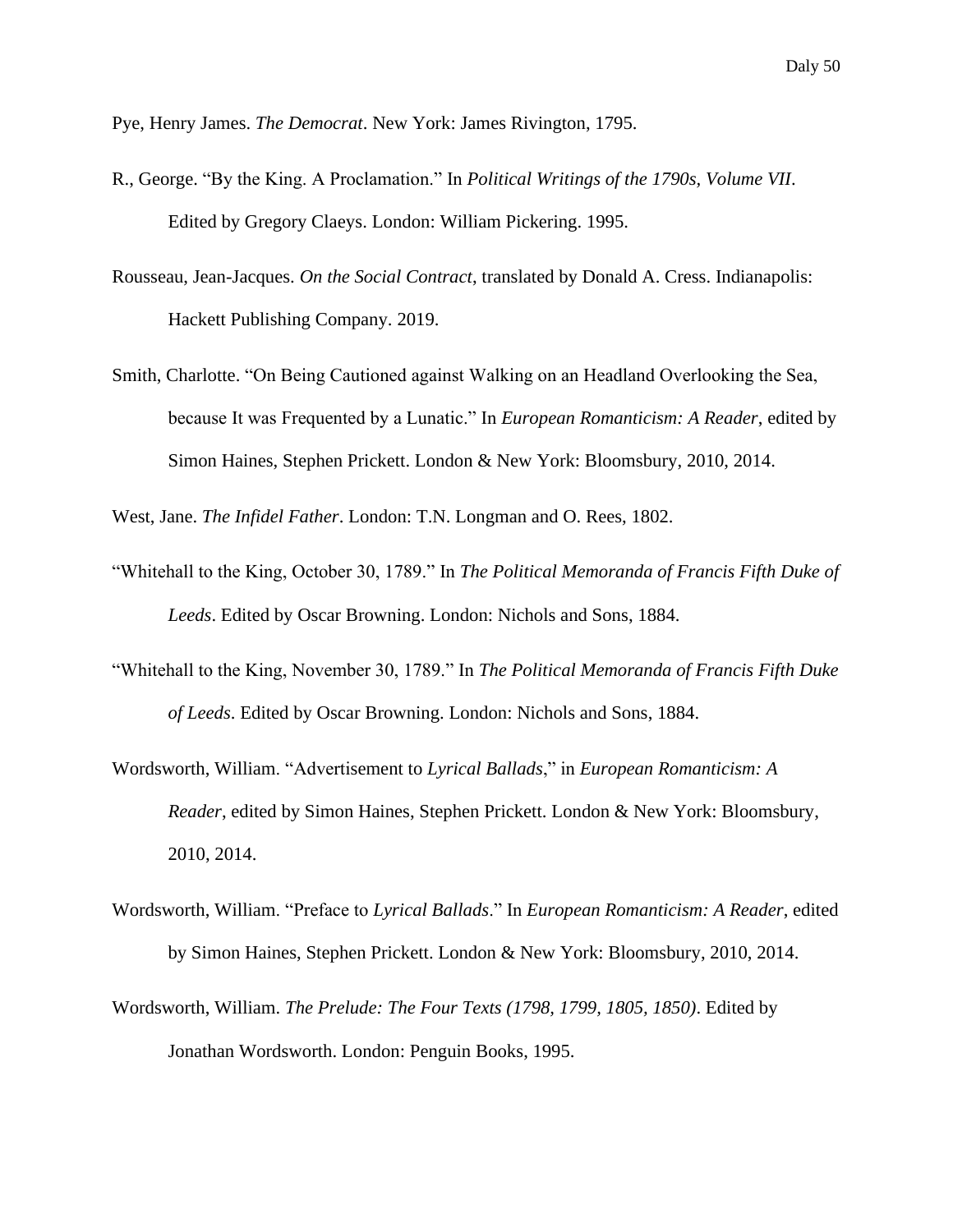Breckman, Warren. "Introduction: A Revolution in Culture," in *European Romanticism: A Brief History with Documents*, edited by Warren Breckman. Indianapolis: Hackett Publishing Company, 2008, 2015.

Butler, Marilyn. *Jane Austen and the War of Ideas*. Oxford: Clarendon Press, 1975.

- Claeys, Gregory. "Introduction." In *Political Writings of the 1790s, Volume I*, edited by Gregory Claeys. London: William Pickering, 1995.
- Darnton, Robert. *The Literary Underground of the Old Regime*. Cambridge, MA: Harvard University Press, 1982.
- Doyle, William. *The Origins of the French Revolution*. Oxford: Oxford University Press, 1980, 1999.
- Haines, Simon, Strathman, Christopher A. "British Romanticism," in *European Romanticism: A Reader*. Edited by Simon Haines, Stephen Prickett. London & New York: Bloomsbury, 2010, 2014.
- Hennessy, Peter. *Whitehall*. London: Fontana Press, 1989, 1990.
- Holmes, Richard. *Coleridge: Early Visions, 1772-1804*. New York City: Pantheon Books, 1989, 1999.
- Grande, James, Mee, Jon. "Introduction." In William Hazlitt, *The Spirit of Controversy and Other Essays*. Edited by James Grande and Jon Mee. Oxford: Oxford University Press, 2021.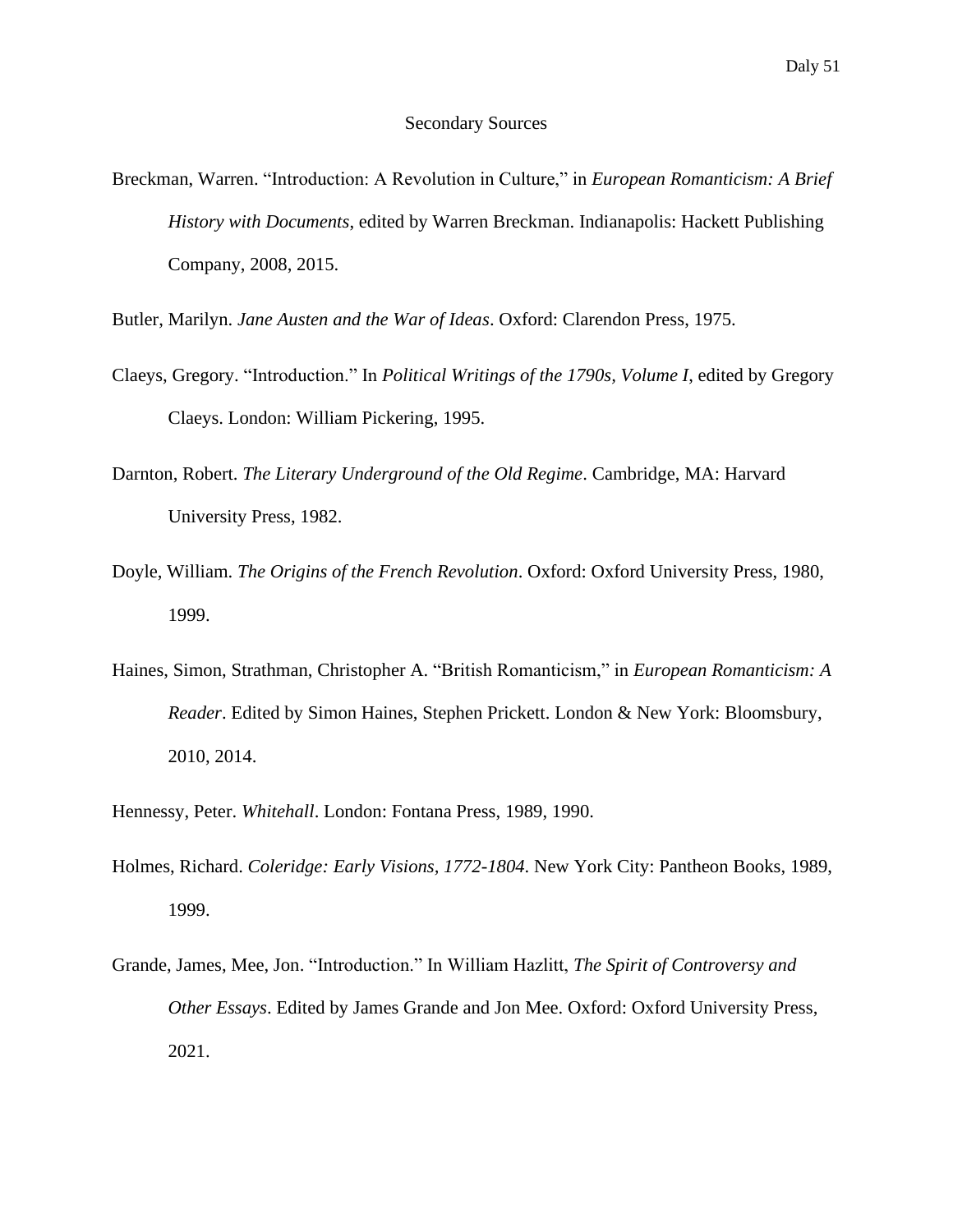Gill, Stephen. "Introduction." In William Wordsworth. *The Major Works*. Edited by Stephen Gill. Oxford: Oxford University Press, 1984, 2008.

Gill, Stephen. *William Wordsworth: A Life*. Oxford: Oxford University Press, 1989, 2020.

- Gilmartin, Kevin. *Writing Against Revolution: Literary Conservatism in Britain, 1790-1832*. Cambridge: Cambridge University Press, 2007.
- Grenby, M.O. *The Anti-Jacobin Novel: British Conservatism and the French Revolution*. Cambridge: Cambridge University Press, 2001.
- Makdisi, Saree. *William Blake and the impossible History of the 1790s*. Chicago: The University of Chicago Press, 2003.
- O'Brien, Conor Cruise. "Introduction." In Edmund Burke, *Reflections on the Revolution in France*. Edited by Conor Cruise O'Brien. London: Penguin Books Ltd., 1968, 2004.
- Popkin, Jeremy D. *A Short History of the French Revolution*. New York City: Routledge, 2006, 2016.
- Shrimpton, Nicholas. "Introduction." William Blake, *Selected Poems*. Edited by Nicholas Shrimpton. Oxford: Oxford University Press, 2019.

Tombs, Robert. *The English and Their History*. New York: First Vintage Books, 2014, 2016.

Wordsworth, Jonathan. "Introduction." In William Wordsworth. *The Prelude: The Four Texts (1798, 1799, 1805, 1850)*. Edited by Jonathan Wordsworth. London: Penguin Books, 1995.